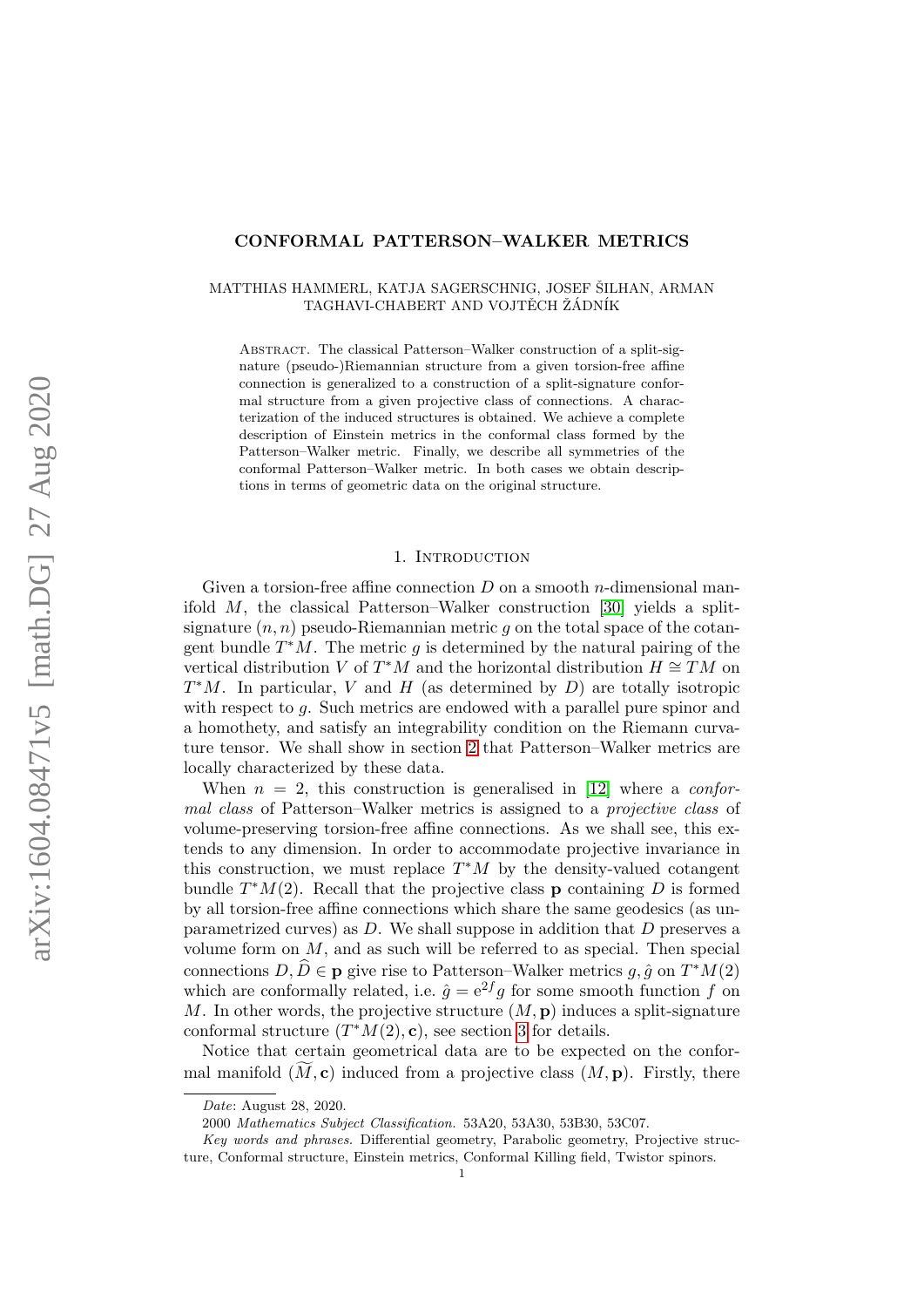is a distinguished vector field  $k$  corresponding to the Euler vector field on  $T^*M(2)$ . Secondly, there is an *n*-dimensional integrable distribution V on M corresponding to the vertical subbundle of  $T^*M(2)$ . In fact, this distribution can be conveniently defined via a distinguished pure spinor field  $\chi$ annihilating V. Here purity of  $\chi$  corresponds to  $V = \ker \chi$  being maximally isotropic. Further, one expects an integrability condition imposed on the curvature of metrics in c and this we shall formulate in terms of the (conformally invariant) Weyl tensor  $\widetilde{W}_{abcd}$  of c. Our characterization result, proved in section [4,](#page-13-0) is then

<span id="page-1-1"></span>**Theorem 1.** A conformal spin structure c of split signature  $(n, n)$  on a manifold  $M$  is locally induced by an n-dimensional projective structure as a conformal Patterson–Walker metric if and only if the following properties are satisfied:

(a)  $(M, c)$  admits a pure spinor  $\chi$  with (maximally isotropic, n-dimensional) integrable kernel ker  $\chi$  satisfying the twistor spinor equation

<span id="page-1-2"></span>
$$
\widetilde{D}_a \chi + \frac{1}{2n} \gamma_a \not\!\!D \chi = 0, \qquad (1)
$$

where  $\mathcal{D} = \gamma^c \tilde{D}_c$  is the Dirac operator and  $\gamma$  denotes the Clifford multiplication.

- (b)  $(M, c)$  admits a (light-like) conformal Killing field k with  $k \in \text{ker } \chi$ .
- (c) The Lie derivative of  $\chi$  with respect to the conformal Killing field k is

$$
\mathcal{L}_k \chi = -\frac{1}{2}(n+1)\chi \,. \tag{2}
$$

(d) The following integrability condition is satisfied for all  $v^r, w^s \in \text{ker } \chi$ :

<span id="page-1-4"></span><span id="page-1-3"></span>
$$
\widetilde{W}_{abcd}v^a w^d = 0.
$$
\n(3)

In section [5,](#page-18-0) we achieve a complete description of Einstein metrics within the induced conformal class in terms of the underlying geometric objects. In what follows,  $R_{DA}^C_{\phantom{A}B}$  is the curvature tensor of a torsion-free affine connection  $D_A$  and  $W_{DA}{}^C_B$  is the (projectively invariant) totally trace-free part of  $R_{DA}{}^C{}_{B}$ . That is, we use abstract indices  $\widetilde{\mathcal{E}}^a \cong T\widetilde{M}$  on  $\widetilde{M}$  and  $\mathcal{E}^A \cong T M$ on M, and we shall not distinguish between bundles and spaces of sections notationally. Let us emphasize that the theorems below involve certain projectively invariant differential operators, and to formulate the invariance precisely will require the use of density-valued tensor fields. Leaving these details aside for the time being, the results can be stated as follows:

# <span id="page-1-5"></span>Theorem 2.

- (a) If the affine connection  $D$  is Ricci-flat, then the induced Patterson– Walker metric g is Ricci-flat.
- (b) If the affine connection D admits an Euler-type vector field  $\xi$  satisfying the projectively invariant equation

<span id="page-1-0"></span>
$$
D_C \xi^A = \frac{1}{n} \delta_C^A D_P \xi^P \tag{4}
$$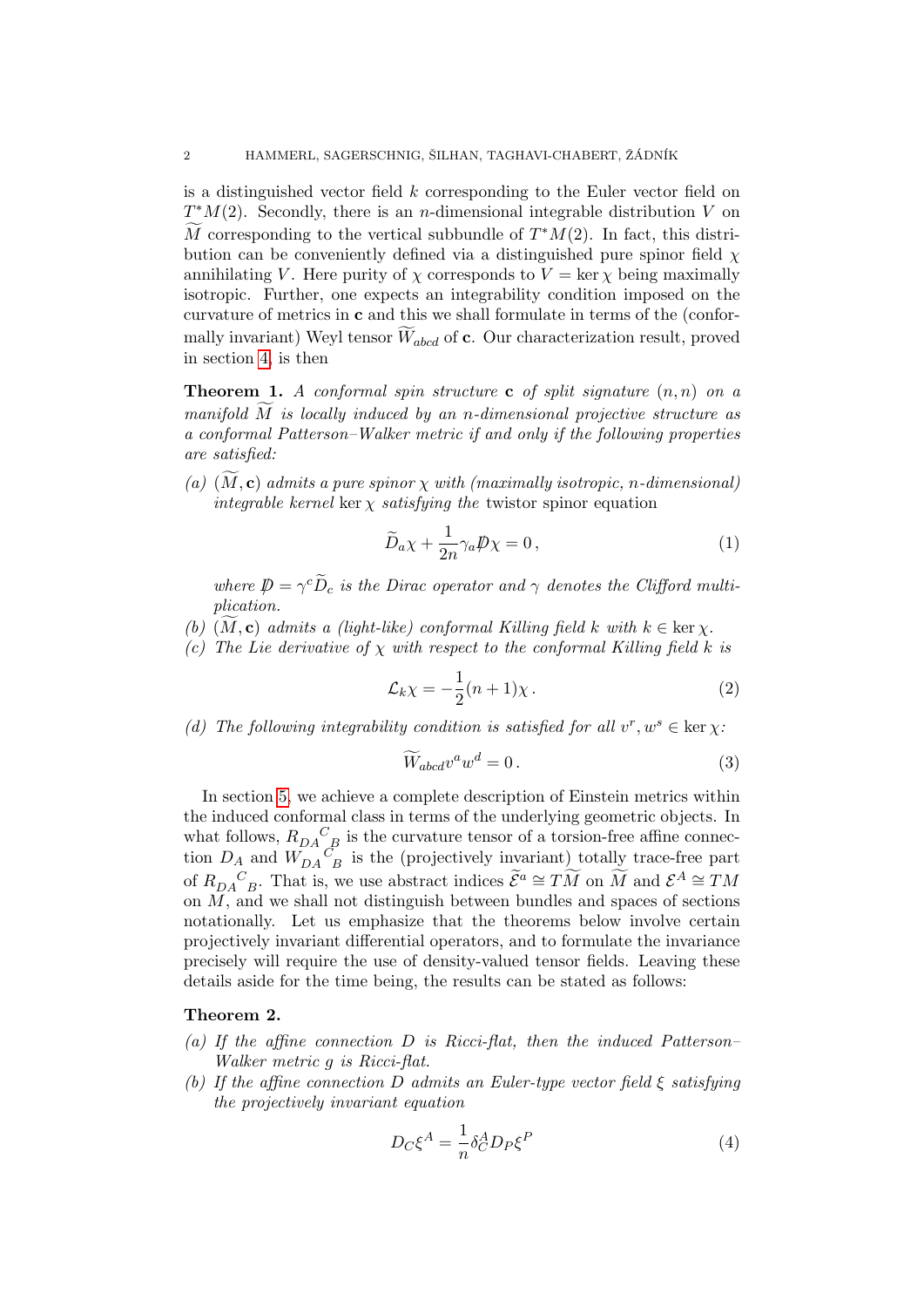and the integrability condition  $\xi^{D}W_{DA}^{C}_{B} = 0$ , then the induced Patterson-Walker metric g is conformal to a Ricci-flat metric  $\sigma_{\epsilon}^{-2}$  $\int_\xi^{-2} g\,\,$  off the zero-set of a rescaling function  $\sigma_{\xi}$ .

In fact, any Einstein metric in the conformal class  $\bf{c}$  can be uniquely decomposed into two Einstein metrics of such types.

Part (a) is a well-known fact for Patterson–Walker metrics that was already observed in [\[30,](#page-32-0) [9\]](#page-31-1), and which we recover. To our knowledge, the construction of Ricci–flat Einstein metrics of part (b) is new, as is the decomposition result for general Einstein metrics. The decomposition of general Einstein metrics in c can be understood explicitly: if the Patterson–Walker metric g is conformal to an Einstein metric  $\sigma^{-2}g$ , then there is a canonical decomposition

$$
\sigma=\sigma_+ + \sigma_-
$$

such that both  $g_+ = \sigma_+^{-2}g$  and  $g_- = \sigma_-^{-2}g$  are Ricci-flat off the respective zero-sets of  $\sigma_{\pm}$ . Further, there is a Ricci-flat affine connection D<sub>-</sub> projectively related to D, which induces the Ricci-flat Patterson–Walker metric g-, and an Euler-type vector field  $\xi$  for D satisfying [\(4\)](#page-1-0) and the integrability condition  $\xi^{D}W_{DA}{}^{C}_{\ B} = 0$  such that  $g_{+} = \sigma_{\xi}^{-2}$  $\overline{\xi}^2 g.$ 

Finally, in section [6](#page-21-0) we study the Riemannian and conformal symmetries of the induced Patterson–Walker metric and present their complete description in terms of affine and projective properties of  $D$  and of  $\bf{p}$ , respectively. Since the construction of the conformal structure c on  $\widetilde{M} = T^*M(2)$  is natural, symmetries of the projective structure p give rise to conformal symmetries (i.e. conformal Killing fields) of c. In fact, we can completely and explicitly understand the space of conformal Killing fields of c in terms of solutions to projectively invariant equations:

### <span id="page-2-0"></span>Theorem 3.

- (a) Any infinitesimal symmetry  $v^A$  of the projective structure **p** induces a conformal Killing field  $\tilde{v}_0^a$  of **c**.<br>Any skew symmetric hivestor
- (b) Any skew-symmetric bivector  $w^{AB}$  satisfying the projectively invariant equation

$$
D_C w^{AB} = -\frac{2}{n-1} \delta_C^{[A} D_P w^{B]P}
$$
 (5)

and the integrability condition  $w^{B(A}W_{B(C}^{\ D)}_{E)}=0$  induces a conformal Killing field  $\widetilde{v}_+^a$  of **c**.<br>Any Killing 1 form

(c) Any Killing 1-form, i.e. a 1-form  $\alpha_A$  satisfying  $D_{(A} \alpha_{B)} = 0$ , induces a conformal Killing field  $\tilde{v}^{\underline{a}}$  of **c**.

In fact, any conformal Killing field of  $c$  can be uniquely decomposed as a direct sum  $\tilde{v}_{+}^a + \tilde{v}_{0}^a + \tilde{v}_{-}^a + c k^a$  of components which correspond to solutions<br>to the respective projective equations and a constant multiple of k to the respective projective equations and a constant multiple of  $k$ .

Likewise, the construction of the Patterson–Walker metric  $g$  from a torsionfree affine connection  $D$  is natural, hence any symmetry of  $D$  gives a symmetry of  $q$ , i.e. a Killing field. In fact, we obtain a complete description of the space of Killing fields of  $q$  in terms of affine data: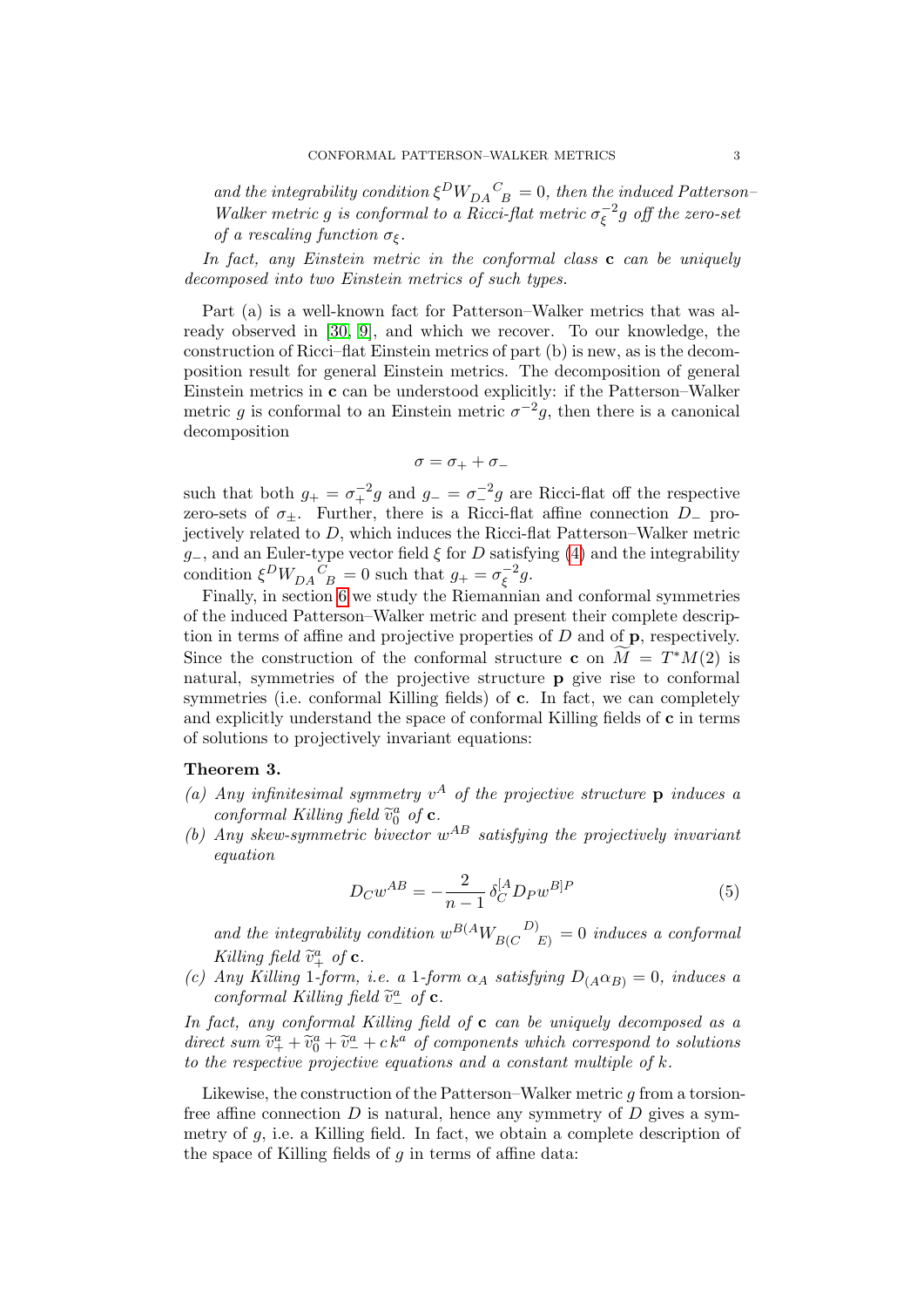### <span id="page-3-0"></span>Theorem 4.

- (a) Any infinitesimal symmetry  $v^A$  of the affine connection D induces a Killing field  $\tilde{v}_0^a$ <br>Any perallel b  $\int_{0}^{a}$  of g.
- (b) Any parallel bivector  $w^{AB}$  for the affine connection D,  $D_Cw^{AB} = 0$ , which satisfies the integrability condition  $w^{B(A}R_{B(C}^{D)})=0$  induces a Killing field  $\tilde{v}_+^a$  of g.<br>Any Killing 1 form
- (c) Any Killing 1-form  $\alpha_A$ ,  $D_{(A} \alpha_{B)} = 0$ , induces a Killing field  $\tilde{v}^a_-$  of g.

In fact, any Killing field of g can be uniquely decomposed as a direct sum  $\widetilde{v}_+^a + \widetilde{v}_0^a + \widetilde{v}_-^a$  of components which correspond to solutions to the respective affine equations.

The approach of the present paper is based on an extension of the twospinor calculus of [\[32\]](#page-32-1) to higher dimensions, already used in [\[24\]](#page-32-2), and developed more fully in [\[34,](#page-32-3) [35\]](#page-32-4). We shall set up this spinor calculus in section [3](#page-8-0) and employ it to directly derive relationships between the original projective geometry and the induced conformal structure. A major step, which is particularly tailored for this approach, is our parallelizability result for pure twistor spinors with integrable distributions, Proposition [4.2,](#page-14-0) upon which Theorem [1](#page-1-1) hinges.

Projective and conformal geometries are instances of Cartan geometries, or more specifically, parabolic geometries. The geometric relationship studied in this article fits into the larger framework of so-called Fefferman-type constructions. These were originally put forward by the authors of [\[17\]](#page-31-2) and [\[20\]](#page-32-5) in their investigation of CR structures. In the present context, the recent article [\[23\]](#page-32-6) takes the same perspective, and includes a characterisation result closely related to Theorem [1.](#page-1-1) The relation with the treatment set forth herein is briefly described in section [7.4.](#page-30-0) The spinor-theoretic approach allows a succinct treatment, gives a shorter statement for the characterization of the induced structures than the one presented in [\[23\]](#page-32-6), and allows us to give explicit descriptions of the Einstein metrics in the induced conformal class of metrics.

Funding. This work was supported by the Austrian Science Fund [J3071- N13 to K. S.]; the Czech Science Foundation  $[P201/12/G028]$  to J. Š., GP14-27885P to A. T.-C.]; and the University of Turin to [A. T.-C.].

K. S. was supported by the National Science Centre Poland (NCN) via the POLONEZ grant 2016/23/P/ST1/04148. This project has received funding from the European Union's Horizon 2020 research and innovation programme under the Marie Skłodowska-Curie grant agreement No 665778.

A. T.-C. was supported by a long-term faculty development grant from the American University of Beirut for his visit to IMPAN, Warsaw, where the final revisions of the article were carried out.

Acknowledgments. The authors express special thanks to Maciej Dunajski for motivating the study of this construction and for a number of enlightening discussions on this and adjacent topics.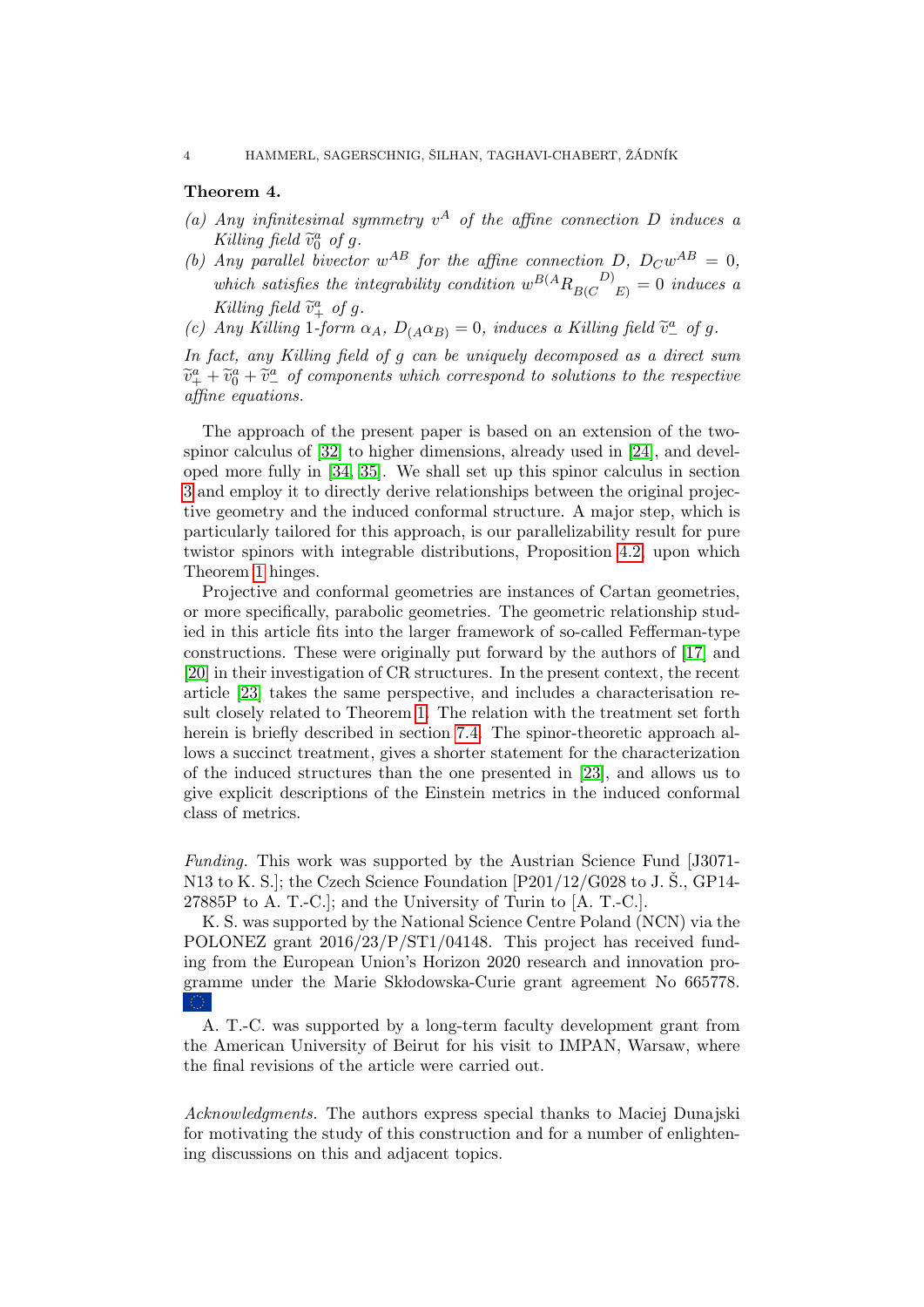#### 2. Patterson–Walker metrics

<span id="page-4-0"></span>Riemann extensions of affine connected spaces were first described in [\[30\]](#page-32-0). They are pseudo-Riemannian metrics on the total space of the cotangent bundle  $\pi: T^*M \to M$  associated to torsion-free affine connections on M as follows: An affine connection D determines a horizontal distribution  $H \subset T(T^*M)$  complementary to the vertical distribution V of the bundle projection  $\pi$ . Via the tangent map of  $\pi$ , the bundle H is isomorphic to TM, whilst V is canonically isomorphic to  $T^*M$ .

Definition 2.1. The Riemann extension or the Patterson–Walker metric associated to a torsion-free affine connection  $D$  on  $M$  is the split-signature metric g on  $\widetilde{M} := T^*M$  fully determined by the following conditions:

- (a) both V and H are isotropic with respect to  $q$ ,
- (b) the value of g with one entry from  $V$  and another entry from  $H$  is given by the natural pairing between  $V \cong T^*M$  and  $H \cong TM$ .

It follows that  $V$  is parallel with respect to the Levi-Civita connection of the constructed metric. Hence Riemann extensions are special cases of pseudo-Riemannian manifolds admitting a parallel isotropic distribution known as Walker manifolds or Walker metrics.

We can give local coordinate expression for these Riemann extensions. Let us introduce local coordinates  $\{x^A\}$  on M and fibre coordinates  $\{p_A\}$  so that  $\theta = p_A dx^A$  is the tautological 1-form on  $\widetilde{M}$ . Here, indices run from 1 to n, but we shall view them as abstract indices. Let further  $\Gamma_A^{\ C}{}_{B} = \Gamma_{(A \ B)}^{\ C}$ be the Christoffel symbols of a torsion-free affine connection  $D_A$  on  $M$ . The horizontal distribution  $H$  associated to the affine connection  $D_A$  is spanned by

<span id="page-4-2"></span><span id="page-4-1"></span>
$$
\frac{\partial}{\partial x^A} + \Gamma_A{}^C{}_B p_C \frac{\partial}{\partial p_B}.
$$
 (6)

Defining  $\alpha \odot \beta := \frac{1}{2} (\alpha \otimes \beta + \beta \otimes \alpha)$  for any 1-forms  $\alpha$  and  $\beta$ , we can write the Patterson–Walker metric explicitly as

$$
g = 2 \, dx^A \odot dp_A - 2 \, \Gamma_A{}^C{}_B \, pc \, dx^A \odot dx^B \,, \tag{7}
$$

from which it is clear that both  $V = \begin{pmatrix} \frac{\delta}{\delta n} \end{pmatrix}$  $\partial p_B$  $\rangle$  and H spanned by [\(6\)](#page-4-1) are indeed isotropic with respect to [\(7\)](#page-4-2).

Being oriented, the cotangent bundle  $T^*M$  equipped with the Patterson– Walker metric has structure group  $SO(n, n)$ . Further, following [\[21,](#page-32-7) [25\]](#page-32-8), since  $T(T^*M) \cong TM \oplus T^*M$ , the manifold  $T^*M$  is endowed with a spin structure. Since  $V$  and  $H$  are totally isotropic and dual to each other via the metric, we can associate to them a pair of pure spinors defined up to scale. These spinors will allow us to construct projections from  $T\overline{M}$  to V and  $H$ . With a slight abuse of notation to be clarified subsequently, it will be convenient to employ abstract index notation on spinor fields (see [\[31\]](#page-32-9)): sections of the irreducible spinor bundles  $\widetilde{S}_+$  and  $\widetilde{S}_-$  will be adorned with primed and unprimed upper-case Roman indices, i.e.  $\alpha^{A'} \in \widetilde{S}_+$  and  $\beta^A \in \widetilde{S}_-,$ and similarly for dual spinor bundles,  $\kappa_{A'} \in \widetilde{S}_+^*$  and  $\lambda_A \in \widetilde{S}_-^*$ . In particular,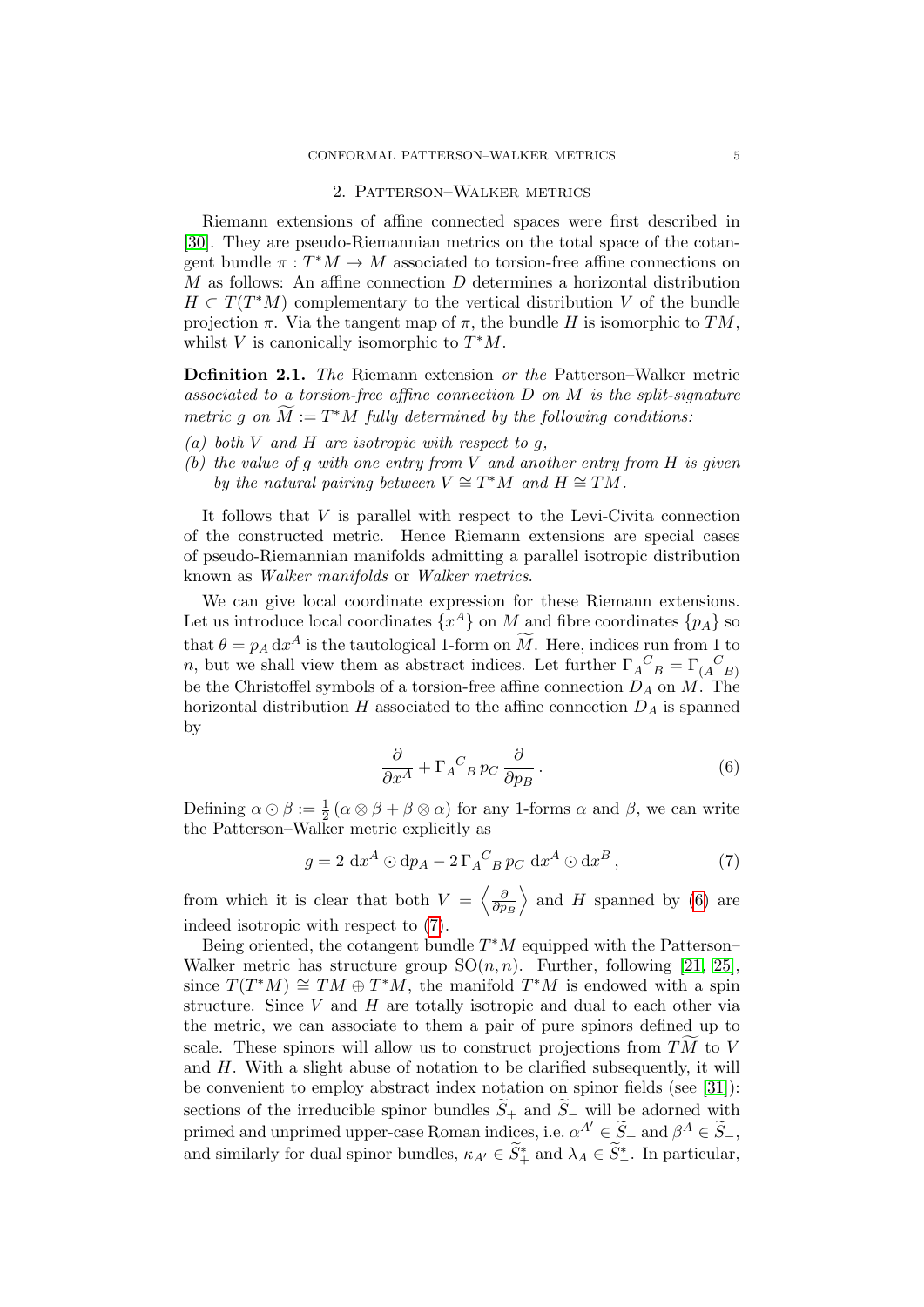the Clifford algebra of  $(T\widetilde{M}, g)$  is generated by the  $\gamma$ -matrices  $\gamma_a^{B'}_{A}$  and  $\gamma_a^{\ B}{}_{A'}$ , which satisfy

$$
\gamma_{(a}{}^{A'}_{}{}^{}_{C}\gamma_{b)}{}^{C}{}_{B'} = -g_{ab} \tilde{\delta}^{A'}_{B'}\,, \qquad \qquad \gamma_{(a}{}^{A}{}_{C'}\gamma_{b)}{}^{C'}{}_{B} = -g_{ab} \tilde{\delta}^{B}_A\,,
$$

where  $\widetilde{\delta}_{B'}^{A'}$  and  $\widetilde{\delta}_B^A$  are the identity elements on  $\widetilde{S}_+$  and  $\widetilde{S}_-$  respectively.

Let  $\chi^{A'} \in \widetilde{S}_+$  be a spinor field annihilating V, and define a linear map

$$
\chi_a^A := \gamma_a{}^A{}_{B'}\chi^{B'} : T\widetilde{M} \to \widetilde{S}_-\,.
$$

Then  $V = \ker \chi_a^A$  since  $\chi^{A'}$  is pure. Similarly, let  $\tilde{\eta}_{A'} \in \tilde{S}_+^*$  be a spinor field annihilating H so that  $\chi^{A'}$  and  $\check{\eta}_{A'}$  are dual, and chosen such that  $\check{\eta}_{A'}\chi^{A'}=-\frac{1}{2}$  $\frac{1}{2}$ . Defining

<span id="page-5-0"></span>
$$
\check{\eta}_{aA} := \check{\eta}_{B'} \gamma_a{}^{B'}_{A} : T\widetilde{M} \to \widetilde{S}^*_{-},
$$

we then have  $H = \ker \check{\eta}_{aA}$  since  $\check{\eta}_{A'}$  is pure.

Therefore, we can identify H with the image of  $\chi_a^A$ , and V with the image of  $\tilde{\eta}_{aA}$ . In this situation the upper case Roman index refers to an ndimensional representation. Viewed as projections, the spinors satisfy [\[34\]](#page-32-3)

$$
\chi_a^A \chi^{aB} = 0, \qquad \tilde{\eta}_A^a \tilde{\eta}_{aB} = 0, \qquad \chi_a^A \tilde{\eta}_B^a = \delta_A^B, \qquad (8)
$$

where  $\delta_A^B$  is the identity on im  $\chi_a^A$ . In sum, we have a splitting

$$
T\widetilde{M} = V \oplus H \cong \text{im } \check{\eta}_{aA} \oplus \text{im } \chi_a^A \cong \ker \chi_a^A \oplus \ker \check{\eta}_{aA}
$$

where  $H \cong V^*$ , and for any  $\widetilde{v}^a \in V$ ,  $\widetilde{w}^a \in H$ , we can write

$$
\widetilde{v}^a = \widetilde{\alpha}_A \chi^{aA}, \qquad \text{for some } \widetilde{\alpha}_A \in \text{im } \widetilde{\eta}_{aA},
$$

$$
\widetilde{w}^a = \widetilde{\beta}^A \widetilde{\eta}_A^a, \qquad \text{for some } \widetilde{\beta}^A \in \text{im } \chi^{aA}.
$$

There is the freedom in rescaling both  $\chi^{A'}$  and  $\check{\eta}_{A'}$  such that  $\chi^{A'}\check{\eta}_{A'} = -\frac{1}{2}$  $\frac{1}{2}$ , which will be fixed by the following consideration. If the torsion-free affine connection  $D$  preserves in addition a volume form on  $M$ , then the connection D is said to be *special*, and all our affine connections will have this property. This means that we can always choose our coordinates  $\{x^A\}$  such that the preserved volume form is given by  $dx^1 \wedge \ldots \wedge dx^n$ , up to constant multiple, and thus, the Christoffel symbols satisfy  $\Gamma_A^C C = 0$ . Henceforth, we denote by  $D_a$  the Levi-Civita connection of the Patterson–Walker metric [\(7\)](#page-4-2) on  $\widetilde{M}$  induced by a special torsion-free affine connection  $D_A$  on M. Since  $V = \left\langle \frac{\partial}{\partial n} \right\rangle$  $\overline{\partial p_B}$  $\rangle$  and H is spanned by [\(6\)](#page-4-1), we can choose  $\chi^{A'}$  and  $\check{\eta}_{A'}$  such that

<span id="page-5-1"></span>
$$
\chi^{aA}\widetilde{D}_a = \frac{\partial}{\partial p_A}, \qquad \tilde{\eta}_A^a \widetilde{D}_a = \frac{\partial}{\partial x^A} + \Gamma_A{}^C{}_B p_C \frac{\partial}{\partial p_B}, \qquad (9)
$$

and the non-trivial commutation relations

$$
[\chi^{aA}\widetilde{D}_a, \check{\eta}_B^b\widetilde{D}_b] = \Gamma_B{}^A{}_C \chi^{cC}\widetilde{D}_c, \quad [\check{\eta}_A^a\widetilde{D}_a, \check{\eta}_B^b\widetilde{D}_b] = R_{AB}{}^C{}_D p_C \chi^{cD}\widetilde{D}_c,
$$

are satisfied. Here we use the convention  $R_{AB}{}^C{}_{D}v^D = 2 D_{[A} D_{B]} v^C$  for the curvature tensor  $R_{BC}{}^D{}_A$  of  $D_A$ . We can immediately see that H is integrable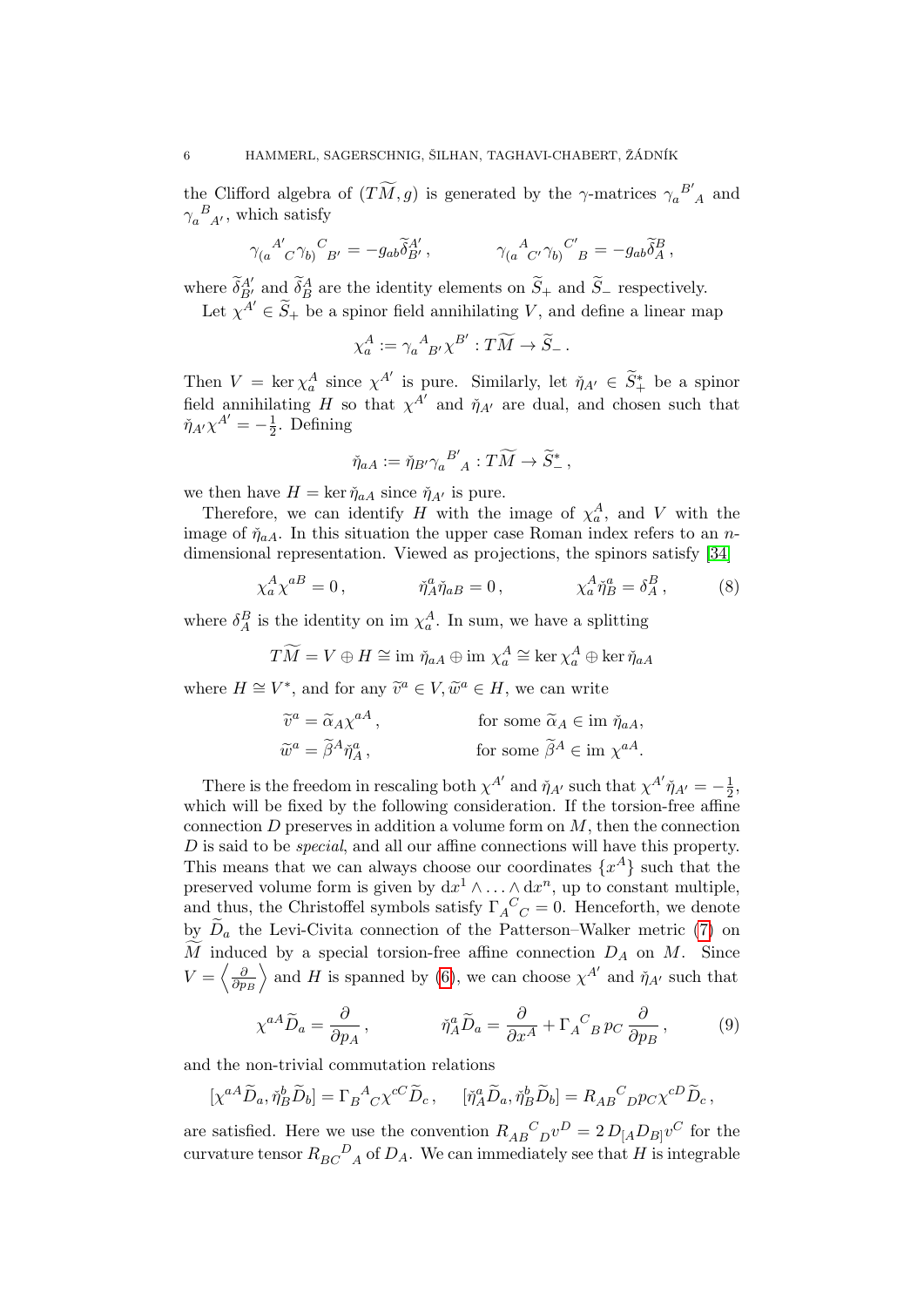if and only if  $D_A$  is flat. We then obtain the Christoffel symbols  $\tilde{\Gamma}_{a b}^{\ c}$  of the connection  $\widetilde{D}_a$ 

$$
\widetilde{\Gamma}_{abc} = 2\,\chi_a^A \check{\eta}_{[bB} \chi_c^C \Gamma_A{}^B{}_C + \chi_a^A \chi_b^B \chi_c^C R_{BC}{}^D{}_A p_D \,.
$$

In particular, using [\(8\)](#page-5-0) and the fact  $\Gamma_A{}^B{}_C$  is trace-free, we immediately see that the spinor  $\chi^{A'}$  determined by [\(9\)](#page-5-1) is parallel. Writing  $\tilde{v}^a = \tilde{v}^A \tilde{\eta}_A^a + \tilde{\eta}_A^a$  $\tilde{\alpha}_A \chi^{aA}$ , we have

$$
\left(\tilde{D}_{a}\tilde{v}^{b}\right)\tilde{\eta}_{A}^{a}\chi_{b}^{B} = \left(\frac{\partial}{\partial x^{A}} + \Gamma_{A}{}^{C}{}_{D}p_{C}\frac{\partial}{\partial p_{D}}\right)\tilde{v}^{B} + \Gamma_{A}{}^{B}{}_{C}\tilde{v}^{C},
$$
\n
$$
\left(\tilde{D}_{a}\tilde{v}^{b}\right)\tilde{\eta}_{A}^{a}\tilde{\eta}_{bB} = \left(\frac{\partial}{\partial x^{A}} + \Gamma_{A}{}^{C}{}_{D}p_{C}\frac{\partial}{\partial p_{D}}\right)\tilde{\alpha}_{B} - \Gamma_{A}{}^{C}{}_{B}\tilde{\alpha}_{C} - \tilde{v}^{C}R_{CB}{}^{D}{}_{A}p_{D},
$$
\n
$$
\left(\tilde{D}_{a}\tilde{v}^{b}\right)\chi^{aA}\tilde{\eta}_{bB} = \frac{\partial}{\partial p_{A}}\tilde{\alpha}_{B},
$$
\n
$$
\left(\tilde{D}_{a}\tilde{v}^{b}\right)\chi^{aA}\chi_{b}^{B} = \frac{\partial}{\partial p_{A}}\tilde{v}^{B}.
$$

In particular, if  $\tilde{v}^B = v^B(x)$  and  $\tilde{\alpha}_B = \alpha_B(x)$  do not depend on  $p_A$ , then

$$
\widetilde{D}_a \widetilde{v}^b = \left(D_A v^B\right) \chi_a^A \check{\eta}_B^b + \left(D_A \alpha_B - v^C R_{CB}{}^D{}_A p_D\right) \chi_a^A \chi^{bB} \,. \tag{10}
$$

Next, the Riemann tensor can be computed to be

$$
\widetilde{R}_{abcd} = 2\left(\chi_a^A \chi_b^B \widetilde{\eta}_{[cC} \chi_{d]}^D + \chi_c^A \chi_d^B \widetilde{\eta}_{[aC} \chi_{b]}^D\right) R_{AB}{}^C{}_D + 2\chi_{[a}^A \chi_{b]}^B \chi_c^C \chi_d^D D_A R_{CD}{}^E{}_{B} p_E \,, \tag{11}
$$

from which we deduce that

$$
\widetilde{R}_{abcd}v^a w^d = 0 \qquad \text{for all } v^a, w^a \in V. \tag{12}
$$

We have a distinguished vector field  $k$  and a 2-form  $\mu$ , defined by

<span id="page-6-6"></span><span id="page-6-5"></span><span id="page-6-2"></span><span id="page-6-1"></span>
$$
k := 2 p_A \frac{\partial}{\partial p_A},\tag{13}
$$

<span id="page-6-7"></span><span id="page-6-3"></span>
$$
\mu := 2 \, \mathrm{d}p_A \wedge \mathrm{d}x^A \,. \tag{14}
$$

Here, we follow the convention  $\alpha \wedge \beta = \frac{1}{2}$  $\frac{1}{2}$   $(\alpha \otimes \beta - \beta \otimes \alpha)$  for any 1-forms  $\alpha$ and  $\beta$ . As a 1-form,  $k_a$  is twice the tautological one-form  $\theta_a$  on  $T^*M$ . As a skew-symmetric endomorphism,  $\mu^a_{\ b}$  acts as the identity on  $H$  and as minus the identity on  $V$ :

$$
\mu^a{}_b \check{\eta}^b{}_B = \check{\eta}^a{}_B \,, \qquad \qquad \mu^a{}_b \chi^{b} = -\chi^{a}{}^B \,. \tag{15}
$$

It is then straightforward to check that  $k$  satisfies the *conformal Killing field* equation

<span id="page-6-0"></span>
$$
\widetilde{D}_a k_b - \mu_{ab} - g_{ab} = 0,\t\t(16)
$$

and in particular,  $k^a$  is a light-like vertical homothety,  $\mathcal{L}_k g = 2 g$ .

Now, Patterson–Walker metrics can be locally characterized as follows:

<span id="page-6-4"></span>**Proposition 2.2.** Let  $(M, g)$  be a spin structure of split signature  $(n, n)$ admitting a parallel pure spinor  $\chi$  with integrable associated distribution V, and a homothety k tangent to  $V$  such that [\(16\)](#page-6-0) holds. Suppose further that the Riemann tensor satisfies [\(12\)](#page-6-1).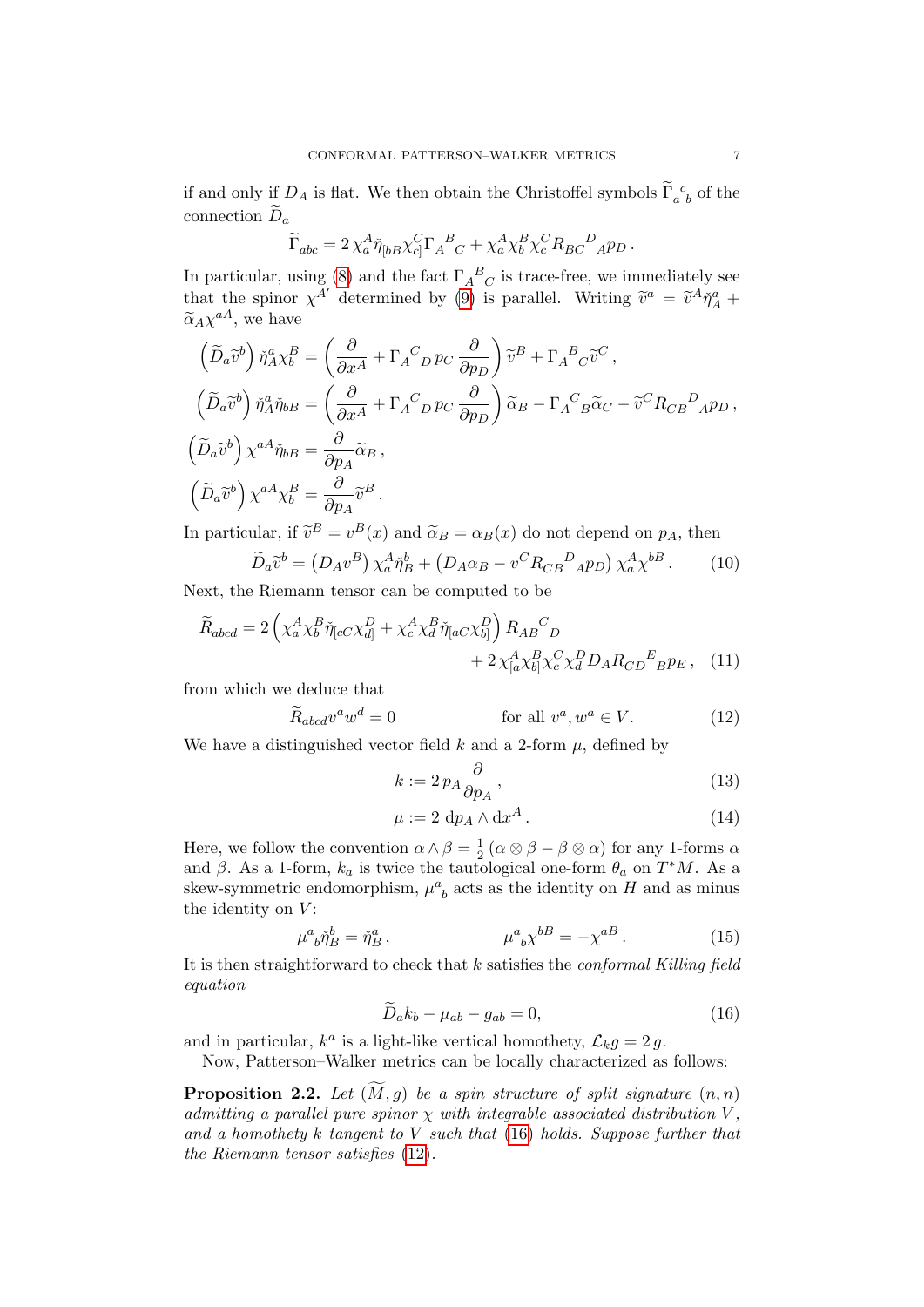Then, in a neighborhood of any point of  $\widetilde{M}$ , there exist coordinates  $\{x^A, p_A\}$ such that the metric g takes the form [\(7\)](#page-4-2) where  $\Gamma_A^C$  are the Christoffel symbols for a special torsion-free affine connection D on the leaf space of V . In particular,  $(M, q)$  is the Riemannian extension associated to D.

*Proof.* In a neighborhood of any point of  $\tilde{M}$ , there exist coordinates  $\{x^A, p_A\}$ such that the metric takes the form [\[4,](#page-31-3) [26\]](#page-32-10)

$$
g = 2 \, dp_A \odot dx^A - 2 \Theta_{AB} dx^B \odot dx^A , \qquad (17)
$$

where the distribution V is spanned by the vector fields  $\frac{\partial}{\partial p_A}$  and  $\{x^A\}$  are coordinates on the leaf space M, and the functions  $\Theta_{AB} = \Theta_{(AB)}(x, p)$ satisfy the differential conditions

<span id="page-7-1"></span><span id="page-7-0"></span>
$$
\frac{\partial}{\partial p_B} \Theta_{BA} = 0. \tag{18}
$$

Since  $k$  is a homothety tangent to  $V$ , we can write

$$
k = k_A \frac{\partial}{\partial p_A}, \qquad g(k, -) = k_A \, dx^A,
$$

for some functions  $k_A$ . The exterior derivative of this 1-form is given by

$$
\mu = \frac{\partial}{\partial x^A} k_B \, dx^A \wedge dx^B + \frac{\partial}{\partial p_A} k_B \, dp_A \wedge dx^B.
$$

This gives

$$
\mu\left(\frac{\partial}{\partial p_A}, -\right) = \frac{1}{2} \frac{\partial}{\partial p_A} k_B \, dx^B.
$$

Since  $\chi$  is parallel, differentiating  $k^a \chi_a^A = 0$  yields

$$
\mu_{ab}\gamma^b\chi + \gamma_a\chi = 0,
$$

according to [\(16\)](#page-6-0). This means that  $\mu$ , as an endomorphism of TM, acts by minus the identity on V. Hence  $\frac{1}{2}$ ∂  $\frac{\partial}{\partial p_A} k_B = \delta_A^B$ , i.e.  $k_B = 2 p_B + \phi_B$  for some functions  $\phi_B$  of  $x^A$ . We can perform a change of the coordinates  $p_A$  to eliminate the functions  $\phi_B$  in  $k_B$  while preserving the form of the metric. At this stage, we have the following local coordinate forms for the homothety  $k^a$ , its associated 1-form  $k_a$ , and its exterior derivative  $\mu_{ab}$ :

$$
k = 2 p_A \frac{\partial}{\partial p_A},
$$
  
\n
$$
\mu = 2 \, dp_A \wedge dx^A.
$$
  
\n
$$
g(k, -) = 2 p_A dx^A
$$

Now, k is a homothety satisfying  $\mathcal{L}_k g_{ab} = 2 g_{ab}$ , and the equivalent condition on  $\Theta_{AB}$  is

<span id="page-7-2"></span>
$$
p_C \frac{\partial}{\partial p_C} \Theta_{AB} = \Theta_{AB} . \tag{19}
$$

This says that  $\Theta_{AB}$  is homogeneous of degree 1 in  $p_A$ . On the other hand, the curvature condition [\(12\)](#page-6-1) is equivalent to

<span id="page-7-3"></span>
$$
\frac{\partial^2}{\partial p_B \partial p_D} \Theta_{AC} = 0, \qquad (20)
$$

which tells us that  $\Theta_{AC}$  is linear in  $p_A$ .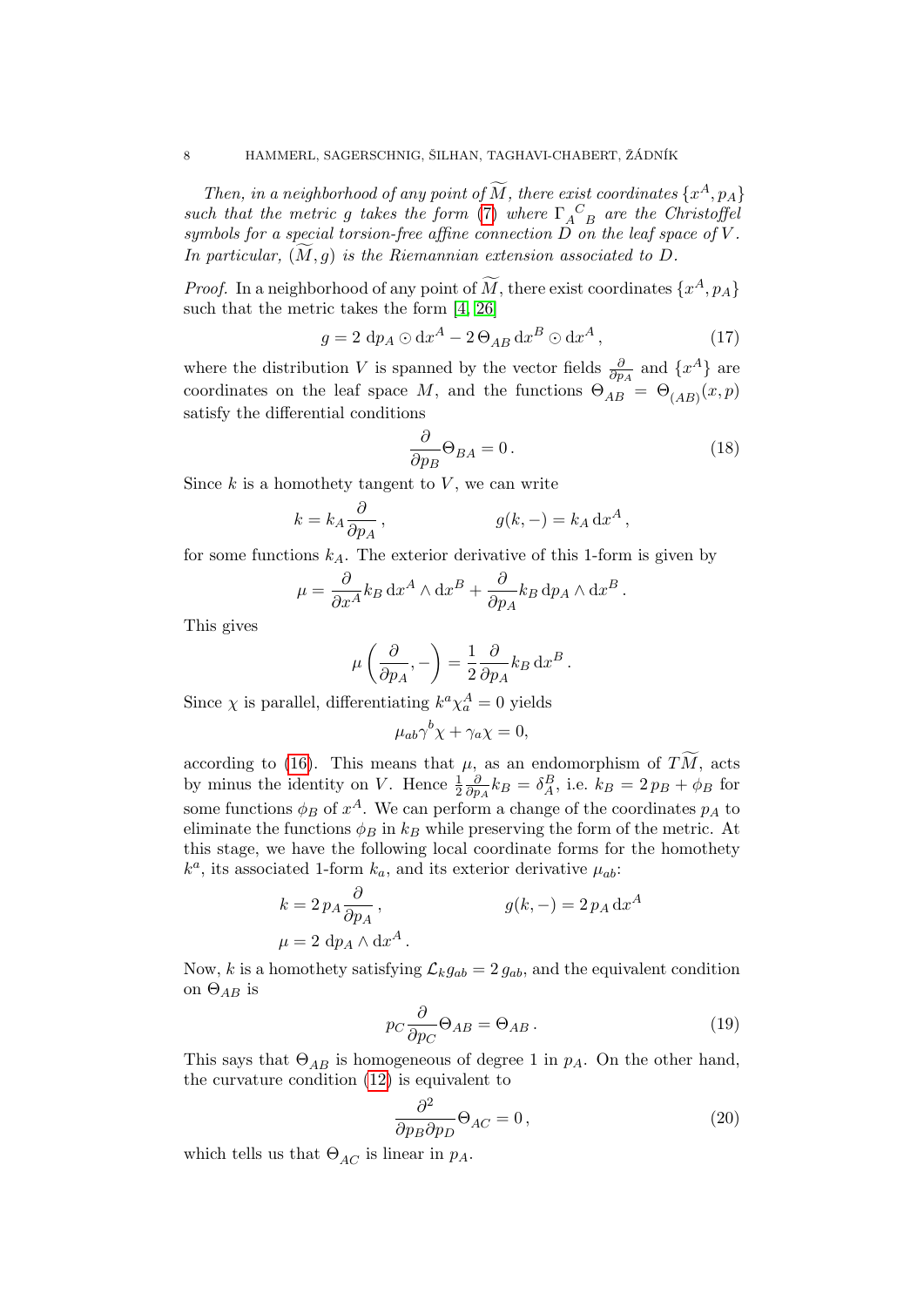Putting things together we see that, given the metric [\(17\)](#page-7-0), the conditions [\(18\)](#page-7-1), [\(19\)](#page-7-2) and [\(20\)](#page-7-3) are satisfied if and only if  $\Theta_{AB}$  takes the form

$$
\Theta_{AB} = \Gamma_A{}^C{}_B p_C \,,\tag{21}
$$

for some  $\Gamma_A^C{}_{B} = \Gamma_A^C{}_{B)}(x)$ , which is moreover trace-free by virtue of [\(18\)](#page-7-1).

The condition [\(12\)](#page-6-1) is the obstruction for the Levi-Civita connection to descend to an affine connection on  $M$ , cf. [\[1,](#page-31-4) [9\]](#page-31-1). We have therefore re-covered the Patterson–Walker metric [\(7\)](#page-4-2), and  $\Gamma_A^C{}_B$  can be identified with the Christoffel symbols of a special affine connection  $D$  on the leaf space of  $V$ .

### 3. Conformal Patterson–Walker metrics

<span id="page-8-0"></span>We now deal with a projective-to-conformal analog of the construction from the previous section.

3.1. Calculus for projective geometry. As before, we shall use upper case Roman abstract indices as in  $[31]$  for tensors on M. For instance,  $\alpha_A \in \mathcal{E}_A$  denotes a 1-form on M,  $v^{AB} \in \mathcal{E}^{[AB]}$  denotes a bivector on M. This convention should not be confused with unprimed spinor indices. By and large, we follow the treatment given in [\[15,](#page-31-5) [14,](#page-31-6) [2\]](#page-31-7).

Two torsion-free affine connections  $D_A$  and  $\hat{D}_A$  are in a given projective class **p** if and only if for any  $\xi^A \in \mathcal{E}^A$ ,

$$
\hat{D}_A \xi^B = D_A \xi^B + Q_{AC}{}^B \xi^C , \qquad Q_{AB}{}^C = 2 \delta^C_{(A} \Upsilon_{B)} , \qquad (22)
$$

for some 1-form  $\Upsilon_A$ . Similar formulae can be obtained on 1-forms and tensors by means of the Leibniz rule.

We shall assume M to be oriented. Let us fix a volume form  $\varepsilon_{A_1...A_n}$  $\mathcal{E}_{[A_1...A_n]}$ . Then, by [\(22\)](#page-8-1), for any two affine connections  $D_A$  and  $D_A$  in **p**, we have

<span id="page-8-1"></span>
$$
\hat{D}_{A}\varepsilon_{B_{1}...B_{n}} = D_{A}\varepsilon_{B_{1}...B_{n}} - (n+1)\,\Upsilon_{A}\varepsilon_{B_{1}...B_{n}}\,,\tag{23}
$$

for some 1-form  $\Upsilon_A$ . We can always choose  $\varepsilon^{A_1...A_n} \in \mathcal{E}^{[A_1...A_n]}$  such that  $\varepsilon_{A_1...A_n} \varepsilon^{B_1...B_n} = n! \delta_{[A]}^{B_1}$  $\stackrel{B_1}{[A_1} \dots \stackrel{\delta B_n}{A_n}$ . In general,  $D_A$  does not preserve  $\varepsilon_{A_1 \dots A_n}$ so that if we set

<span id="page-8-2"></span>
$$
\Upsilon_A := \frac{1}{(n+1)!} \left( D_A \varepsilon_{B_1 \dots B_n} \right) \varepsilon^{B_1 \dots B_n}, \tag{24}
$$

the connection  $D_A$  given by [\(22\)](#page-8-1) or [\(23\)](#page-8-2) preserves  $\varepsilon_{A_1...A_n}$ . Thus, we can always find a special connection, i.e. a connection that preserves a given volume form, in the projective class p, and such a connection can be shown to be unique, cf. [\[6\]](#page-31-8) and [\[13\]](#page-31-9).

With no loss of generality, we shall henceforth restrict ourselves to special torsion-free affine connections. These enjoy nice properties. In particular, if  $R_{AB}{}^C{}_D$  is the curvature tensor of a special torsion-free affine connection D with Ricci tensor  $Ric_{AB} := R_{PA}{}^P_{B}$ , then the *Schouten tensor* 

$$
\mathsf{P}_{AB} := \frac{1}{n-1} \operatorname{Ric}_{AB},
$$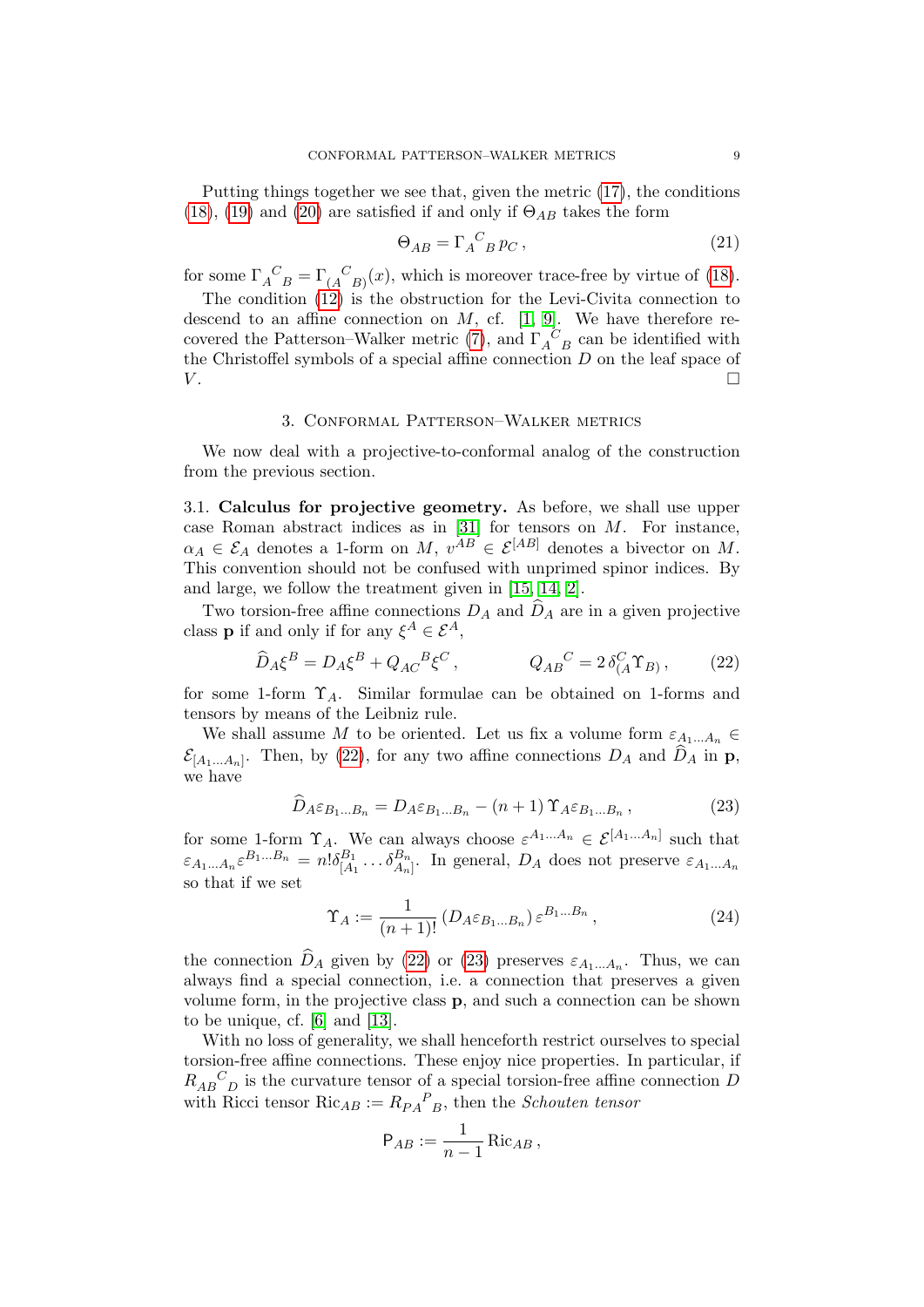is symmetric. Hence  $P$  vanishes if and only if  $D$  is Ricci-flat. The projective Weyl curvature and the Cotton tensor are defined respectively by

$$
W_{AB}{}^C{}_{D} = R_{AB}{}^C{}_{D} + P_{AD}\delta^C_{B} - P_{BD}\delta^C_{A}, \quad Y_{CAB} = 2D_{[A}P_{B]C}.\tag{25}
$$

The connection  $D$  is called *projectively flat* if it is projectively equivalent to a flat affine connection. For manifolds of dimension  $n = 2$ , the Weyl curvature vanishes identically and the only obstruction to projective flatness is the Cotton tensor Y. For  $n \geq 3$  projective flatness is equivalent to the vanishing of the Weyl curvature W.

By [\(23\)](#page-8-2), any two volume forms  $\varepsilon$  and  $\hat{\varepsilon}$  related by  $\hat{\varepsilon} = e^{(n+1)\phi} \varepsilon$  correspond to two special torsion-free affine connections D and  $\widehat{D}$  differing by the 1-form  $\Upsilon_A = D_A \phi$ . We note that under such a projective change, the Rho tensor transforms according to

<span id="page-9-1"></span>
$$
\widehat{\mathsf{P}}_{AB} = \mathsf{P}_{AB} + \Upsilon_A \Upsilon_B - D_A \Upsilon_B, \qquad (26)
$$

so that the Schouten  $\widehat{P}_{AB}$  associated to  $\widehat{D}_A$  remains symmetric.

We therefore have a special subclass of torsion-free affine connections of p, projectively related by exact 1-forms, and thus parametrized by smooth functions on  $M$ . We can conveniently define the *density bundle of projective* weight w as  $\mathcal{E}(w) := (\wedge^n TM)^{-\frac{w}{n+1}}$  on M, where dim  $M = n$ . We will refer to everywhere positive sections of  $\mathcal{E}(1)$  as projective scales. Any projective scale  $\sigma$ , say, determines a special torsion-free affine connection  $D_A$  in p, which extends to an affine connection, also denoted  $D_A$ , on  $\mathcal{E}(w)$ , and for which  $D_A \sigma = 0$ . For any two torsion-free affine connections in **p**, we have

<span id="page-9-0"></span>
$$
\hat{D}_A f = D_A f + w \Upsilon_A f, \qquad f \in \mathcal{E}(w), \qquad (27)
$$

An oriented projective structure determines a distinguished section  $\varepsilon_{A_1...A_n}$  $\mathcal{E}_{[A_1...A_n]}(n+1)$ , which we shall refer to as the *projective volume form*. Any choice of projective scale  $\sigma$  corresponds to a special connection  $D$  preserving the volume form  $\varepsilon = \sigma^{-(n+1)}\varepsilon$ . Since, for any two connections D and  $\widehat{D}$  in **p**, we have  $\hat{D}\varepsilon = D\varepsilon$  by [\(27\)](#page-9-0) and [\(23\)](#page-8-2), we conclude that  $D\varepsilon = 0$  for any connection  $D$  in  $p$ .

3.2. Calculus for conformal geometry. As before, we shall use lower case Roman indices for tensors on M, e.g.  $g_{ab} \in \mathcal{E}_{(ab)}$  denotes a symmetric 2-tensor on  $\widetilde{M}$ . The reader can refer to [\[2\]](#page-31-7) for more details on conformal geometry and its calculus.

We define the *density bundle of conformal weight* w as  $\widetilde{\mathcal{E}}[w] := (\wedge^{2n} T\widetilde{M})^{-\frac{w}{2n}}$ on  $\widetilde{M}$ , where dim  $\widetilde{M} = 2n$ . We will refer to everywhere positive sections of

 $\widetilde{\mathcal{E}}[1]$  as *conformal scales*. The Levi-Civita connection extends to an affine connection on  $\widetilde{\mathcal{E}}[w]$ . The conformal structure can be equivalently seen as a density-valued metric  $\mathbf{g}_{ab} \in \widetilde{\mathcal{E}}_{(ab)}[2] = \bigodot^2 T^*\widetilde{M} \otimes \widetilde{\mathcal{E}}[2]$  referred to as the conformal metric on  $\widetilde{M}$ . Any conformal scale  $\tau \in \widetilde{\mathcal{E}}[1]$  determines a metric  $g_{ab} = \tau^{-2} \mathbf{g}_{ab}$  in c. The associated Levi-Civita connection  $\widetilde{D}_a$  preserves  $g_{ab}$ ,  $\mathbf{g}_{ab}$  and  $\tau$ . The conformal metric allows us to identify  $T\widetilde{M}$  with  $T^*\widetilde{M}[2]$ . Similarly, one can identify  $\widetilde{S}_{\pm}$  with  $\widetilde{S}_{\pm}^*[1]$  when n is even, and with  $\widetilde{S}_{\mp}^*[1]$ when  $n$  is odd, by means of weighted spin bilinear forms.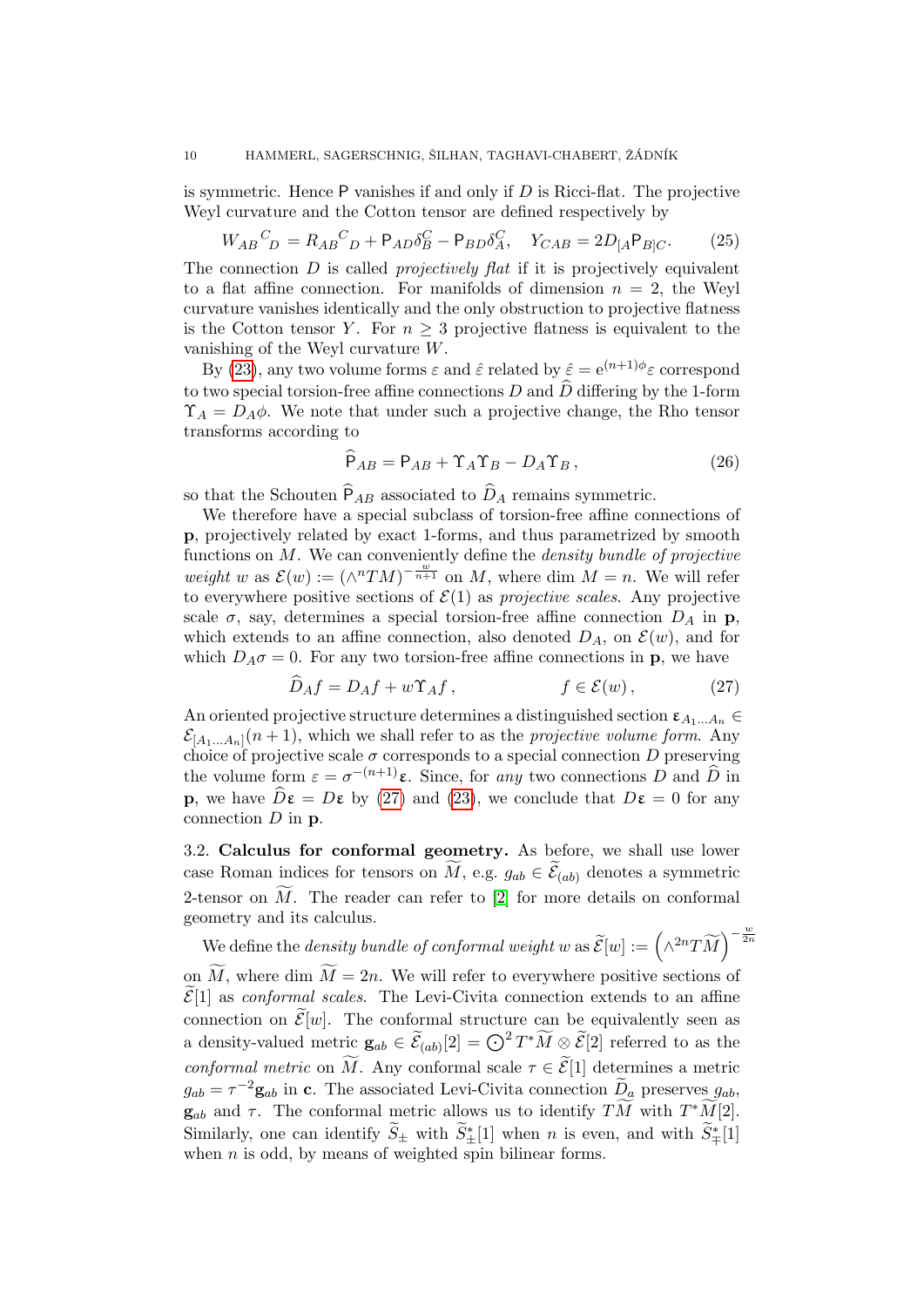For a (pseudo-)Riemannian metric  $g$ , the Schouten tensor  $\overline{P}$  is given by

$$
\widetilde{P}_{ab} = \frac{1}{2n-2} \left( \widetilde{\mathrm{Ric}}_{ab} - \frac{\widetilde{\mathrm{Sc}}}{2(2n-1)} g_{ab} \right),\,
$$

where  $\widetilde{\text{Ric}}$  and  $\widetilde{\text{Sc}}$  are the Ricci and scalar curvature of g respectively. Since  $\widetilde{P}$  is a trace modification of Ric, the Schouten tensor vanishes if and only if q is Ricci-flat. The conformal Weyl curvature and the Cotton tensors of  $q$ are defined respectively by

$$
\widetilde{W}_{ab}{}^c{}_d = \widetilde{R}_{ab}{}^c{}_d - 2 \,\delta^c_{[a} \widetilde{\mathsf{P}}_{b]d} + 2g_{d[a} \widetilde{\mathsf{P}}_{b]}{}^c, \qquad \widetilde{Y}_{cab} = 2\widetilde{D}_{[a} \widetilde{\mathsf{P}}_{b]c}.
$$

The metric g is called *conformally flat* if it can be (locally) rescaled to a flat metric. For manifolds of dimension  $2n \geq 4$  conformal flatness is equivalent to the vanishing of the Weyl curvature  $\tilde{W}$ . The transformation rules for Levi-Civita connections and Schouten tensors under conformal changes can be given explicitly, see e.g. [\[2\]](#page-31-7).

3.3. Conformal extensions of projective structures. The Riemann extension of an affine connected space can be adapted to weighted cotangent bundles  $T^*M(w) = T^*M \otimes \mathcal{E}(w)$ . The only difference in the weighted case is that a choice of torsion-free affine connection D gives rise to a weighted metric. This means that the natural pairing between  $H \cong TM$  and  $V \cong T^*M(w)$  defines a symmetric bilinear form on the tangent bundle of  $T^*M(w)$  with values in  $\pi^*\mathcal{E}(w)$ , the pull-back of the line bundle over M with respect to the natural projection  $\pi : T^*M(w) \to M$ . A special connection D yields a trivialization of  $\mathcal{E}(w)$ , and thus the pairing can be regarded as R-valued. In particular, D defines a Patterson-Walker metric on  $T^*M(w)$ .

We shall denote by  $\theta$  the (weighted) tautological 1-form on  $T^*M(w)$ . This bundle is trivialized by any choice of projective scales. Let  $\sigma$  and  $\hat{\sigma}$  be two such scales related by  $\hat{\sigma} = e^{-\phi}\sigma$  for some smooth function  $\phi$ . Then,  $\theta := \sigma^{-w} \theta$  and  $\hat{\theta} := \hat{\sigma}^{-w} \theta$  are two (tautological) 1-forms related by  $\hat{\theta} = e^{w\phi}\theta$ . In both cases, there exists canonical coordinates  $\{x^A, p_A\}$  and  ${x^A, \hat{p}_A}$  in which  $\theta = p_A dx^A$  and  $\hat{\theta} = \hat{p}_A dx^A$ . Thus, a projective change induces the change of canonical fiber coordinates  $p_A \mapsto \hat{p}_A = e^{w\phi} p_A$ .

Let  $D_A$  and  $\widehat{D}_A \in \mathbf{p}$  be the special affine connections in **p** associated to σ and  $\hat{\sigma}$  respectively, so that  $\hat{D}_A$  differs from  $D_A$  via [\(22\)](#page-8-1) by  $\Upsilon_A = D_A \phi$ . This means that the Christoffel symbols of  $D_A$  and  $\widehat{D}_A$  are related by

<span id="page-10-0"></span>
$$
\widehat{\Gamma}_A{}^C{}_B = \Gamma_A{}^C{}_B + \delta_A^C \Upsilon_B + \delta_B^C \Upsilon_A.
$$

A straightforward computation then gives

$$
d\hat{p}_A - \hat{\Gamma}_A{}^C{}_B \hat{p}_C \, dx^B = e^{w\phi} \left( dp_A - \Gamma_A{}^C{}_B p_C \, dx^B \right) + e^{w\phi} \left( (w-1)p_A \Upsilon_B - p_B \Upsilon_A \right) dx^B, \quad (28)
$$

so that using [\(7\)](#page-4-2) yields

$$
\hat{g} = e^{w\phi}(g + 2(w - 2)p_B \Upsilon_A dx^B \odot dx^A),
$$

As a consequence, we immediately conclude: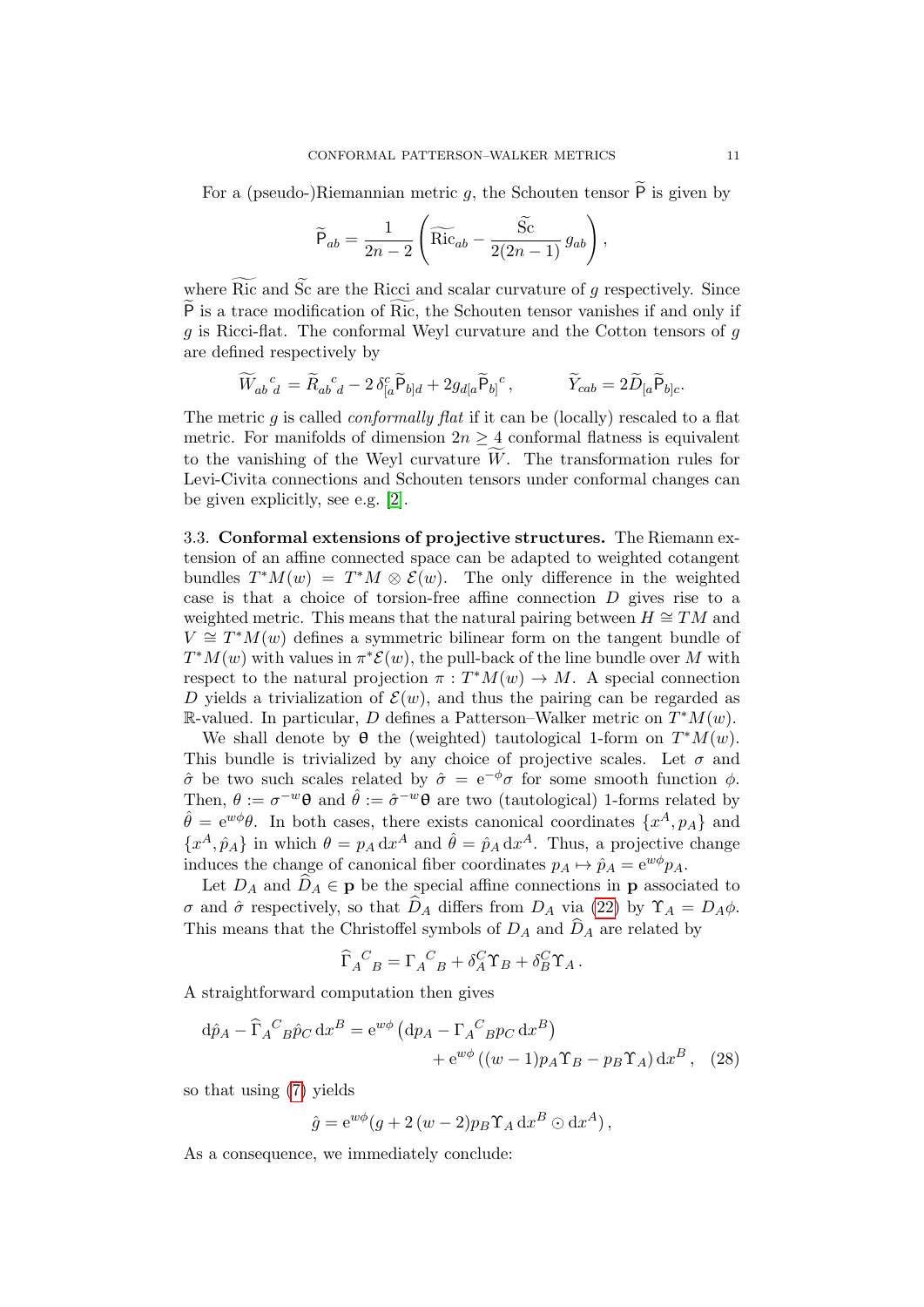<span id="page-11-4"></span>**Proposition 3.1.** Let D and  $\hat{D}$  be projectively equivalent special torsion-free affine connections on M and let q and  $\hat{q}$  be the associated Patterson–Walker metrics on  $T^*M(w)$ . Then g and  $\hat{g}$  are conformally equivalent if and only if  $w = 2$ .

Setting  $\widetilde{M} := T^*M(2)$  we have thus obtained the notion of the conformal extension  $(M, c)$  of a projective structure  $(M, p)$ :

<span id="page-11-3"></span>Definition 3.2. The conformal extension or the conformal Patterson–Walker metric associated to an oriented projective structure  $\bf{p}$  on M is the splitsignature conformal structure c on  $\widetilde{M} = T^*M(2)$  represented by the Patterson– Walker metric of a special torsion-free affine connection  $D \in \mathbf{p}$ .

Remark 3.3. A slightly different construction, which was first introduced in [\[12\]](#page-31-0) when  $n = 2$ , involves the so-called *Thomas projective parameters*. In dimension *n*, these are defined by  $[16, 36]$  $[16, 36]$ 

<span id="page-11-2"></span>
$$
\Pi_{A}{}^{C}{}_{B} := \Gamma_{A}{}^{C}{}_{B} - \frac{2}{n+1} \delta^{C}{}_{(A} \Gamma_{B)}{}^{D}{}_{D} , \qquad (29)
$$

where  $\Gamma_A^C$  are the Christoffel symbols of any affine connection in **p** with respect to some coordinate system  $\{x^A\}$ . In fact, the  $\Pi_{A\ \,B}^{\ \,C}$  do not depend on the choice of connection in p, and are thus a set of projectively invariant functions. However, the  $\Pi_{A}{}^{C}{}_{B}$  depend on the choice of coordinates  $\{x^{A}\}$  in the sense that they do not transform as Christoffel symbols, let alone as a tensor in general. Consider a general coordinate transformation  $x^A \mapsto y^A$ on M with Jacobian  $J_B^A := \frac{\partial y^A}{\partial x^B}$ , and set  $\phi := \frac{1}{n+1} \log \left( \det J_B^A \right)$ . Then, we have [\[16\]](#page-31-10)

<span id="page-11-0"></span>
$$
\Pi_A{}^D{}_B J^C_D = \Pi'{}_D{}^C{}_E J^D_A J^E_B + \frac{\partial}{\partial x^A} J^C_B - 2J^C_{(A} \frac{\partial \phi}{\partial x^B)},\tag{30}
$$

where  $\Pi'_{A\ B}^{\ C}$  are the Thomas projective parameters defined by the Christoffel symbols with respect to  $\{y^A\}.$ 

The coordinate systems  $\{x^A\}$  and  $\{y^A\}$  define volume forms  $\varepsilon := dx^1 \wedge$  $\ldots \wedge dx^n$  and  $\hat{\varepsilon} := dy^1 \wedge \ldots \wedge dy^n$ , respectively, preserved by special connections  $D_A$  and  $\widehat{D}_A$  in **p** respectively. These are projectively related by  $\Upsilon_A = D_A \phi$ . We therefore have an induced change of canonical fiber coordinates on  $T^*M(w)$  given by  $p_A \mapsto q_A := e^{w\phi}p_B(J^{-1})_A^B$ . Define two metrics on the open subset of  $T^*M(w)$  over the overlap of the charts of  $\{x^A\}$  and  $\{y^A\}$  by

<span id="page-11-1"></span>
$$
g := 2 \mathrm{d}x^A \odot \mathrm{d}p_A - 2 \Pi_A{}^C{}_B p_C \mathrm{d}x^A \odot \mathrm{d}x^B ,
$$
  
\n
$$
\hat{g} := 2 \mathrm{d}y^A \odot \mathrm{d}q_A - 2 \Pi'_A{}^C{}_B q_C \mathrm{d}y^A \odot \mathrm{d}y^B .
$$
\n(31)

Then, using [\(30\)](#page-11-0), one can immediately check that

$$
\hat{g} = e^{w\phi} \left( g + 2(w - 2) q_A \frac{\partial \phi}{\partial y^B} dy^A \odot dy^B \right) .
$$

In particular, g and  $\hat{g}$  are conformally equivalent if and only if  $w = 2$ . We have therefore constructed a conformal class of metrics of the form [\(31\)](#page-11-1) on  $\widetilde{M} = T^*M(2)$  from the projective class **p** on M: a metric in the conformal class corresponds to the Thomas projective parameters representing p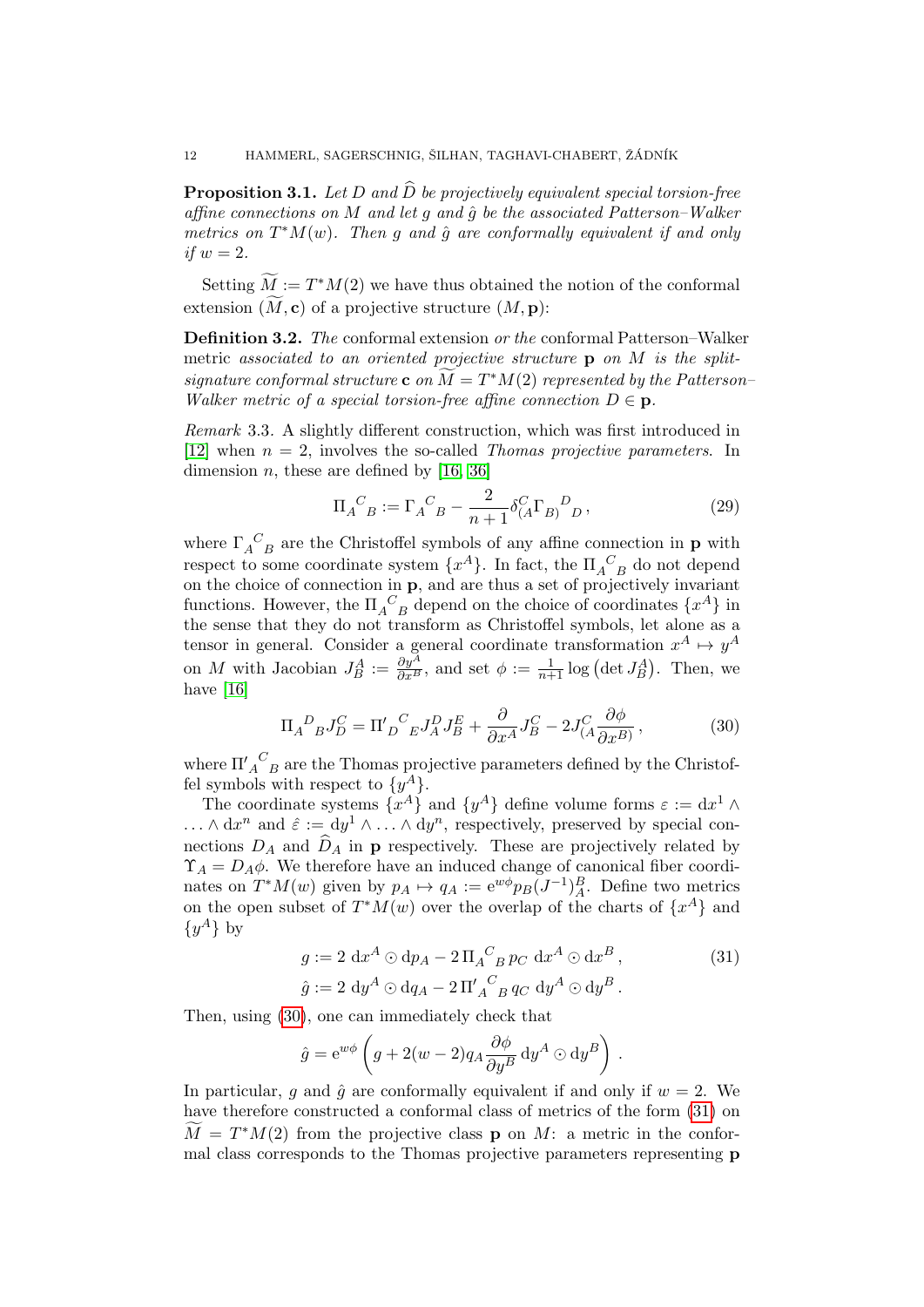in a given coordinate system  $\{x^A\}$ , up to coordinate transformations that preserve the volume form  $dx^1 \wedge \ldots \wedge dx^n$ . Different Thomas projective parameters for different coordinate systems yield conformally related metrics.

Finally, with no loss, we can take  $\Pi_A^C{}_B = \Gamma_A^C{}_B$  in the definition [\(29\)](#page-11-2), where  $\Gamma_A^C$  are the Christoffel symbols of the special connection  $D_A$  preserving the volume form  $\varepsilon$ , up to constant multiple, on  $(M, \mathbf{p})$ . In this case, the metric [\(31\)](#page-11-1) can be identified with the Patterson–Walker metric [\(7\)](#page-4-2). As this identification holds for any choice of coordinate system, the conformal class of metrics of the form [\(31\)](#page-11-1) on  $\widetilde{M}$  is none other than the conformal Patterson–Walker metric of Definition [3.2.](#page-11-3)

To deal with the conformal class of Patterson–Walker metrics of Definition [3.2,](#page-11-3) rather than a metric, we shall henceforth view the quantities introduced in section [2](#page-4-0) as being weighted. In particular,  $\gamma_a^A_{\ \,B'}$  and  $\gamma_a^{\ A'}_{\ \,B}$ have conformal weight 1,  $\overline{M}$  being endowed with a conformal spin structure, see also [\[23\]](#page-32-6). By definition, the conformal Killing field  $k^a$  has weight 0, so that the 1-form  $k_a$  is twice the weighted tautological 1-form  $\theta_a$  on M, i.e.  $k_a = 2 \theta_a \in \widetilde{\mathcal{E}}_a[2]$ . Next, requiring that the spinor  $\chi^{A'}$  remain parallel with respect to the Levi-Civita connection of any Patterson–Walker metric, restricts its possible conformal weight. Following the conventions of [\[31,](#page-32-9) [34\]](#page-32-3), and for convenience,  $\chi^{A'}$  will have weight 0, from which it follows that  $\eta_{A'}$ has weight 0.

<span id="page-12-0"></span>**Lemma 3.4.** Any projective scale  $\sigma \in \mathcal{E}(1)$  lifts to a conformal scale  $\tilde{\sigma} \in$  $\widetilde{\mathcal{E}}[1]$ , and thus by extension any section of  $\mathcal{E}(w)$  lifts to a section of  $\widetilde{\mathcal{E}}[w]$ . Conversely, any section  $\tilde{\sigma}$  of  $\tilde{\mathcal{E}}[w]$  such that  $\chi^{aA}\tilde{D}_a\tilde{\sigma}=0$ , with respect to any Patterson-Walker metric in  $\mathbf{c}$  descends to a section of  $\mathcal{E}(w)$ any Patterson–Walker metric in c, descends to a section of  $\mathcal{E}(w)$ .

Further, any section  $\sigma_{A_1 \ A_2}^{B_1...B_\ell}$ A1...A<sup>k</sup> ∈ EB1...B` A1...A<sup>k</sup> (w) gives rise to a section of  $\tilde{\mathcal{E}}_{A_1...A_k}^{B_1...B_\ell}[w-k+\ell]$ . For contravariant tensors, the lifts depend on the choice of special torsion-free affine connection on p.

*Proof.* Proposition [3.1](#page-11-4) assigns to a special affine connection on  $M$ , i.e. a section of  $\sigma \in \mathcal{E}(1)$ , a Patterson–Walker metric on M, i.e. a section of  $\tilde{\sigma} \in \tilde{\mathcal{E}}[1]$ . This can also be verified by noting that the volume form on  $\widetilde{M}$ induced by  $g_{ab} = \tilde{\sigma}^{-2} \mathbf{g}_{ab}$  takes the form

$$
\widetilde{\varepsilon} = (\varepsilon_{A_1...A_n} \, dx^{A_1} \dots dx^{A_1}) \wedge (\varepsilon^{B_1...B_n} \, dp_{B_1} \dots dp_{B_n}).
$$

where  $\varepsilon_{A_1...A_n}$  is the volume form determined by  $\sigma$ , and  $\varepsilon^{A_1...A_n}$  its inverse. Since a special projective change induces a change  $\hat{p}_A = e^{2\phi} p_A$  for some function  $\phi$ , the volume form  $\tilde{\varepsilon}$  transforms to  $\hat{\tilde{\varepsilon}} = e^{2n\phi}\tilde{\varepsilon}$  as expected. The converse statement follows from the fact that the vectors  $\chi^{a}\widetilde{D}_a$ , for any Patterson–Walker metric in c, span the vertical distribution.

According to our conventions, we obtain weighted projectors and injectors  $\chi_a^A \in \widetilde{\mathcal{E}}_a^A[1]$  and  $\check{\eta}_A^a \in \widetilde{\mathcal{E}}_A^a[-1]$ . Now choosing an affine connection  $D \in \mathbf{p}$ , any section  $v^A \in \mathcal{E}^A(w)$  can be canonically lifted  $\tilde{v}^a \in \tilde{\mathcal{E}}^a[w]$ . This means in particular that as a spinor field,  $v^A = \tilde{v}^a \chi_a^A$  gives rise to a section of  $\tilde{\epsilon}A_{\text{low-1}}$  l, Similarly (but independently of the choice of  $D \subset \mathbb{R}$ ) eru estion  $\widetilde{\mathcal{E}}^A[w+1]$ . Similarly (but independently of the choice of  $D \in \mathbf{p}$ ), any section  $\alpha_A \in \mathcal{E}_A(w)$  gives rise to a section of  $\widetilde{\mathcal{E}}_A[w-1]$ . This generalizes to tensor fields of higher valence fields of higher valence.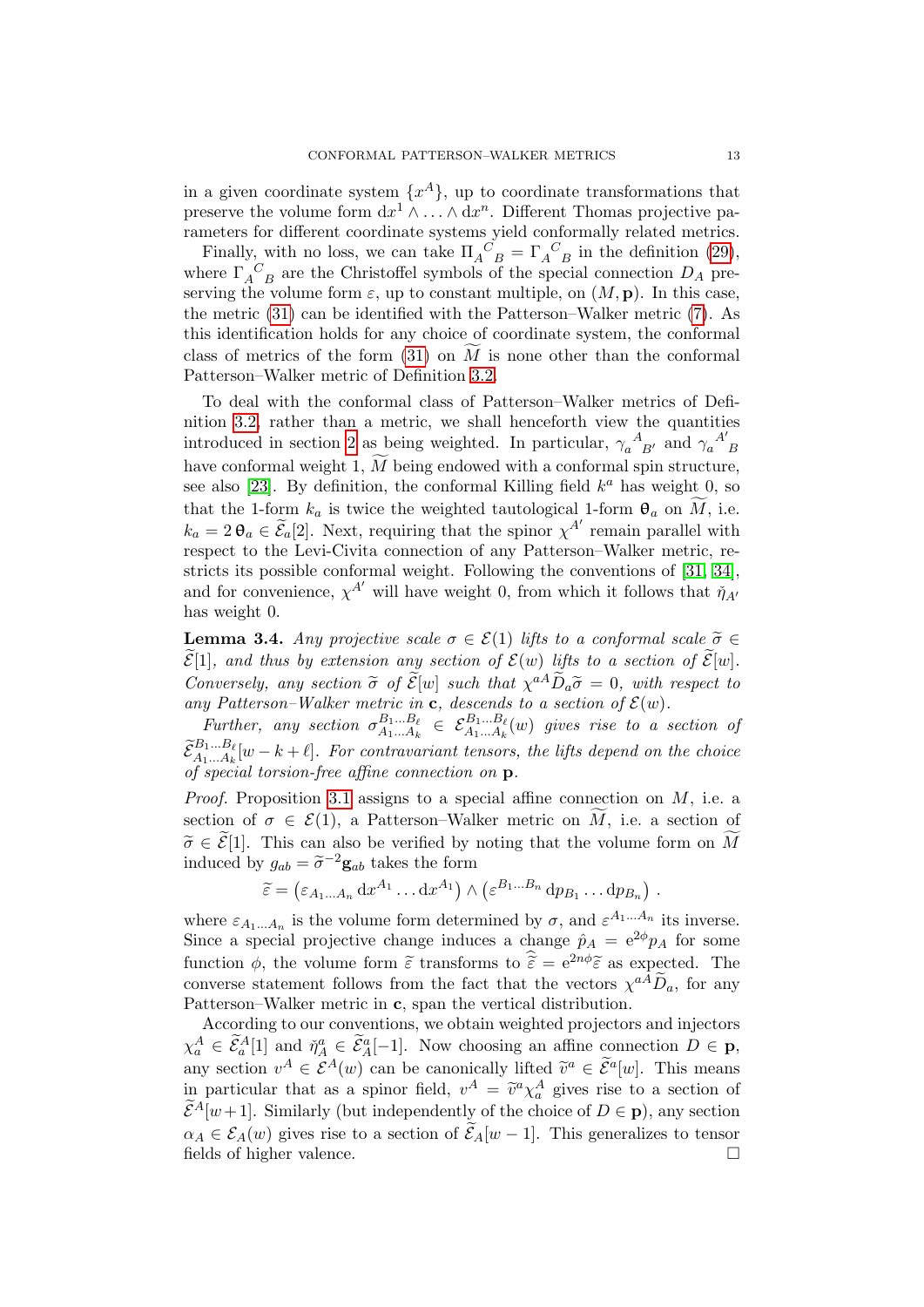Now let  $D$  be a special torsion-free affine connection on  $M$  and  $q$  its Patterson–Walker metric on  $M$ . We can decompose [\(11\)](#page-6-2) further so as to express the conformal Weyl, Schouten and Cotton tensors  $W_{abcd}$ ,  $P_{ab}$ ,  $Y_{cab}$ of the Patterson–Walker metric  $g$  in terms of the projective Weyl, Schouten respectively Cotton tensors  $W_{AB}{}^D_{C}$ ,  $P_{AB}$  and  $Y_{ABC}$ :

$$
\widetilde{W}_{abcd} = 2\left(\chi_a^A \chi_b^B \chi_{[c}^C \check{\eta}_{d]D} + \chi_c^A \chi_d^B \chi_{[a}^C \check{\eta}_{b]D}\right) W_{AB}{}^D{}_C \n+ 2\chi_{[a}^A \chi_{b]}^B \chi_{[c}^C \chi_{d]}^D \left(D_A W_{CD}{}^E{}_B p_E + p_C Y_{DAB}\right) ,
$$
\n(32)

<span id="page-13-2"></span><span id="page-13-1"></span>
$$
P_{ab} = \chi_a^A \chi_b^B P_{AB},\tag{33}
$$

$$
\widetilde{Y}_{cab} = \chi_c^C \chi_a^A \chi_b^B Y_{CAB} \,. \tag{34}
$$

Remark 3.5. By direct inspection, we find:

- (a) By [\(32\)](#page-13-1), the induced Patterson–Walker metric is conformally flat if and only if the original affine connection is projectively flat.
- (b) By [\(33\)](#page-13-2), the induced Patterson–Walker metric is Ricci-flat if and only if the original affine connection is Ricci-flat.
- (c) By [\(7\)](#page-4-2) and [\(33\)](#page-13-2), a Patterson–Walker metric is Einstein if and only if it is already Ricci-flat.

Remark 3.6. In contrast with the projective-to-conformal construction described above, the authors of [\[11\]](#page-31-11) canonically associate to a projective structure a split-signature *Einstein metric* with non-zero scalar curvature.

### <span id="page-13-0"></span>4. Characterization of conformal Patterson–Walker metrics

We shall now prove our characterization Theorem [1](#page-1-1) which exactly specifies those split-signature conformal spin structures that are associated to a projective structure via the conformal extension in the sense of definition [3.2.](#page-11-3) For this purpose we start by collecting properties of the induced conformal structures:

<span id="page-13-4"></span>**Proposition 4.1.** The conformal extension  $(\widetilde{M}, c)$  associated to an oriented projective structure  $(M, \mathbf{p})$  satisfies all the properties  $(a)$ – $(d)$  of Theorem [1.](#page-1-1)

*Proof.* Since  $\chi$  is parallel with respect to  $\ddot{D}$ , it trivially satisfies the twistor spinor equation [\(1\)](#page-1-2).

We have already observed in [\(16\)](#page-6-0) that  $k \in V$  is a (light-like) conformal Killing field.

The general formula for the Lie derivative of  $\chi$  with respect to the conformal Killing field  $k$  is

<span id="page-13-3"></span>
$$
\mathcal{L}_{k}\chi = k^{a}\widetilde{D}_{a}\chi - \frac{1}{4}(\widetilde{D}_{[a}k_{b]})\gamma^{a}\gamma^{b}\chi - \frac{1}{4n}(\widetilde{D}_{p}k^{p})\chi.
$$
 (35)

Hence it is immediate that  $\widetilde{D}_a \chi = 0$ ,  $\widetilde{D}_a k_b = \mu_{ab} + g_{ab}$  and  $\mu_{ab} \chi^{bB} = -\chi_a^B$ (according to  $(15)$  and  $(16)$ ) imply  $(2)$ .

The integrability condition [\(3\)](#page-1-4) follows immediately from [\(32\)](#page-13-1).  $\Box$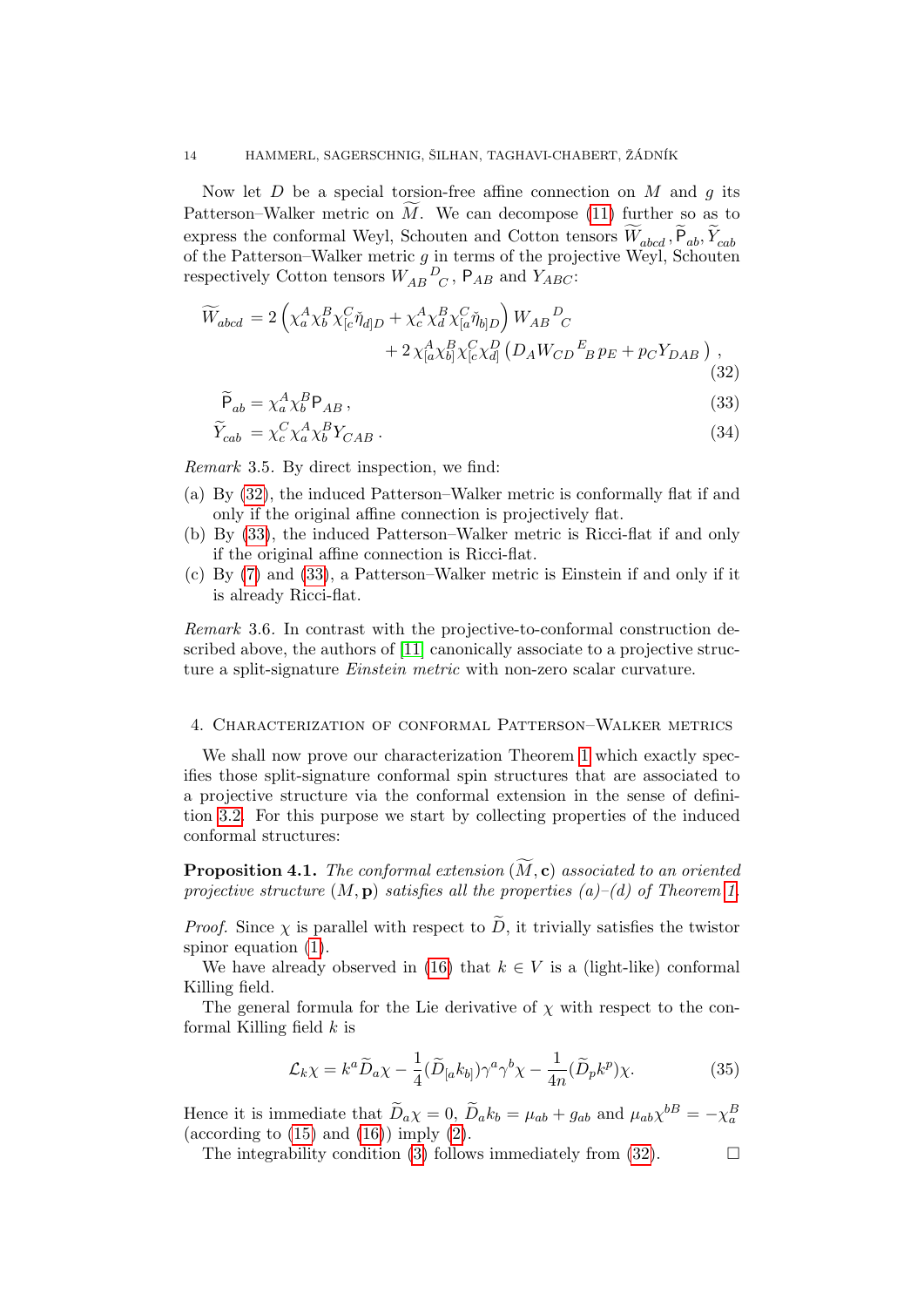For the converse direction we begin with two technical results which will provide a normal form for structures satisfying the above conformal proper-ties.<sup>[1](#page-14-1)</sup>

<span id="page-14-0"></span>**Proposition 4.2.** Let  $\chi$  be a pure real twistor spinor on a conformal pseudo-Riemannian manifold  $(M, c)$  of signature  $(n, n)$  with associated totally isotropic n-plane distribution V. Suppose V is integrable. Then locally, there is a conformal subclass of metrics in **c** for which  $\chi$  is parallel, i.e. if g is any such metric with Levi-Civita connection D,  $D\chi = 0$ . Any two such metrics are related by a conformal factor constant along the leaves of  $V$ .

*Proof.* In abstract index notation for spinors we write  $\chi^{A'}$  and  $\check{\chi}^A := \frac{1}{\sqrt{2\pi}}$  $\frac{1}{2n}(\not\!\!D\chi)^A.$ The key idea is to use the transformation rule for  $\check{\chi}^A$  under a conformal change of metric: For a smooth function  $\phi \in C^{\infty}(\tilde{M})$  and  $\hat{g} = e^{2\phi}g$  a rescaled metric, the spinor  $\check{\chi}^A$  transforms according to (see e.g. [\[3,](#page-31-12) [22\]](#page-32-12))

$$
\check{\chi}^A \mapsto \check{\chi}^A + \frac{1}{\sqrt{2}} (\widetilde{D}_a \phi) \chi^{aA}.
$$
\n(36)

Thus, to find a conformal scaling for which  $\chi^{A'}$  is parallel, we must first show that  $\check{\chi}^A$  can be expressed as

<span id="page-14-7"></span><span id="page-14-4"></span>
$$
\check{\chi}^A = \frac{1}{\sqrt{2}} \chi^{aA} \widetilde{D}_a \phi \,, \tag{37}
$$

for some smooth function  $\phi$ . We assume of course that  $\check{\chi}^A$  is non-vanishing, for otherwise our spinor was already parallel.

We write the twistor equation on  $\chi$  as  $\widetilde{D}_a \chi^{B'} = -\frac{1}{\sqrt{2}}$  $\frac{1}{2}\check{\chi}_a^{B'}$ , and contracting with  $\chi^{aA}$  this gives

$$
\chi^{aA}\widetilde{D}_a\chi^{B'} = -\frac{1}{\sqrt{2}}\chi^{aA}\widetilde{\chi}_a^{B'}.
$$
\n(38)

The condition that  $V$  is integrable can be re-expressed as  $[24, 34]$  $[24, 34]$ 

<span id="page-14-3"></span><span id="page-14-2"></span>
$$
\chi^{aA}\widetilde{D}_a\chi^{B'} = \alpha^A\chi^{B'},\tag{39}
$$

for some spinor  $\alpha^A$ , which necessarily lies in the image of  $\chi^{aA}$ . The equations [\(38\)](#page-14-2) and [\(39\)](#page-14-3) together imply

$$
-\frac{1}{\sqrt{2}}\chi^{aA}\check{\chi}_{a}^{B'} = \alpha^{A}\chi^{B'}.
$$

It is shown in [\[34\]](#page-32-3), that since  $\chi$  is pure, the last formula implies that

<span id="page-14-8"></span><span id="page-14-6"></span><span id="page-14-5"></span>
$$
\alpha^A = \sqrt{2}\tilde{\chi}^A. \tag{40}
$$

In particular, this implies that  $\check{\chi}^A$  also lies in the image of  $\chi^{aA}$  and thus

$$
\chi^{aA}\tilde{\chi}_a^{B'} = -2\,\tilde{\chi}^A\chi^{B'}. \tag{41}
$$

By differentiating [\(37\)](#page-14-4) one obtains the integrability conditions

$$
\chi^{a[A}\widetilde{D}_a\check{\chi}^{B]} = \alpha^{[A}\check{\chi}^{B]} \tag{42}
$$

<span id="page-14-1"></span><sup>1</sup>AT-C thanks Andree Lischewski for pointing out an unnecessary curvature condition in the statement of Proposition [4.2,](#page-14-0) which appeared in an earlier version of [\[34\]](#page-32-3) (preprint arXiv:1212.3595). See also his analogous result in [\[27\]](#page-32-13).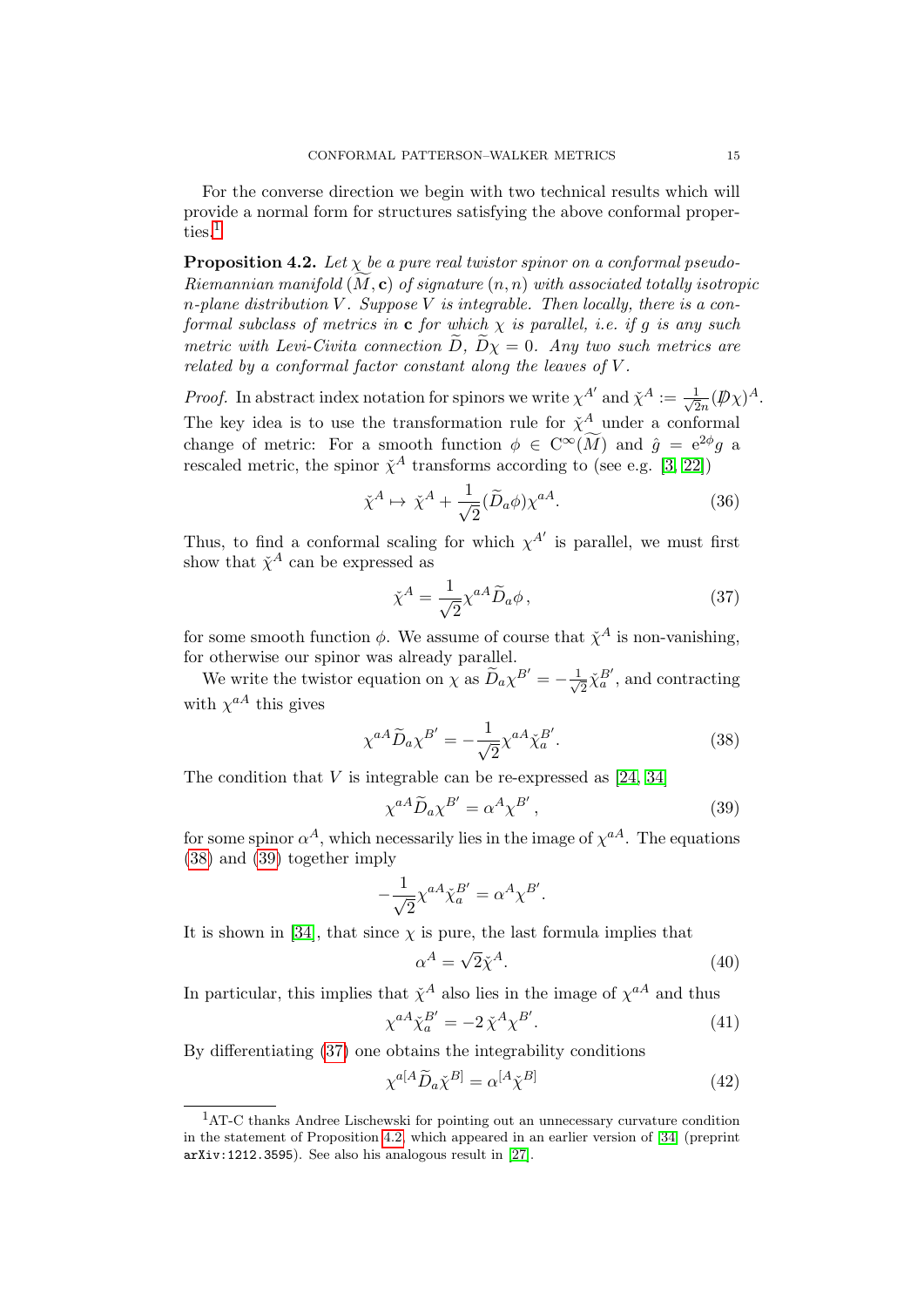for the existence of  $\phi$  (see e.g. [\[24,](#page-32-2) [34\]](#page-32-3)). By [\(40\)](#page-14-5), the right-hand-side of [\(42\)](#page-14-6) vanishes. On the other hand, the prolongation of the twistor equation  $\widetilde{D}_a \check{\chi}^A = -\frac{1}{\sqrt{2}}$  $\overline{P}_{ab}\overline{P}_{ab}\chi^{b}$  leads to the vanishing of the left-hand-side of [\(42\)](#page-14-6). Hence both sides of [\(42\)](#page-14-6) are zero, and the integrability conditions are therefore satisfied and we can find a local solution  $\phi$  of [\(37\)](#page-14-4).

Finally, by [\(36\)](#page-14-7), adding to  $\phi$  a smooth function constant along V yields a metric in c conformal related to  $\hat{q}$ , for which  $\chi$  is also parallel. This produces the required conformal subclass of  $c$ .

Remark 4.3.

- (a) The relation between pure twistor spinors and the integrability of their associated distributions is already given in [\[34\]](#page-32-3). Similar results are obtained in odd dimensions in [\[35\]](#page-32-4).
- (b) A similar argument is employed in [\[10\]](#page-31-13) in the four-dimensional case to show the existence of a suitable parallelizing scale.
- (c) Formula [\(41\)](#page-14-8) is in fact equivalent to  $\check{\chi}^A = -\frac{1}{\epsilon}$  $\frac{1}{2n}(\not\!\! D\chi)^A$  being pure with associated *n*-plane distribution intersecting that of  $\chi^{A'}$  maximally in an  $(n-1)$ -dimensional distribution [\[34\]](#page-32-3).

<span id="page-15-2"></span>**Lemma 4.4.** Let  $\chi$  be a parallel pure spinor with associated distribution V and  $k^a$  a conformal Killing field tangent to V such that  $\mathcal{L}_k \chi = -\frac{1}{2}$  $rac{1}{2}(n+1)\chi$ . Then  $k^a$  is a homothety satisfying [\(16\)](#page-6-0).

*Proof.* We write the conformal Killing field equation as  $\ddot{D}_a k_b - \mu_{ab} + g_{ab} \varphi = 0$ with  $\mu_{ab} = \widetilde{D}_{[a} k_{b]}$  and  $\varphi = -\frac{1}{2n} \widetilde{D}^p k_p$ . Since  $\chi$  is parallel, differentiating  $k^a \chi^A_a = 0$  yields

<span id="page-15-0"></span>
$$
\mu_{ab}\gamma^b \chi - \varphi \gamma_a \chi = 0 \tag{43}
$$

so that

<span id="page-15-1"></span>
$$
\mu_{ab}\gamma^a\gamma^b\chi + 2n\varphi\chi = 0.
$$
\n(44)

On the other hand,  $\mathcal{L}_k \chi = -\frac{1}{2}$  $\frac{1}{2}(n+1)\chi$  now reads as

$$
-\frac{1}{4}\mu_{ab}\gamma^a\gamma^b\chi + \frac{1}{2}\varphi\chi = -\frac{1}{2}(n+1)\chi\,,\tag{45}
$$

where we have used [\(35\)](#page-13-3) and the fact that  $\chi$  is parallel. Combining [\(44\)](#page-15-0) and [\(45\)](#page-15-1) yields  $\varphi = -1$ , hence [\(16\)](#page-6-0) follows.

<span id="page-15-3"></span>**Proposition 4.5.** Let  $(\widetilde{M}, c)$  be a conformal spin structure of split signature  $(n, n)$  satisfying the properties  $(a)$ – $(d)$  of Theorem [1.](#page-1-1) Then the local leaf space of the integrable distribution associated to the pure twistor spinor admits a projective structure **p** such that  $(M, c)$  is the conformal extension associated to p.

*Proof.* From Proposition [4.2](#page-14-0) we know that, locally, we can find metrics  $q$ and  $\hat{g}$  in c such that the twistor spinor  $\chi$  is parallel with respect to the corresponding Levi-Civita connections  $\widetilde{D}$  and  $\widetilde{D}$ , and  $\hat{g} = e^{2\phi}g$  for some smooth function  $\phi$  on  $\widetilde{M}$  which is constant on the leaves of V. From Lemma [4.4](#page-15-2) we know that  $k^a$  is a homothety satisfying [\(16\)](#page-6-0). Since  $\chi$  is parallel with respect to  $D$ , the Schouten tensor  $P_{ab}$  is annihilated by  $V$ , and thus the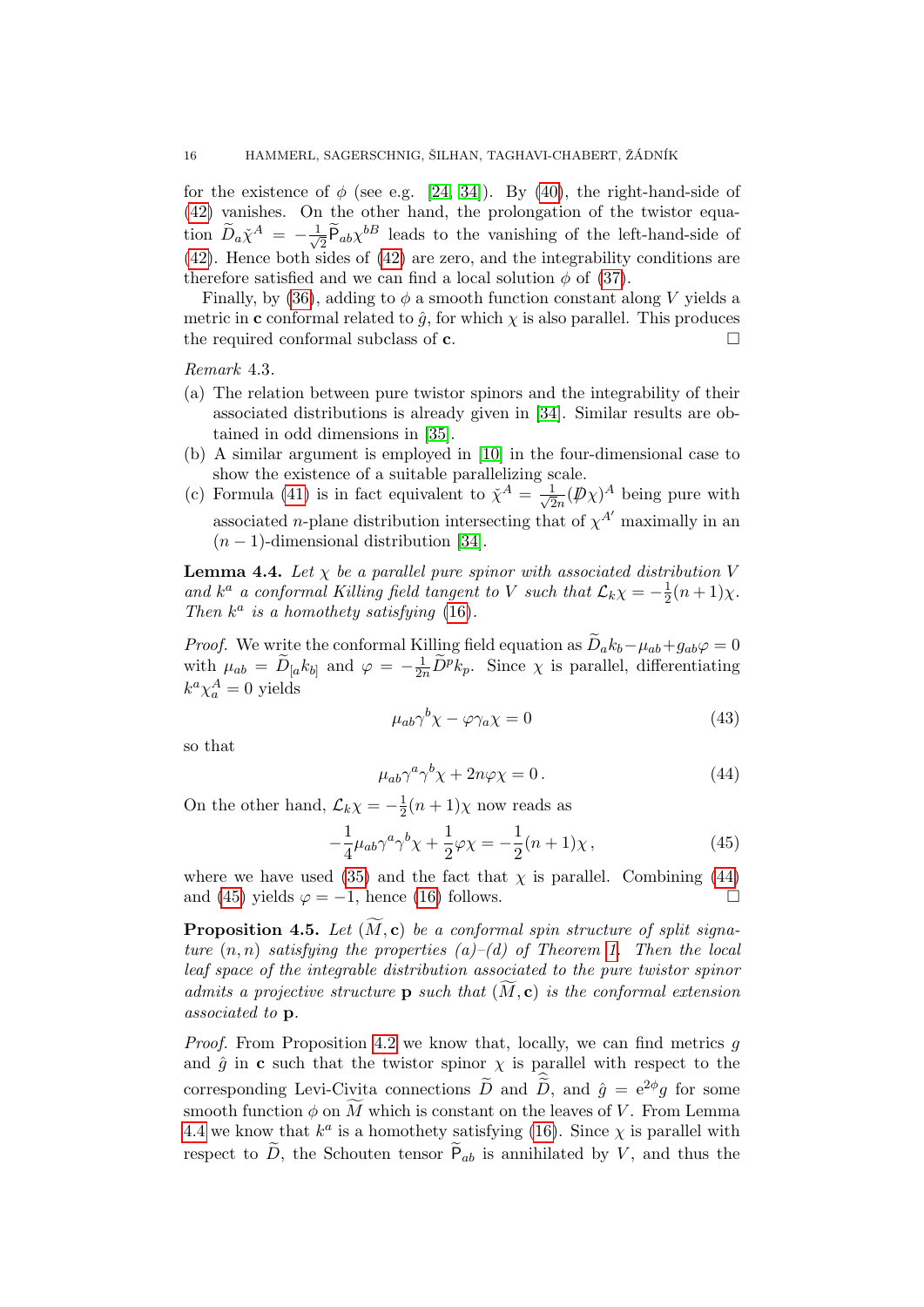integrability condition [\(3\)](#page-1-4) is equivalent to the condition [\(12\)](#page-6-1) on the Riemann tensor  $\widetilde{R}_{abcd}$ . The same argument applies also to  $\widetilde{D}$  and the corresponding Riemann tensor. We can therefore apply Proposition [2.2](#page-6-4) to each of the metrics  $g$  and  $\hat{g}$  with respective special torsion-free affine connections  $D$  and  $\widehat{D}$  on  $M$ .

We shall show that D and  $\widehat{D}$  are projectively related. The Levi-Civita connections  $\widetilde{D}$  and  $\widetilde{D}$  are related by

$$
\widehat{\widetilde{D}}_a \xi^b = \widetilde{D}_a \xi^b + \Upsilon_a \xi^b + \Upsilon_c \xi^c \delta_a^b - \xi_a \Upsilon^b,
$$

where  $\Upsilon_a = \widetilde{D}_a \phi$ . Since  $\phi$  is constant along the leaves of V, the corresponding 1-form  $\Upsilon_a$  is strictly horizontal. Hence we consider both  $\phi$  and  $\Upsilon_a$  as the pull-back of a smooth function  $\phi$  and a 1-form  $\Upsilon_A$  on the leaf space M, respectively. Therefore, for  $\xi^a$  being a projectable vector field on  $\widetilde{M}$  and  $\xi^A$ denoting its projection to  $M$ , the two underlying affine connections differ by

$$
\widehat{D}_A \xi^B = D_A \xi^B + \Upsilon_A \xi^B + \Upsilon_C \xi^C \delta_A^B.
$$

That is why D and  $\widehat{D}$  are projectively equivalent, cf. [\(22\)](#page-8-1).

Finally, from Proposition [3.1](#page-11-4) it follows that  $\widetilde{M}$  is locally identified with  $M(2)$  $T^*M(2)$ .  $^*M(2).$ 

Combining propositions [4.1](#page-13-4) and [4.5](#page-15-3) we immediately obtain our characterization Theorem [1.](#page-1-1)

The conformal Patterson–Walker metric constructed above is also equipped with another distinguished spinor as explained below.

**Proposition 4.6.** The conformal extension  $(\widetilde{M}, c)$  admits a spinor field  $\eta_A \in \widetilde{\mathcal{E}}_A[1]$ , which, for any choice of Patterson–Walker metric, takes the form

<span id="page-16-1"></span><span id="page-16-0"></span>
$$
\eta_A = \frac{1}{2\sqrt{2}} k^b \check{\eta}_{bA} \,. \tag{46}
$$

This spinor is pure off the zero-set of  $k$  and satisfies

<span id="page-16-2"></span>
$$
\eta^a_{A'}\check{\eta}_{a}{}_{B} = -2\,\eta_B\check{\eta}_{A'}\,,\tag{47}
$$

where  $\eta^a_{A'} := \eta_B \gamma^a_{A'}{}^B$ , i.e. the totally isotropic n-plane distribution  $U :=$ ker  $\check{\eta}_{aA'}$  intersects the horizontal distribution H maximally and intersects the vertical distribution V in the line distribution spanned by  $k^a$ . In particular, vertical aistribut $k^a = 2\sqrt{2}\eta_A \chi^{aA}.$ 

Further,  $\eta_A$  satisfies the conformally invariant equation

$$
\widetilde{D}_a \eta_A - \frac{1}{\sqrt{2}} \gamma_a{}^{B'}{}_A \check{\eta}_{B'} = \frac{1}{8} k^d \widetilde{W}_{dabc} (\gamma^b \gamma^c)^B{}_A \eta_B \,. \tag{48}
$$

In particular,  $\eta_A$  is a twistor spinor if and only if  $(\widetilde{M}, \mathbf{c})$  is conformally flat, *i.e.*  $(M, \mathbf{p})$  *is projectively flat.* 

*Proof.* That  $\eta_A$  is pure follows from the fact that it lies in the image of  $\check{\eta}_{aA}$  since  $\check{\eta}_{A'}$  is a pure spinor. That it satisfies [\(47\)](#page-16-0) follows from a direct computation and commuting  $\gamma$ -matrices. Since  $k^a$  and  $\tilde{\eta}_{aA}$  have conformal weights 0 and 1 respectively,  $\eta_A$  has conformal weight 1 by [\(46\)](#page-16-1).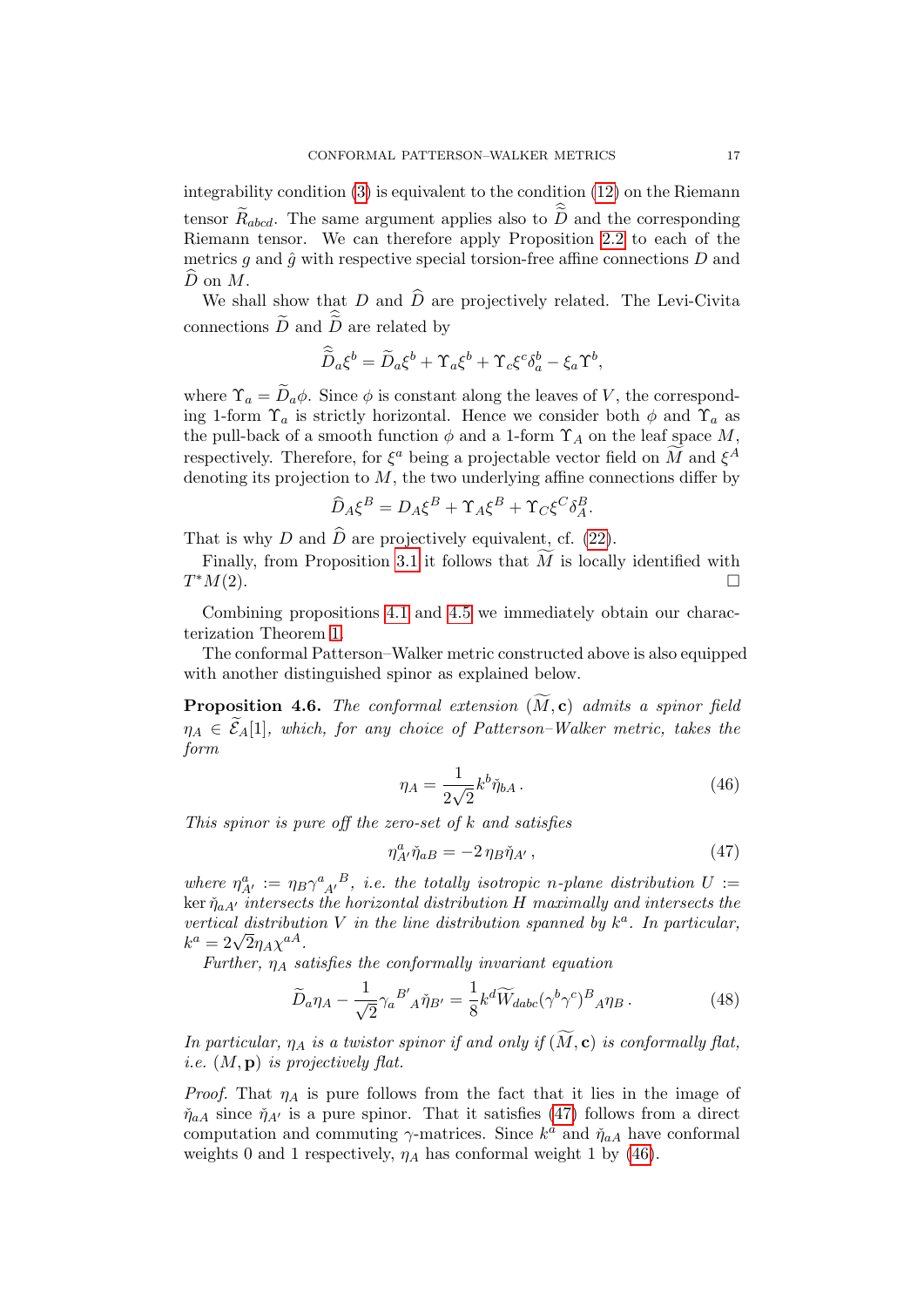We now check that [\(46\)](#page-16-1) is independent of the choice of connection in  $\bf{p}$ . Consider any two projectively related special connections  $D_A$  and  $\widehat{D}_A$  in p corresponding to horizontal distributions  $H$  and  $\widehat{H}$  on  $\widetilde{M}$  annihilated by pure spinors  $\check{\eta}_{A'}$  and  $\hat{\check{\eta}}_{A'}$  respectively. Note that with a choice of trivialization, [\(13\)](#page-6-5) allows us to make the identification

<span id="page-17-1"></span><span id="page-17-0"></span>
$$
\eta_A = \frac{1}{\sqrt{2}} p_A \,,\tag{49}
$$

and similarly for  $\hat{\tilde{\eta}}_{A'}$ . Since the 1-forms annihilating H and  $\hat{H}$  are related as in [\(28\)](#page-10-0) with  $w = 2$ , we can then readily check that  $\eta_{A'}$  and  $\eta_{A'}$  are related by  $\hat{\check{\eta}}_{A'} = \check{\eta}_{A'} - \frac{1}{\sqrt{2}}$  $\frac{1}{2} \Upsilon_a \eta_{A'}^a$  where  $\Upsilon_a = \Upsilon_A \chi_a^A$ , or equivalently, by

$$
\widehat{\eta}_{aA} = \check{\eta}_{aA} + \sqrt{2} (\eta_A \Upsilon_B - \eta_B \Upsilon_A) \chi_a^B. \tag{50}
$$

Since  $k^a$  annihilates  $\chi^{A'}$ , the result follows immediately.

The final part of the proposition follows from a direct, albeit lengthy, computation.

The identification [\(49\)](#page-17-0) will prove to be very convenient in explicit computations, and will be used ubiquitously in sections [5](#page-18-0) and [6.](#page-21-0)

Remark 4.7. We can investigate the geometric properties of the distributions  $V = \ker \chi_a^A$ ,  $U = \ker \check{\eta}_{aA'}$  and  $V \cap U = \langle k^a \rangle$  viewed as G-structures on  $\widetilde{M}$  with structure group taken to be the stabilizer of  $\langle \chi^{A'} \rangle$ ,  $\langle \eta_A \rangle$  or  $\langle k^a \rangle$ . in  $Spin(n, n)$  at a point. These can be expressed in terms of differential conditions on the fields  $\chi^{A'}$ ,  $\eta_A$  or  $k^a$  defined up to scale, and are related to the notion of intrinsic torsion of the G-structure. For pure spinor fields, this is the topic of the articles [\[34,](#page-32-3) [35\]](#page-32-4), to which we refer for details.

- (a) For  $\chi^{A'}$  parallel, the intrinsic torsion is trivial. This implies in particular  $\left(\chi^{aA}\widetilde{D}_a\chi^{bB}\right)\chi_b^C=0$ , i.e. V, as any integrable totally isotropic *n*-plane distribution on  $(M, c)$ , is totally geodetic [\[24,](#page-32-2) [33,](#page-32-14) [34\]](#page-32-3).
- (b) From [\(48\)](#page-16-2), we deduce  $(\eta^a_{A'}\tilde{D}_a\eta^b_{B'})\eta_{bC'}=k^d\widetilde{W}_{dabc}\eta^a_{A'}\eta^b_{B'}\eta^c_{C'},$  which by the Bianchi identity implies that  $\left(\eta^a_{[A'}\tilde{D}_a\eta^b_{B'}\right)\eta_{bC']}=0$ . The distribution U is integrable, i.e.  $\left(\eta^a_{A'}\tilde{D}_a\eta^b_{B'}\right)\eta_{bC'}=0$ , if and only if  $(\widetilde{M}, \mathbf{c})$  is conformally flat.
- (c) Being light-like and conformal Killing,  $k^a$  generates a shear-free congruence of null geodesics tangent to  $U \cap V$ , i.e.  $\left(k^c \tilde{D}_c k^{[a]}\right) k^{b]} = 0$  and  $\mathcal{L}_k g_{ab} = f g_{ab} + t_{(a} k_{b)}$  for some function f and 1-form  $t_a$ .
- (d) Moreover, this congruence is also *twisting*, i.e.  $k_{a}\widetilde{D}_{b}k_{c}$  does not vanish. Since  $k_a$  annihilates the rank- $(2n-1)$  distribution  $U + V$ , this means that  $U + V$  is not integrable.

Remark 4.8. In four dimensions, i.e.  $n = 2$ , we can identify  $T\widetilde{M}$  with  $\widetilde{S}_+ \otimes \widetilde{S}_-$ , and use the two-spinor calculus of [\[31\]](#page-32-9). We can choose a spin invariant skew-symmetric bilinear form  $\varepsilon_{AB}$  on  $\widetilde{S}_-$ , with inverse  $\varepsilon^{AB}$ , to be preserved by the Levi-Civita connection  $\widetilde{D}_a$  of a Patterson–Walker metric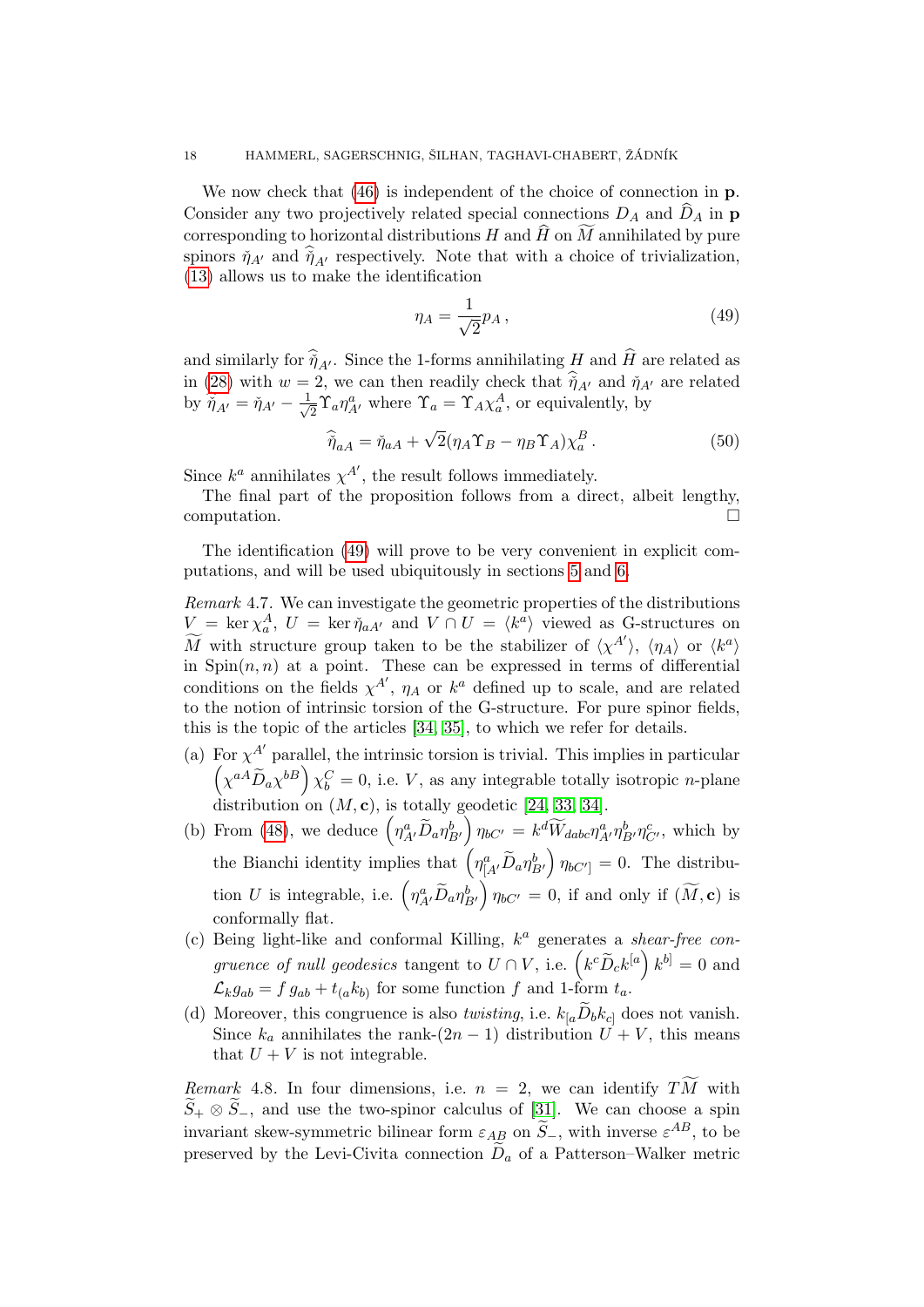in c, and identify  $\varepsilon_{AB}$  as the volume form on M preserved by the corresponding special connection  $D_A \in \mathbf{p}$ . It can be shown [\[5,](#page-31-14) [10\]](#page-31-13) that the function  $\Theta_{AB}$  can be expressed in terms of a single function  $\Theta = \Theta(x,p)$ , i.e.  $\Theta_{AB} = \varepsilon_{AC} \varepsilon_{BD} \frac{\partial^2}{\partial n_C \partial \overline{\partial}}$  $\frac{\partial^2}{\partial p_C \partial p_D}$  ( $\Theta$ ). Then equations [\(19\)](#page-7-2) and [\(20\)](#page-7-3) tell us that the function  $\Theta$  must be a polynomial of degree 3 in the coordinates  $p_A$ , i.e. where  $\Gamma_A{}^B{}_C$  are the Christoffel symbols for an affine connection on the projective surface M.

The Weyl tensor can be expressed as

$$
\widetilde{W}_{abcd} = \widetilde{\Psi}_{A'B'C'D'} \varepsilon_{AB} \varepsilon_{CD} + \widetilde{\Psi}_{ABCD} \varepsilon_{A'B'} \varepsilon_{C'D'},
$$

where  $\Psi_{A'B'C'D'}$  and  $\Psi_{ABCD}$  are the self-dual and anti-self-dual parts of the Weyl tensor. Writing  $v^a = \chi^{A'} v^A$  and  $w^a = \chi^{A'} w^A$  for two arbitrary elements of V for some spinors  $v^A$  and  $w^A$ , we see that [\(3\)](#page-1-4) is equivalent to

$$
\chi^{A'} \chi^{C'} \widetilde{\Psi}_{A'B'C'D'} v_B w_D + v^A w^C \widetilde{\Psi}_{ABCD} \chi_{B'} \chi_{D'} = 0.
$$

The integrability condition  $\widetilde{W}_{abcd}\gamma^c\gamma^d\chi=0$  for the existence of a twistor spinor  $\chi^{A'}$  is  $\widetilde{\Psi}_{A'B'C'D'}\chi^{A'}=0$ , i.e. the self-dual Weyl tensor is of Petrov type N. Combined with [\(3\)](#page-1-4), we immediately conclude  $\widetilde{\Psi}_{ABCD} = 0$ , i.e. the Weyl tensor is self-dual.

# 5. Einstein metrics

<span id="page-18-0"></span>We say that a non-trivial density  $\tilde{\sigma} \in \tilde{\mathcal{E}}[1]$  is an *almost Einstein scale* if the metric  $g_{ab} = \tilde{\sigma}^{-2} \mathbf{g}_{ab}$  is Einstein off the zero-set of  $\tilde{\sigma}$ , i.e.  $\tilde{\text{Ric}}_{ab} = \lambda g_{ab}$ <br>for some constant  $\lambda$ . One can show that this is equivalent to  $\tilde{\sigma}$  satisfying for some constant  $\lambda$ . One can show that this is equivalent to  $\tilde{\sigma}$  satisfying the conformally invariant equation

<span id="page-18-1"></span>
$$
\left(\widetilde{D}_{(a}\widetilde{D}_{b)} + \widetilde{P}_{ab}\right)_{0}\widetilde{\sigma} = 0.
$$
\n(51)

We now show that any Einstein scale on  $(\widetilde{M}, c)$  gives rise to solutions to overdetermined projectively invariant differential equations.

One of these is a projective analogue of equation [\(51\)](#page-18-1), to be precise, a solution  $\sigma \in \mathcal{E}(1)$  to

<span id="page-18-3"></span>
$$
(D_{(A}D_{B)} + P_{AB})\sigma = 0.
$$
\n<sup>(52)</sup>

Away from their singularity sets, solutions to this equation determine Ricciflat affine connections  $D_A$  in p. Thus, they are sometimes referred to as almost Ricci-flat scales.

We shall also consider a generalization of Euler vector fields to weighted vector fields: i.e. a solution  $\xi^A \in \mathcal{E}^A(-1)$  satisfying

<span id="page-18-5"></span><span id="page-18-4"></span><span id="page-18-2"></span>
$$
D_A \xi^B - \frac{1}{n} \delta_A^B (D_C \xi^C) = 0, \qquad (53)
$$

Equation [\(53\)](#page-18-2) implies

$$
D_{(A}D_{B)}\xi^{C} + \delta_{(A}^{C}P_{B)D}\xi^{D} = 0, \qquad (54)
$$

$$
W_{AB}{}^C{}_D \xi^D = 0. \tag{55}
$$

With reference to Lemma [3.4](#page-12-0) and the fact that  $\eta_A$  has conformal weight 1 we prove: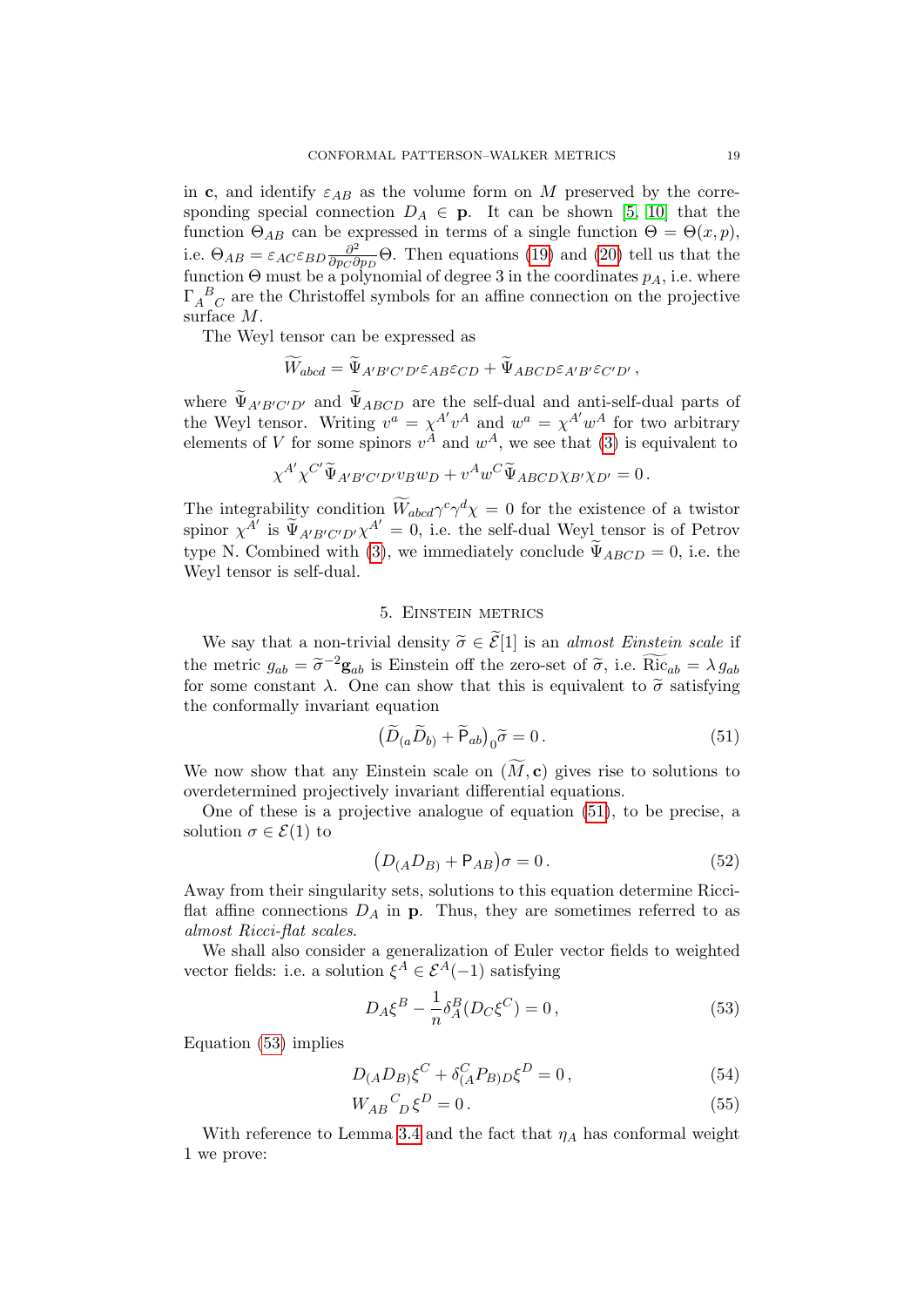**Lemma 5.1.** Let  $\sigma \in \mathcal{E}(1)$  and  $\xi^A \in \mathcal{E}^A(-1)$ . Then

<span id="page-19-1"></span>
$$
\widetilde{\sigma}_{-} := \pi^* \sigma , \qquad \qquad \widetilde{\sigma}_{+} := \sqrt{2} \, \xi^A \eta_A \tag{56}
$$

are sections of  $\widetilde{\mathcal{E}}[1]$ . Here,  $\pi$  is the projection from  $\widetilde{M}$  to  $M$ , and  $\xi^A$  is viewed as a section of  $\widetilde{\mathcal{E}}^{A}$ .

Before we proceed, we note that for any  $k^a \in \tilde{\mathcal{E}}^a$ ,  $\sigma \in \tilde{\mathcal{E}}[w]$  and  $\sigma^a \in \tilde{\mathcal{E}}^a[w]$ , we have

$$
\mathcal{L}_k \widetilde{\sigma} = k^a \widetilde{D}_a \widetilde{\sigma} - \frac{w}{2n} \widetilde{\sigma} \widetilde{D}_a k^a \,, \quad \mathcal{L}_k \widetilde{\sigma}^a = k^b \widetilde{D}_b \widetilde{\sigma}^a - \widetilde{\sigma}^b \widetilde{D}_b k^a - \frac{w}{2n} \widetilde{\sigma}^a \widetilde{D}_b k^b \,.
$$

Choosing a Patterson–Walker metric, these simplify to

$$
\mathcal{L}_k \widetilde{\sigma} = k^a \widetilde{D}_a \widetilde{\sigma} - w \widetilde{\sigma}, \qquad \mathcal{L}_k \widetilde{\sigma}^a = k^b \widetilde{D}_b \widetilde{\sigma}^a - \widetilde{\sigma}^b \mu_b^a - (w+1) \widetilde{\sigma}^a, \qquad (57)
$$

where we have made use of [\(16\)](#page-6-0). Similar formulae for the Lie derivative on weighted forms can be obtained using the Leibniz rule or the fact that  $k^a$  is a conformal Killing field.

**Lemma 5.2.** The lifts satisfy  $\mathcal{L}_k \tilde{\sigma}_+ = \pm \tilde{\sigma}_+$ .

*Proof.* By [\(13\)](#page-6-5), we have  $k^a \tilde{D}_a \tilde{\sigma}_+ = 2 \tilde{\sigma}_+$  and  $k^a \tilde{D}_a \tilde{\sigma}_- = 0$ . Applying [\(57\)](#page-19-0) with  $w = 1$  completes the proof.

# <span id="page-19-6"></span>Proposition 5.3.

- (a) Suppose  $\sigma \in \mathcal{E}(1)$  satisfies [\(52\)](#page-18-3). Then its lift  $\tilde{\sigma}_-$  given by [\(56\)](#page-19-1) is an almost Einstein scale, i.e. a solution to [\(51\)](#page-18-1).
- (b) Suppose  $\xi^A \in \mathcal{E}^A(-1)$  satisfies [\(53\)](#page-18-2) together with the integrability condition

<span id="page-19-2"></span><span id="page-19-0"></span>
$$
\xi^D W_{DA}{}^C_{\ B} = 0. \tag{58}
$$

Then its lift  $\tilde{\sigma}_+$  given by [\(56\)](#page-19-1) is an almost Einstein scale.

In both cases, the rescaled metrics they define are Ricci-flat off the singular sets of  $\tilde{\sigma}_+$ .

- *Proof.* (a) Let  $\sigma$  be a Ricci-flat scale with associated torsion-free affine connection  $D_A$  in **p** on M that is Ricci-flat, i.e.  $P_{AB} = 0$ . Then  $D_A$  is special and determines a Patterson–Walker metric q with corresponding conformal scale  $\tilde{\sigma}_-$  as given by [\(56\)](#page-19-1). Reading off [\(33\)](#page-13-2), we see that  $P_{ab} = 0$ , i.e. g is Ricci-flat.
- (b) Let us rewrite [\(56\)](#page-19-1) as  $\tilde{\sigma}_+ = \frac{1}{2}$ <br>(10) with  $\sigma^A$  of and  $\tilde{\sigma}$  $\frac{1}{2} \left( \xi^A \check{\eta}_A^a \right) k_a$ . Then, using the Leibniz rule, [\(10\)](#page-6-6), with  $v^A = \xi^A$  and  $\alpha_A = 0$ , [\(15\)](#page-6-3) and [\(16\)](#page-6-0), we obtain

<span id="page-19-5"></span><span id="page-19-4"></span><span id="page-19-3"></span>
$$
\widetilde{D}_a \widetilde{\sigma}_+ = \left(D_A \xi^B\right) p_B \chi_a^A + \xi^B \widetilde{\eta}_{aB} \,. \tag{59}
$$

Similarly,

$$
\widetilde{D}_a \widetilde{D}_b \widetilde{\sigma}_+ = (D_A D_B \xi^C - \xi^D R_{DB}{}^C{}_A) \chi_a^A \chi_b^B p_C + 2 (D_A \xi^B) \chi_a^A \eta_{b)B}.
$$
 (60)  
Finally, using (11), (25) and (33), we find

$$
\left(\widetilde{D}_{(a}\widetilde{D}_{b)}\widetilde{\sigma}_{+}+\widetilde{P}_{ab}\widetilde{\sigma}_{+}\right)_{0}=2\left(D_{A}\xi^{B}-\frac{1}{n}\delta_{A}^{B}D_{C}\xi^{C}\right)\chi_{(a}^{A}\widetilde{\eta}_{b)B} +\left(D_{A}D_{B}\xi^{C}+\delta_{A}^{C}P_{BD}\xi^{D}-\xi^{D}W_{DA}{}^{C}{}_{B}\right)p_{C}\chi_{a}^{A}\chi_{b}^{B}.
$$
 (61)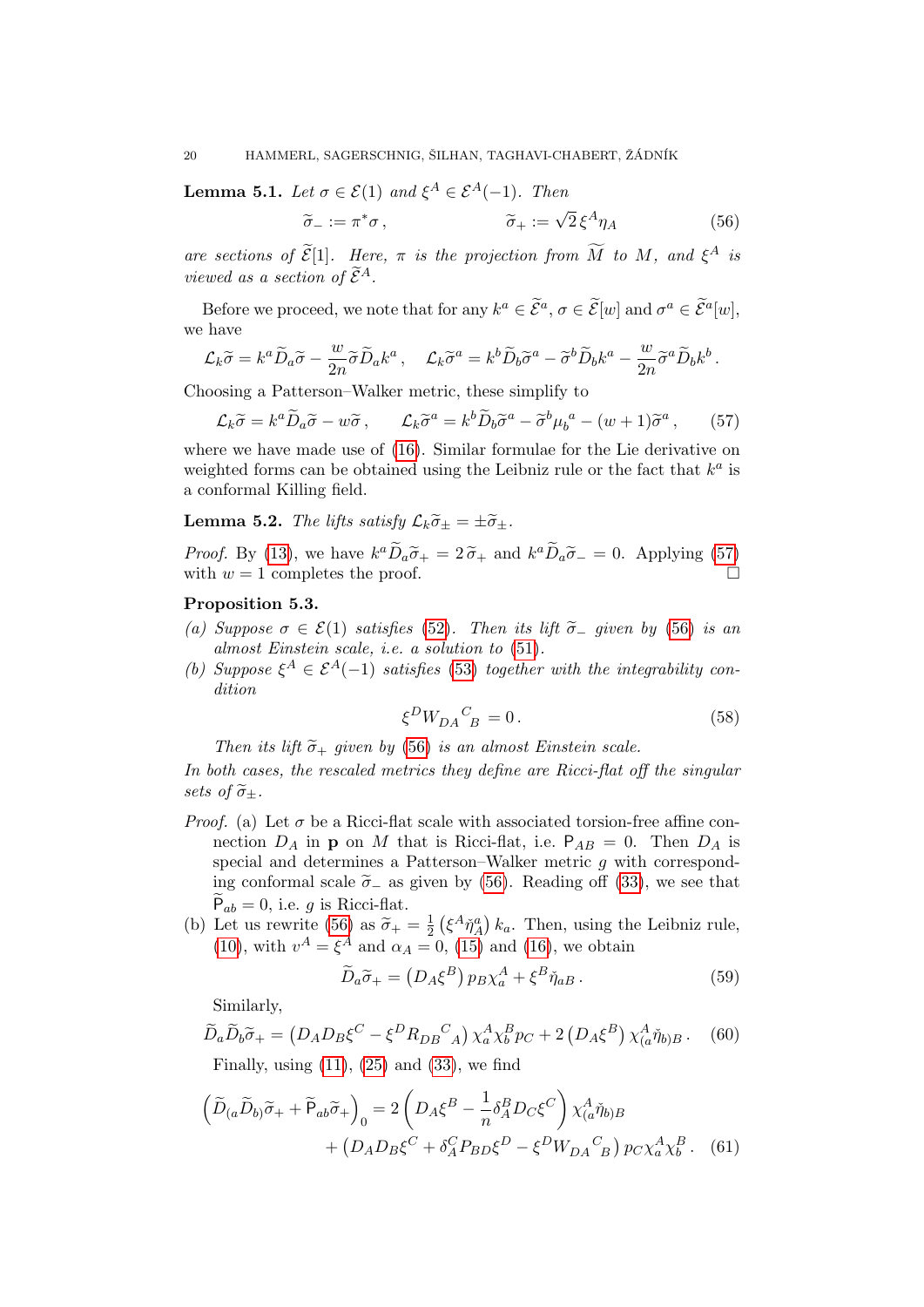That  $\tilde{\sigma}_+$  is an almost Einstein scale follows immediately from [\(53\)](#page-18-2), [\(54\)](#page-18-4) and [\(58\)](#page-19-2). To show that the rescaled metric is Ricci-flat, we compute the trace P of the Rho tensor of the rescaled metric via the transformation  $\text{rule} \, \widehat{\widetilde{\mathsf{P}}} = \widetilde{\mathsf{P}} - \widetilde{D}^a \Upsilon_a + (1-n) \Upsilon^a \Upsilon_a, \text{ where } \widetilde{\mathsf{P}} := \widetilde{\mathsf{P}}^a_{\phantom{a}a} \text{ and } \Upsilon_a := -\sigma_+^{-1} \widetilde{D}_a \sigma_+.$ Using [\(59\)](#page-19-3), [\(60\)](#page-19-4) and the fact  $\widetilde{P} = 0$  for a Patterson–Walker metric, one easily verifies  $P = 0$  as required.

$$
\Box
$$

**Lemma 5.4.** Let  $\widetilde{\sigma} \in \widetilde{\mathcal{E}}[1]$  with  $\mathcal{L}_k \widetilde{\sigma} = r \widetilde{\sigma}$  for some real constant r. Then  $\widetilde{\sigma}$  is homogeneous of degree  $\frac{r+1}{2}$  in p<sub>A</sub>. In particular,  $\widetilde{\sigma}_+$  is homogeneous of degree 0 degree 1 and  $\tilde{\sigma}_-$  of degree 0.

*Proof.* This follows from [\(57\)](#page-19-0) with  $w = 1$  and [\(13\)](#page-6-5).

<span id="page-20-0"></span>**Proposition 5.5.** Let  $\widetilde{\sigma} \in \widetilde{\mathcal{E}}[1]$  be an almost Einstein scale. Then

$$
\widetilde{\sigma} = \widetilde{\sigma}_+ + \widetilde{\sigma}_-
$$

where  $\mathcal{L}_k \tilde{\sigma}_{\pm} = \pm \tilde{\sigma}_{\pm}$ . Further, for any choice of Patterson–Walker metric,  $\widetilde{\sigma}_{\pm}$  can be expressed as the lifts [\(56\)](#page-19-1), where

- (a)  $\sigma = \tilde{\sigma}_-(x)$  is an almost Ricci-flat scale on  $(M, \mathbf{p})$ .
- (b)  $\xi^A = \chi^{aA} \widetilde{D}_a \widetilde{\sigma}_+$  satisfies [\(53\)](#page-18-2) together with the integrability condition [\(58\)](#page-19-2).

*Proof.* We use a Patterson–Walker metric throughout. Using [\(57\)](#page-19-0) with  $w =$ 1, together with the Leibniz rule and the fact that  $\mu^a{}_b k^b = -k^a$ , we compute

$$
\mathcal{L}_k^2 \widetilde{\sigma} = k^a k^b \widetilde{D}_a \widetilde{D}_b \widetilde{\sigma} + \widetilde{\sigma}.
$$

Since  $\widetilde{\sigma}$  is an almost Einstein scale,  $k^a k^b \left( \widetilde{D}_{(a} \widetilde{D}_{b)} + \widetilde{P}_{ab} \right)_0 \widetilde{\sigma} = k^a k^b \widetilde{D}_a \widetilde{D}_b \widetilde{\sigma} =$ 0, where we have used the fact that, for a Patterson–Walker metric,  $\tilde{P}_{ab}k^b =$ 0 by [\(33\)](#page-13-2). Hence  $\mathcal{L}_k^2 \tilde{\sigma} = \tilde{\sigma}$ , i.e.  $(\mathcal{L}_k - 1)(\mathcal{L}_k + 1)\tilde{\sigma} = 0$ . This equation is the characteristic polynomial for  $\mathcal{L}_k$  viewed as a linear operator acting on the characteristic polynomial for  $\mathcal{L}_k$  viewed as a linear operator acting on the finite-dimensional space of Einstein scales, and the decomposition of this space follows immediately. Details and generalizations are given in [\[19\]](#page-31-15).

Next, assume that  $\tilde{\sigma}_{\pm}$  are almost Einstein scales with  $\mathcal{L}_k \tilde{\sigma}_{\pm} = \pm \tilde{\sigma}_{\pm}$ , so that  $\chi^{aA} \chi^{bB} \tilde{D}_a \tilde{D}_b \tilde{\sigma}_{\pm} = 0$ . In coordinates, this condition reads

$$
\frac{\partial^2}{\partial p_A p_B} \widetilde{\sigma}_{\pm} = 0 \, .
$$

This means that  $\tilde{\sigma}_{\pm}$  are polynomials of degree 1 in  $p_A$  with coefficients depending on  $x^A$  only, i.e.  $\tilde{\sigma}_{\pm} = \xi^A p_A + \sigma$ , where  $\xi^A = \xi^A(x)$  and  $\sigma = \sigma(x)$ .<br>Now using (57) with  $w = 1$ ,  $C_1 \tilde{\sigma}_{11} = +\tilde{\sigma}_{22}$  can be record as Now, using [\(57\)](#page-19-0) with  $w = 1$ ,  $\mathcal{L}_k \tilde{\sigma}_{\pm} = \pm \tilde{\sigma}$  can be recast as

$$
k^a \widetilde{D}_a \widetilde{\sigma}_+ = 2 \widetilde{\sigma}_+, \qquad k^a \widetilde{D}_a \widetilde{\sigma}_- = 0 \, .
$$

Using [\(13\)](#page-6-5), these conditions tell us that  $\tilde{\sigma}_+$  is homogeneous of degree 1 in  $p_A$  and  $\tilde{\sigma}_-$  homogeneous of degree 0 in  $p_A$ . Since they are also polynomials in  $p_A$ , we conclude that  $\tilde{\sigma}_{\pm}$  take the form [\(56\)](#page-19-1).

For the last part of the proposition, we assume  $\tilde{\sigma}_{\pm}$  are almost Einstein scales with  $\mathcal{L}_k \tilde{\sigma}_{\pm} = \pm \tilde{\sigma}_{\pm}$  so that  $\tilde{\sigma}_{\pm}$  are given by [\(56\)](#page-19-1). We proceed as follows.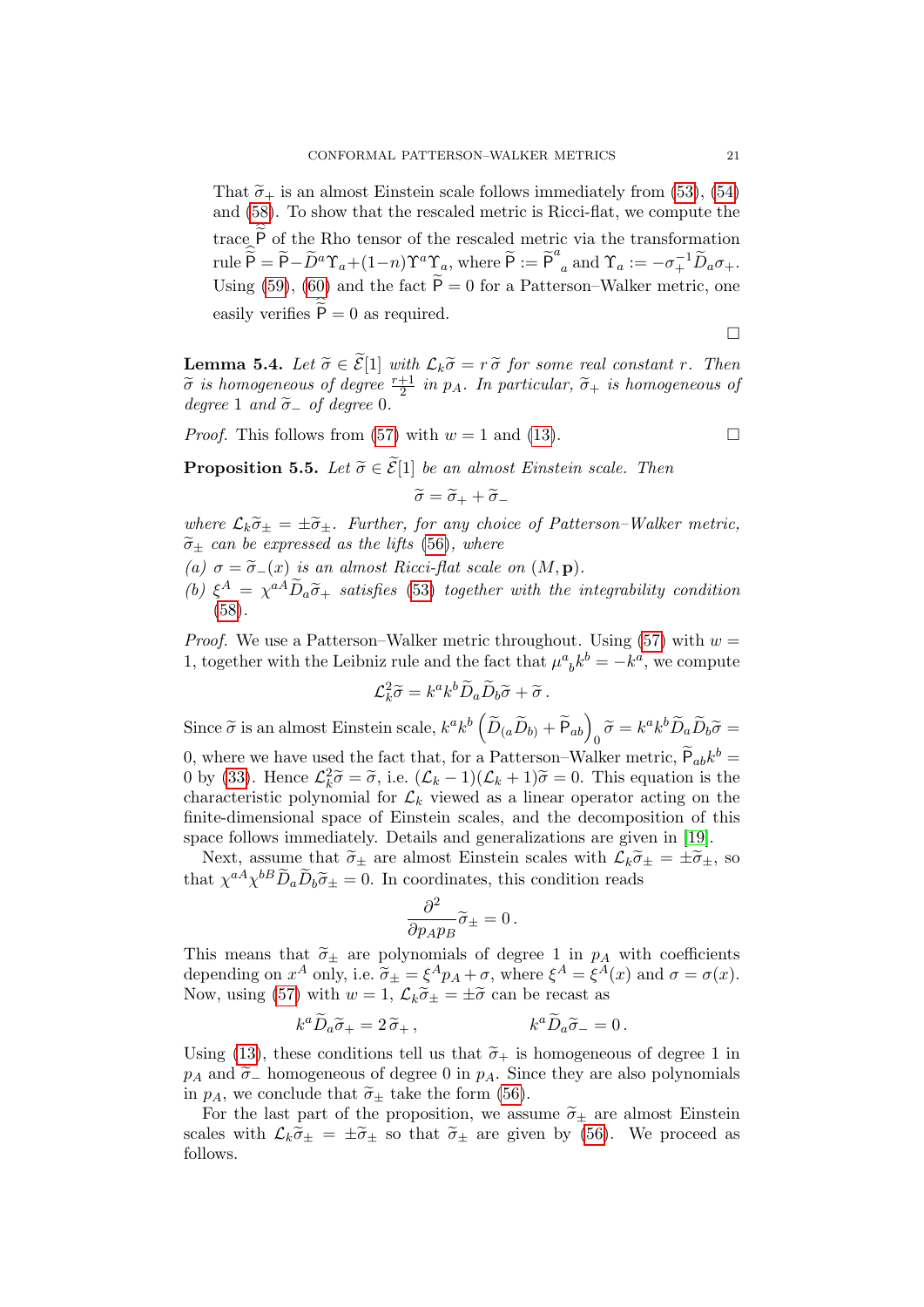#### 22 HAMMERL, SAGERSCHNIG, ŠILHAN, TAGHAVI-CHABERT, ŽÁDNÍK

- (a) The almost Einstein scale  $\tilde{\sigma}_-$  defines a conformally related Patterson– Walker metric  $\tilde{\sigma}_-^2 g_{ab}$  with  $\tilde{P}_{ab} = 0$ . By [\(33\)](#page-13-2), we conclude immediately  $P_{ab} = 0$  i.e. the corresponding affine connection on M is Ricci-flat.  $P_{AB} = 0$ , i.e. the corresponding affine connection on M is Ricci-flat.
- (b) Equation [\(51\)](#page-18-1) with  $\tilde{\sigma} = \tilde{\sigma}_+$  implies that the left-hand side of [\(61\)](#page-19-5) vanishes, and in particular, each term of the right-hand side must vanish separately, i.e.  $\xi^A$  satisfies [\(53\)](#page-18-2) and

$$
D_{(A}D_{B)}\xi^{C} + \delta^{C}_{(A}P_{B)D}\xi^{D} - \xi^{D}W_{D(A}{}^{C}{}_{B)} = 0.
$$
 (62)

But with reference to [\(55\)](#page-18-5) and [\(54\)](#page-18-4), together with the Bianchi identity, equation [\(62\)](#page-21-1) implies [\(58\)](#page-19-2), i.e.  $\xi^{D}W_{DA}{}^{C}_{B} = 0$ .

<span id="page-21-8"></span><span id="page-21-6"></span><span id="page-21-3"></span><span id="page-21-2"></span><span id="page-21-1"></span> $\Box$ 

Combining Proposition [5.3](#page-19-6) and Proposition [5.5](#page-20-0) now gives Theorem [2.](#page-1-5)

# 6. SYMMETRIES

<span id="page-21-0"></span>We now show that any conformal Killing vector  $\tilde{v}^a$  on  $(\tilde{M}, c)$ , i.e. a solution of

$$
\widetilde{D}_a \widetilde{v}_b = \widetilde{\phi}_{ab} - \widetilde{\psi} \mathbf{g}_{ab} ,\qquad(63)
$$

where  $\widetilde{\phi}_{ab} = \widetilde{D}_{[a} \widetilde{v}_{b]}$  and  $\widetilde{\psi} = -\frac{1}{2i}$  $\frac{1}{2n}$ **g**<sup>ab</sup> $\widetilde{D}_a \widetilde{v}_b$ , gives rise to solutions of overdetermined projectively invariant differential equations on  $(M, \mathbf{p})$  as claimed by Theorem [3.](#page-2-0)

Before we proceed, we recall the prolongation equations for [\(63\)](#page-21-2):

$$
\widetilde{D}_a \widetilde{\psi} = \widetilde{P}_{ab} \widetilde{v}^b - \widetilde{\beta}_a, \qquad (64)
$$

$$
\widetilde{D}_a \widetilde{\phi}_{bc} = -2 \mathbf{g}_{a[b} \widetilde{\beta}_{c]} - 2 \widetilde{\mathbf{P}}_{a[b} \widetilde{v}_{c]} + \widetilde{v}^d \widetilde{W}_{dabc},\tag{65}
$$

<span id="page-21-7"></span>
$$
\widetilde{D}_a \widetilde{\beta}_b = \widetilde{P}_a^c \widetilde{\phi}_{cb} - \widetilde{\psi} \widetilde{P}_{ab} - \widetilde{v}^d Y_{abd}.
$$
\n(66)

Here,  $\tilde{\beta}_a$  is defined by [\(64\)](#page-21-3).

<span id="page-21-9"></span>6.1. Projectively invariant equations. An infinitesimal projective symmetry is a vector field  $v^A$  that preserves the projective structure, i.e. for any  $D_A$  in **p** and vector field  $X^A$ ,

$$
\mathcal{L}_v D_A X^B - D_A \mathcal{L}_v X^B = Q_{AC}{}^B X^C, \quad \text{where} \quad Q_{AB}{}^C = 2 \delta^C_A \Upsilon_B, \quad (67)
$$

for some 1-form  $\Upsilon_A$ .

It can be shown that  $v^A$  is an infinitesimal projective symmetry if and only if it satisfies the following projectively invariant overdetermined system of partial differential equations [\[15\]](#page-31-5)

$$
(D_{(A}D_{B)}v^{C} + P_{AB}v^{C} + v^{D}W_{D(A}{}^{C}{}_{B)})_{0} = 0.
$$
 (68)

Define

<span id="page-21-5"></span><span id="page-21-4"></span>
$$
\phi_A^B := D_A v^B - \frac{1}{n} \delta_A^B D_C v^C \quad \psi := \frac{1}{n} D_C v^C,
$$
  

$$
\beta_A := -\frac{1}{n+1} D_A D_B v^B - P_{AB} v^B.
$$
 (69)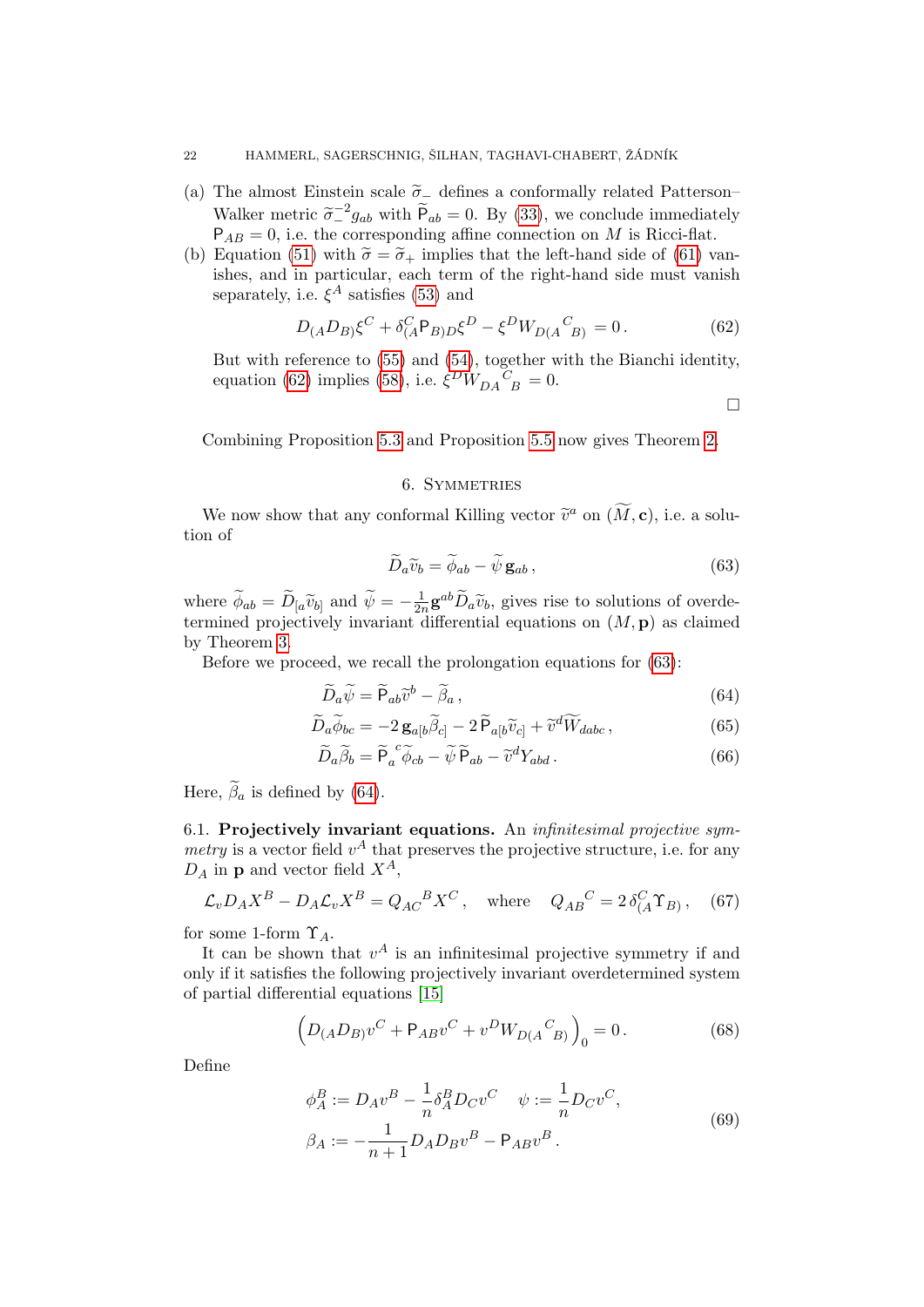Then, under a projective transformation, using [\(22\)](#page-8-1), the fields transform as

$$
\hat{v}^A = v^A, \qquad \hat{\phi}_B^A = \phi_B^A - \frac{1}{n} \Upsilon_C v^C \delta_B^A + \Upsilon_B v^A,
$$
  

$$
\hat{\psi} = \psi + \frac{n+1}{n} \Upsilon_C v^C, \quad \hat{\beta}_A = \beta_A - \Upsilon_B \phi_A^B - \Upsilon_A \psi - \Upsilon_A \Upsilon_B v^B.
$$
 (70)

Equation [\(68\)](#page-21-4) can be written in prolonged form as

$$
D_A v^B - \phi_A^B - \delta_A^B \psi = 0,
$$
  
\n
$$
D_A \psi + \frac{n+1}{n} (\beta_A + P_{AB} v^B) = 0,
$$
  
\n
$$
D_{(A} \phi_B^C + P_{AB} v^C + v^D W_{D(A}{}^C{}_{B)} - \frac{1}{n} \delta_A^C (P_{B)D} v^D - (n-1)\beta_{B}) = 0, (71)
$$
  
\n
$$
D_A \beta_B - P_{AB} \psi - P_{AC} \phi_B^C - v^C Y_{ABC} = 0.
$$

The first two equations immediately follow from [\(69\)](#page-21-5), the third one from [\(68\)](#page-21-4), and the last one from the divergence of the latter equation.

Next, we shall consider the following projectively invariant equation

<span id="page-22-4"></span>
$$
D_C w^{AB} + \frac{2}{n-1} \delta_C^{[A} D_D w^{B]D} = 0, \qquad (72)
$$

where  $w^{AB} \in \mathcal{E}^{[AB]}(-2)$ . Defining

<span id="page-22-9"></span><span id="page-22-5"></span><span id="page-22-1"></span><span id="page-22-0"></span>
$$
\nu^A := \frac{1}{n-1} D_C w^{CA} \,,\tag{73}
$$

one can easily verify the transformation rules under a projective change

$$
\hat{w}^{AB} = w^{AB}, \qquad \qquad \hat{\nu}^A = \nu^A - w^{AB} \Upsilon_B. \tag{74}
$$

Differentiating [\(73\)](#page-22-0), one can show that equation [\(72\)](#page-22-1) is equivalent to the system

$$
D_C w^{AB} - 2 \delta_C^{[A} \nu^{B]} = 0,
$$
  
\n
$$
D_A \nu^B + P_{AC} w^{CB} + \frac{1}{2(n-2)} w^{CD} W_{CD}{}^B{}_A = 0.
$$
\n(75)

Finally, we shall consider a weighted 1-form  $\alpha_A \in \mathcal{E}_A(2)$  that satisfies the Killing equation

<span id="page-22-10"></span><span id="page-22-8"></span><span id="page-22-7"></span><span id="page-22-3"></span><span id="page-22-2"></span>
$$
D_{(A}\alpha_{B)} = 0. \t\t(76)
$$

6.2. Projectively invariant lifts. Let  $v^A \in \mathcal{E}^A$ ,  $w^{AB} \in \mathcal{E}^{[AB]}(-2)$  and  $\alpha_A \in \mathcal{E}_A(2)$ , and  $\phi_A^B$ ,  $\psi$ , and  $\nu^A$  are given by [\(69\)](#page-21-5) and [\(73\)](#page-22-0). At this stage, we do not assume that  $v^A$ ,  $w^{AB}$  and  $\alpha_A$  satisfy [\(68\)](#page-21-4), [\(72\)](#page-22-1) and [\(76\)](#page-22-2) respectively.

<span id="page-22-6"></span>**Lemma 6.1.** Choosing a special torsion-free affine connection  $D \in \mathbf{p}$ , we define the vector fields

$$
\widetilde{v}_0^a := v^A \check{\eta}_A^a - \sqrt{2} \phi_B^A \eta_A \chi^{a} + \frac{n-1}{2(n+1)} \psi k^a ,\qquad (77)
$$

$$
\widetilde{v}_{+}^{a} := \sqrt{2}w^{AB}\eta_{A}\check{\eta}_{B}^{a} - \frac{1}{\sqrt{2}}(\nu^{B}\eta_{B})k^{a},\qquad(78)
$$

$$
\widetilde{v}^a_- := \alpha_A \chi^{aA},\tag{79}
$$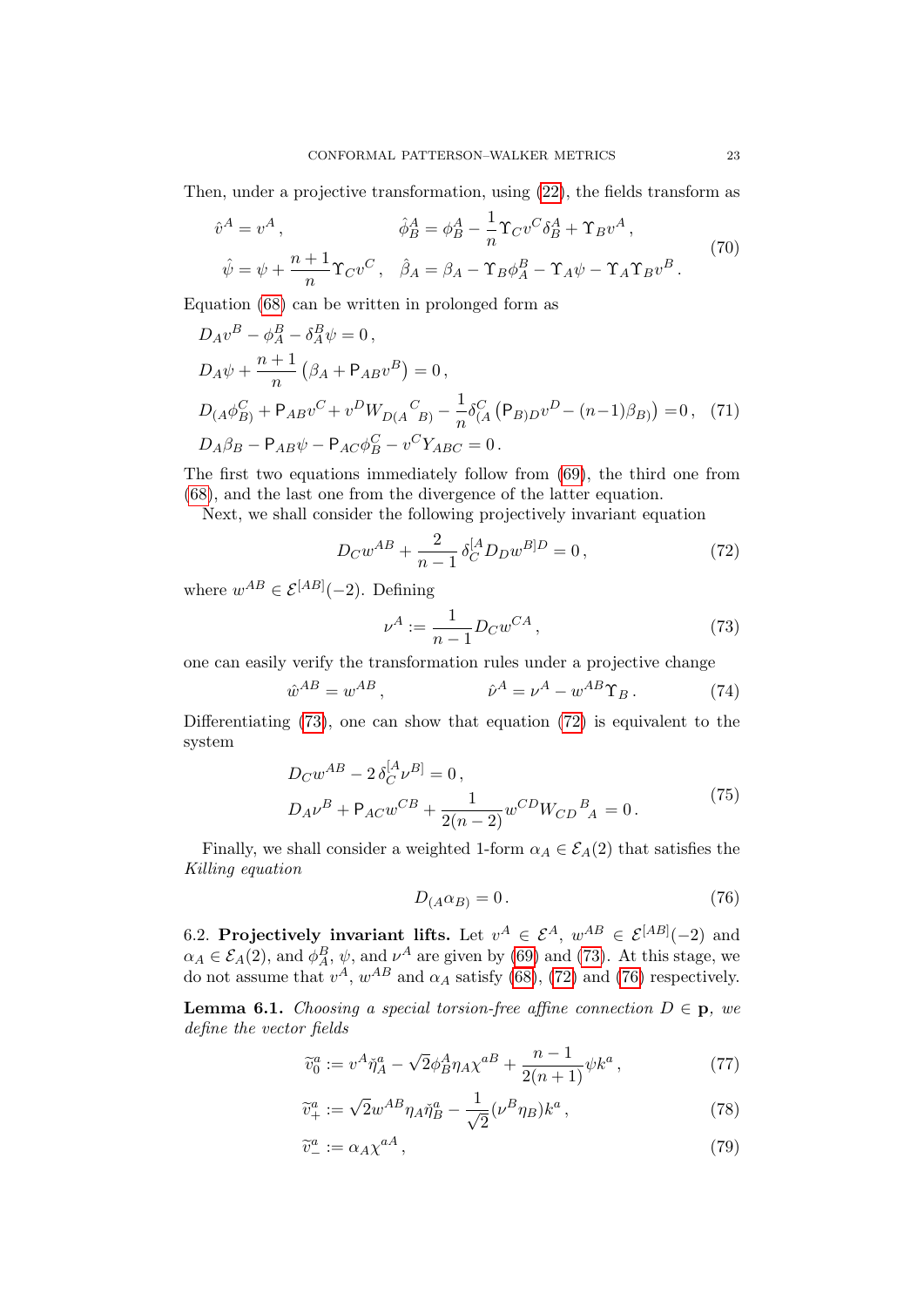on  $M$ . Then the forms of these vectors are independent of the choice of  $D \in \mathbf{p}$ .

Proof. We first check the conformal weight of each expression using Lemma [3.4.](#page-12-0) For instance, we view  $w^{AB}$  and  $\nu^A$  as sections of  $\tilde{\mathcal{E}}^{AB}$  and  $\tilde{\mathcal{E}}^{A}[1]$  respectively tively. Since  $\eta_A$  and  $\tilde{\eta}_B^a$  have weight 1 and -1 respectively, we see that the both terms in [\(78\)](#page-22-3), and thus  $\tilde{v}^a_+$ , have weight 0 as required.<br>Next, under a projective change of effine connections in

Next, under a projective change of affine connections in **p**,  $\eta_A$ ,  $\chi_a^A$  and  $k^a$  are invariant. In particular,  $\tilde{v}^a_\perp$  is invariant. The invariance of  $\tilde{v}^a_\theta$  and  $\tilde{v}^a_\theta$  can be verified by observing that the change of herizontal distribution as  $\tilde{v}_{+}^a$  can be verified by observing that the change of horizontal distribution as given [\(50\)](#page-17-1) induced by a projective change, and using [\(49\)](#page-17-0), counterbalances the transformation rules [\(70\)](#page-22-4) and [\(74\)](#page-22-5).  $\Box$ 

<span id="page-23-3"></span>Lemma 6.2. The vector fields in Lemma [6.1](#page-22-6) satisfy the following properties:

- <span id="page-23-0"></span>(a)  $\mathcal{L}_k \tilde{v}^a_{\pm} = \pm 2 \tilde{v}^a_{\pm}$  and  $\mathcal{L}_k \tilde{v}^a_0 = 0$ ;<br>(b)  $\tilde{v}^a_{\pm}$  and  $\tilde{v}^a_{\pm}$  are tensor to U
- (b)  $\tilde{v}_{+}^a$  and  $\tilde{v}_{-}^a$  are tangent to  $U = \ker \eta_{aA'}$  and  $V = \ker \chi_a^A$  respectively, i.e.  $\widetilde{v}^a_+\eta_{aA'}=0$  and  $\widetilde{v}^a_-\chi^A_a=0;$ <br>  $\widetilde{v}^a_+$  is not tangent to  $U+V_a$
- (c)  $\tilde{v}_0^a$  is not tangent to  $U + V = \ker k_a$ , i.e.  $\tilde{v}_0^a k_a$  is not identically zero.
- *Proof.* (a) First observe that  $[2p_A\frac{\partial}{\partial p_B}$  $\frac{\partial}{\partial p_A}, \frac{\partial}{\partial p}$  $\frac{\partial}{\partial p_{B}}] = -2 \frac{\partial}{\partial p}$  $\frac{\partial}{\partial p_B}$  which, using [\(9\)](#page-5-1) is equivalent to the first relation in the display

$$
[k^a \widetilde{D}_a, \chi^{bA} \widetilde{D}_b] = -2 \chi^{bA} \widetilde{D}_b, \quad [k^a \widetilde{D}_a, \widetilde{\eta}_A^b \widetilde{D}_b] = 0, \quad \mathcal{L}_k p_A = 2 p_A. \tag{80}
$$

The second relation follows similarly using [\(9\)](#page-5-1) and the last one is obvious. Further,  $\mathcal{L}_k v^A = 0$  and similarly for all sections depending only on  $x<sup>A</sup>$ . Using [\(49\)](#page-17-0), these relations and the Leibniz rule, it is a straightforward computation to verify part [\(a\)](#page-23-0).

- (b) Here  $\tilde{v}^a_-\chi^A_a = 0$  follows from [\(8\)](#page-5-0). Further recall  $\eta^a_A \tilde{\eta}_{aB} = -2 \eta_B \tilde{\eta}_{A'}$  from (47). Since  $wAB$  is glass generating the first gummand of  $\tilde{\chi}^a_a$  inserts [\(47\)](#page-16-0). Since  $w^{AB}$  is skew-symmetric, the first summand of  $\tilde{v}^a_+$  inserts trivially into  $v$ ,  $w$ . The second summand inserts trivially using (46) trivially into  $\eta_{aA}$ . The second summand inserts trivially using [\(46\)](#page-16-1) since  $k$  is null.
- (c) It follows from [\(49\)](#page-17-0), and the properties of  $k^a$  and  $\chi^A_a$  that  $\tilde{v}_0^a k_a = 2 v^A p_A$ <br>which is zero if and only if  $v^A$  is zero. But if  $v^A$  is zero than  $\phi^B$  and  $\psi$ which is zero if and only if  $v^A$  is zero. But if  $v^A$  is zero then  $\phi_A^B$  and  $\psi$ are zero since they are defined by [\(69\)](#page-21-5).

# Proposition 6.3.

- (a) Suppose  $v^A \in \mathcal{E}^A$  is an infinitesimal projective symmetry, i.e. satisfies [\(68\)](#page-21-4). Then its lift  $\tilde{v}_0^a$  given by [\(77\)](#page-22-7) is a conformal Killing field.<br>Suppose  $vAB \,\subset S(AB)$  (-2) estisfies (72) together with the inte
- (b) Suppose  $w^{AB} \in \mathcal{E}^{[AB]}(-2)$  satisfies [\(72\)](#page-22-1) together with the integrability condition

$$
w^{B(A}W_{B(C}^{\qquad D)} = 0. \tag{81}
$$

<span id="page-23-2"></span><span id="page-23-1"></span> $\Box$ 

Then its lift  $\tilde{v}_+^a$  given by [\(78\)](#page-22-3) is a conformal Killing field.<br>Sunnose  $\alpha_t \in \mathcal{E}_t(2)$  satisfies the Killing equation (76) T

(c) Suppose  $\alpha_A \in \mathcal{E}_A(2)$  satisfies the Killing equation [\(76\)](#page-22-2). Then its lift  $\widetilde{v}^a_-$ <br>given by (79) is a (conformal) Killing field given by [\(79\)](#page-22-8) is a (conformal) Killing field.

Proof. In the following we work with a choice of Patterson–Walker metric  $g \in \mathbf{c}$ .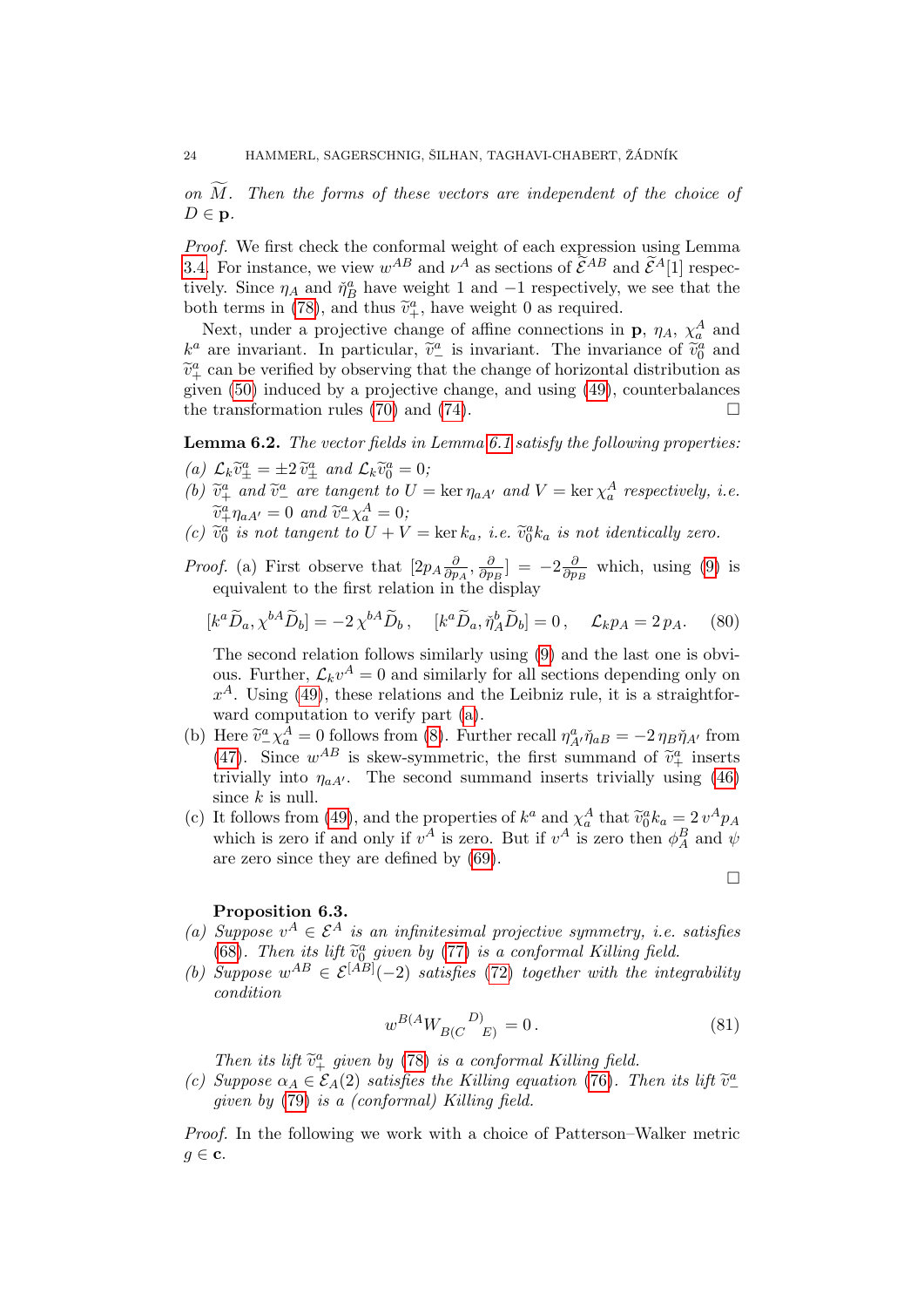(a) Suppose  $v^A$  satisfies [\(68\)](#page-21-4), so that  $\phi_A^B$ ,  $\psi$  and  $\beta_A$  are given by [\(69\)](#page-21-5), and lift  $v^A$  to  $\tilde{v}^a := \tilde{v}_0^a$  as given by [\(77\)](#page-22-7). Then, using [\(10\)](#page-6-6),

$$
\widetilde{D}_{(a}\widetilde{v}_{b)} = \left(D_{A}v^{B} - \frac{1}{n}D_{C}v^{C}\delta_{A}^{B} - \phi_{A}^{B}\right)\chi_{(a}^{A}\widetilde{\eta}_{b)B} + \frac{1}{2}\left(\frac{1}{n}D_{C}v^{C} + \frac{n-1}{n+1}\psi\right)g_{ab} - \left(D_{A}\phi_{B}^{C} + P_{AB}v^{C} + v^{D}W_{DA}{}_{B}^{C} - \frac{1}{n}\delta_{A}^{C}\left(P_{BD}v^{D} - (n-1)\beta_{B}\right)\right)pc\chi_{(a}^{A}\chi_{b}^{B}.
$$
\n(82)

Since  $(68)$  is equivalent to  $(71)$ , it is clear that the first and third terms of [\(82\)](#page-24-0) vanish, and so (82) is proportional to the metric, i.e  $\tilde{v}^a$  is a conformal Killing field conformal Killing field.

(b) Suppose  $w^{AB}$  satisfies [\(72\)](#page-22-1), and lift  $w^{AB}$  to  $\tilde{v}^a := \tilde{v}^a_+$  as given by [\(78\)](#page-22-3).<br>Then using (10) Then, using [\(10\)](#page-6-6),

$$
\widetilde{D}_{(a}\widetilde{v}_{b)} = \left(D_A w^{BC} - 2\delta_A^{[B} \nu^{C]}\right) \chi_{(a}^A \widetilde{\eta}_{b)B} p_C - (\nu^C p_C) g_{ab} \n- \chi_{(a}^A \chi_{b)}^B \left(\left(D_A \nu^C + \mathsf{P}_{AE} w^{EC}\right) \delta_B^D - w^{EC} W_{EA}{}^D_{B}\right) p_C p_D. \tag{83}
$$

Since  $(72)$  is equivalent to  $(75)$ , and we assume in addition  $(81)$ , we immediately conclude  $\widetilde{D}_{(a}\widetilde{v}_{b)} = -(\nu^{C}p_{C})g_{ab}$ , i.e.  $\widetilde{v}^{a}$  is conformal Killing.<br>Suppose  $\alpha_{b}$  is a solution to (76) and lift  $\alpha_{b}$  to  $\widetilde{x}^{a}$  is  $\widetilde{x}^{a}$  as given by

(c) Suppose  $\alpha_A$  is a solution to [\(76\)](#page-22-2), and lift  $\alpha_A$  to  $\tilde{v}^a := \tilde{v}^a_-$  as given by (70). Then using (10) [\(79\)](#page-22-8). Then, using [\(10\)](#page-6-6),

$$
\widetilde{D}_{(a}\widetilde{v}_{b)} = (D_A \alpha_B) \chi^A_{(a}\chi^B_{b}). \tag{84}
$$

By [\(76\)](#page-22-2), we now conclude that  $\tilde{v}^a$  is a (conformal) Killing field.

<span id="page-24-3"></span><span id="page-24-2"></span><span id="page-24-0"></span> $\Box$ 

6.3. Decomposition of conformal Killing fields. Before we proceed, we record the following technical lemma.

<span id="page-24-1"></span>**Lemma 6.4.** Let  $\tilde{v}^a \in \tilde{\mathcal{E}}^a$  be a vector field on  $\tilde{M}$ . Choose a Patterson-<br>Walker metric so that  $\tilde{v}^a = \tilde{v}^A \tilde{v}^a + \tilde{v}^a \tilde{v}^A$  for some  $\tilde{v}^A$  and  $\tilde{v}$ . Then Walker metric so that  $\tilde{v}^a = \tilde{v}^A \tilde{\eta}^a_A + \tilde{\alpha}_A \chi^{aA}$  for some  $\tilde{v}^A$  and  $\tilde{\alpha}_A$ . Then<br> $\tilde{\alpha} \tilde{\omega}^a = 2 \tilde{v}^a$  for some real senstant r if and only if  $\tilde{\omega}^A$  and  $\tilde{\alpha}$  are home  $\mathcal{L}_k \tilde{v}^a = 2 r \tilde{v}^a$  for some real constant r if and only if  $\tilde{v}^A$  and  $\tilde{\alpha}_A$  are homo-<br>concerned a degree r and r | 1 in n + respectively. In perticular geneous of degree r and  $r + 1$  in  $p_A$  respectively. In particular,

- (a)  $\mathcal{L}_k \tilde{v}^a = 0$  if and only if  $\tilde{v}^A$  and  $\tilde{\alpha}_A$  are homogeneous of degree 0 and 1 in  $p_A$  respectively.
- (b)  $\mathcal{L}_k \tilde{v}^a = 2 \tilde{v}^a$  if and only if  $\tilde{v}^A$  and  $\tilde{\alpha}_A$  are homogeneous of degree 1 and  $2 \text{ in } n$ . reconorginally 2 in  $p_A$  respectively;
- (c)  $\mathcal{L}_k \tilde{v}^a = -2 \tilde{v}^a$  if and only if  $\tilde{v}^A$  and  $\tilde{\alpha}_A$  are homogeneous of degree -1<br>and 0 in n a respectively. and 0 in  $p_A$  respectively;

*Proof.* This follows from [\(57\)](#page-19-0), or [\(80\)](#page-23-2), and [\(13\)](#page-6-5).

<span id="page-24-4"></span>**Proposition 6.5.** A conformal Killing field  $\widetilde{v}^a \in \widetilde{\mathcal{E}}^a$  can be uniquely decomposed as

<span id="page-24-5"></span>
$$
\widetilde{v}^a = \widetilde{v}_+^a + \widetilde{v}_0^a + \widetilde{v}_-^a + ck^a \tag{85}
$$

where  $\mathcal{L}_k \tilde{v}^a_{\pm} = \pm 2 \tilde{v}^a_{\pm}$ ,  $\mathcal{L}_k \tilde{v}^a_0 = 0$ , c is some constant, and  $\mu^a{}_b \tilde{D}_a \tilde{v}^b_0 - \frac{1}{n} \tilde{D}_c \tilde{v}^c_0 =$  $0 \text{ with } \mu_{ab} = D_{[a}k_{b]}, \text{ with respect to any Patterson-Walker metric. Further,}$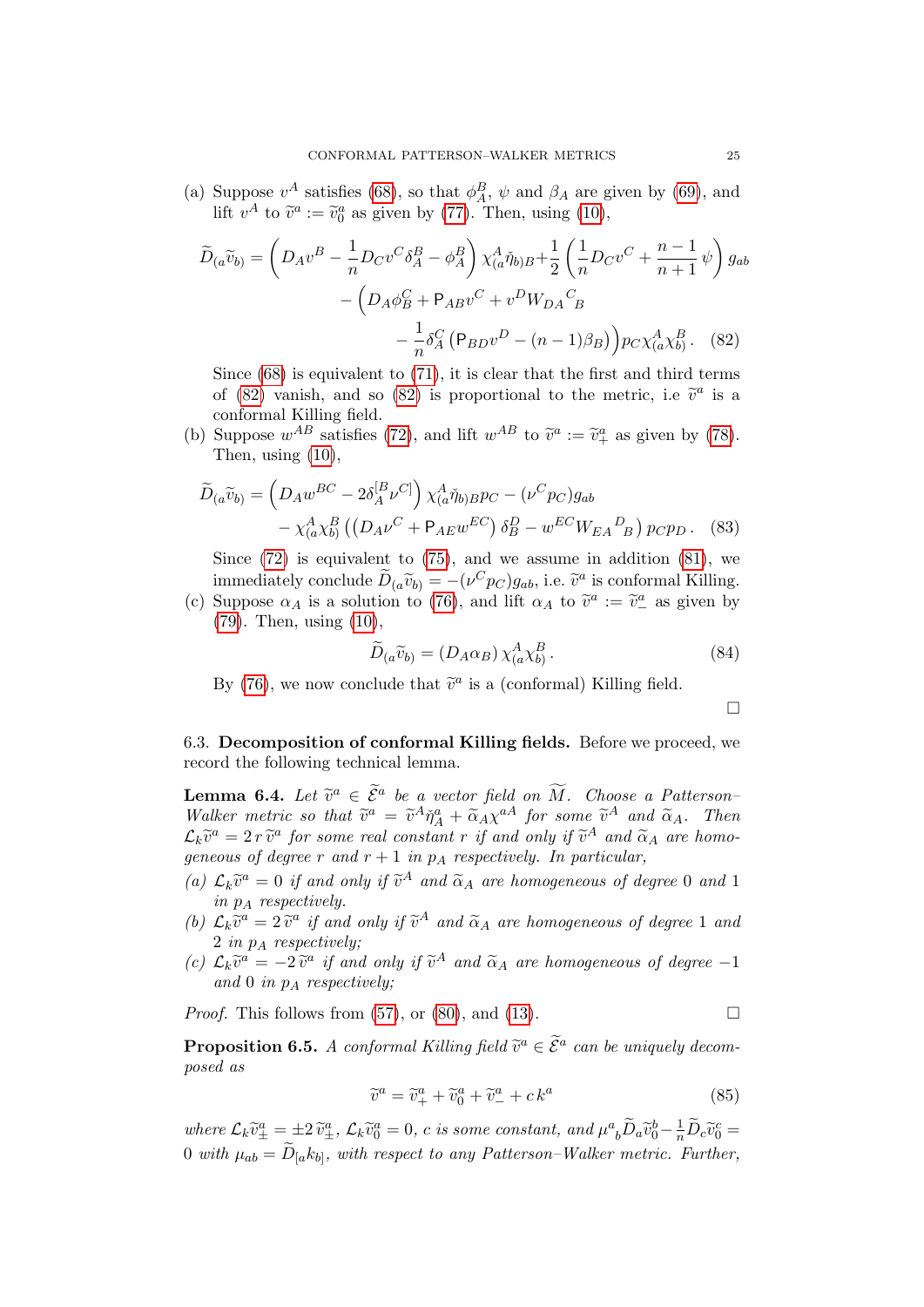$\widetilde{v}_0^a$ ,  $\widetilde{v}_+^a$  and  $\widetilde{v}_-^a$  can be expressed as the lifts [\(77\)](#page-22-7), [\(78\)](#page-22-3) and [\(79\)](#page-22-8) respectively, where

- (*a*)  $v^A = \frac{1}{2}$  $\frac{1}{2}\chi^{aA}\widetilde{D}_{a}\left(k_{b}\widetilde{v}_{0}^{b}\right)$  is an infinitesimal projective symmetry, i.e. satis-<br>(8) fies [\(68\)](#page-21-4).
- (*b*)  $w^{AB} = \frac{1}{2}$  $\frac{1}{2}\chi^{aA}\chi^{B}_{b}\tilde{D}_{a}\tilde{v}^{b}_{+}$  satisfies [\(72\)](#page-22-1) together with the integrability condition [\(81\)](#page-23-1).
- (c)  $\alpha_A = \tilde{\eta}_{aA} \tilde{v}^a_-$  satisfies the Killing equation [\(76\)](#page-22-2).

*Proof.* We work with a Patterson–Walker metric  $g_{ab}$  and the relation [\(49\)](#page-17-0) throughout. Following the argument given in the proof of Proposition [5.5,](#page-20-0) we first show that for any conformal Killing field  $\tilde{v}^a$ ,

<span id="page-25-1"></span><span id="page-25-0"></span>
$$
\mathcal{L}_k \left( \mathcal{L}_k - 2 \right) \left( \mathcal{L}_k + 2 \right) \widetilde{v}^a = 0 \,. \tag{86}
$$

Differentiating [\(63\)](#page-21-2) once and substituting [\(65\)](#page-21-6) and [\(64\)](#page-21-3) yield

$$
\widetilde{D}_a \widetilde{D}_b \widetilde{v}_c = -\mathbf{g}_{a[b}\widetilde{\beta}_{c]} - 2\mathsf{P}_{a[b}\widetilde{v}_c] + \widetilde{v}^d \widetilde{W}_{dabc} - \mathbf{g}_{bc}\mathsf{P}_{ad}\widetilde{v}^d - \mathbf{g}_{bc}\widetilde{\beta}_a. \tag{87}
$$

Now, using [\(57\)](#page-19-0) with  $w = 0$  gives

$$
\mathcal{L}_k \widetilde{v}_a = k^b \widetilde{D}_b \widetilde{v}_a + \widetilde{v}_b \mu_a^{\ b} - \widetilde{v}_a \, .
$$

We note that  $\mathcal{L}_k \mu_a^b = 0$  and using [\(87\)](#page-25-0),  $k^a k^b \widetilde{D}_a \widetilde{D}_b \widetilde{v}_c = 0$ , where we have made use of the fact that  $k^a \widetilde{W}_{abcd} k^d = 0$ , and, for a Patterson–Walker metric,  $\tilde{P}_{ab}k^b = 0$  — see [\(32\)](#page-13-1) and [\(33\)](#page-13-2). Then we compute

$$
\mathcal{L}_k^2 \widetilde{v}_a = 2 \left( k^d \widetilde{D}_d \widetilde{v}_c \right) \mu_a^{\ c} - 2 \widetilde{v}_c \mu_a^{\ c} + 2 \widetilde{v}_a \,, \qquad \mathcal{L}_k^3 \widetilde{v}_a = 4 \mathcal{L}_k \widetilde{v}_a \,,
$$

which is equivalent to [\(86\)](#page-25-1). The result follows immediately.

Next, we write  $\tilde{v}^a = \tilde{v}^A \tilde{\eta}^a_A + \tilde{\alpha}_A \chi^{aA}$ . Then contracting [\(87\)](#page-25-0) with three stical fields violds vertical fields yields

$$
\chi^{aA}\chi^{bB}\chi^{cC}\widetilde{D}_a\widetilde{D}_b\widetilde{v}_c = \frac{\partial^2}{\partial p_A p_B}\widetilde{v}^C = 0, \quad \text{i.e.} \quad \widetilde{v}^A = w^{AB}p_B + \psi^A,
$$

where  $w^{AB}$  and  $\psi^A$  only depend on  $x^A$ . Similarly,

$$
\chi^{aA} \chi^{bB} \chi^{cC} \check{\eta}_D^d \widetilde{D}_a \widetilde{D}_b \widetilde{D}_c \widetilde{v}_d = \frac{\partial^3}{\partial p_A p_B p_C} \widetilde{\alpha}_D = 0,
$$
  
i.e.  $\widetilde{\alpha}_A = \psi_A^{BC} p_B p_C + \varphi_A^B p_B + \alpha_A,$ 

where  $\psi_A^{BC} = \psi_A^{(BC)}$  $\mathcal{A}_{A}^{(BC)}$ ,  $\varphi_{A}^{B}$  and  $\alpha_{A}$  only depend on  $x^{A}$ . Now, applying Lemma [6.4](#page-24-1) gives the following conditions:

- <span id="page-25-2"></span>(a) if  $\mathcal{L}_k \tilde{v}^a = 0$ , then  $\tilde{v}^A = \psi^A$  and  $\tilde{\alpha}_A = \varphi^B_A p_B = -\phi^B_A p_B + \frac{n-1}{n+1} \psi p_A$  where  $\phi_C^C = 0$  and  $\psi = \frac{n+1}{n(n-1)}\varphi_C^C$  with factors chosen for later convenience;
- <span id="page-25-4"></span><span id="page-25-3"></span>(b) if  $\mathcal{L}_k \tilde{v}^a = 2 \tilde{v}^a$ , then  $\tilde{v}^A = w^{AB} p_B$  and  $\tilde{\alpha}_A = \psi_A^{BC} p_B p_C$ ; (c) if  $\mathcal{L}_k \tilde{v}^a = -2 \tilde{v}^a$ , then  $\tilde{v}^A = 0$  and  $\tilde{\alpha}_A = \alpha_A(x)$ ;

In case [\(a\)](#page-25-2), we immediately conclude that  $\tilde{v}^a$  takes the form [\(77\)](#page-22-7), while in (c) that  $\tilde{v}^a$  takes the form (70). For case (b), we return to the conformal [\(c\)](#page-25-3) that  $\tilde{v}^a$  takes the form [\(79\)](#page-22-8). For case [\(b\)](#page-25-4), we return to the conformal Killing equation and equation (87) and find Killing equation and equation [\(87\)](#page-25-0), and find

$$
\chi^{a(A}\chi^{bB})\widetilde{D}_a\widetilde{v}_b = w^{(AB)} = 0, \qquad \text{i.e.} \qquad w^{AB} = w^{[AB]},
$$
  

$$
\chi^{a(A}\chi^{bB})\widetilde{\eta}_C^c\widetilde{D}_a\widetilde{D}_b\widetilde{v}_c = \psi_C^{AB} = -2\delta_C^{(A}\widetilde{\beta}_a\chi^{aB}), \qquad \text{i.e.} \qquad \psi_C^{AB} = \delta_C^{(A}\nu^{B)},
$$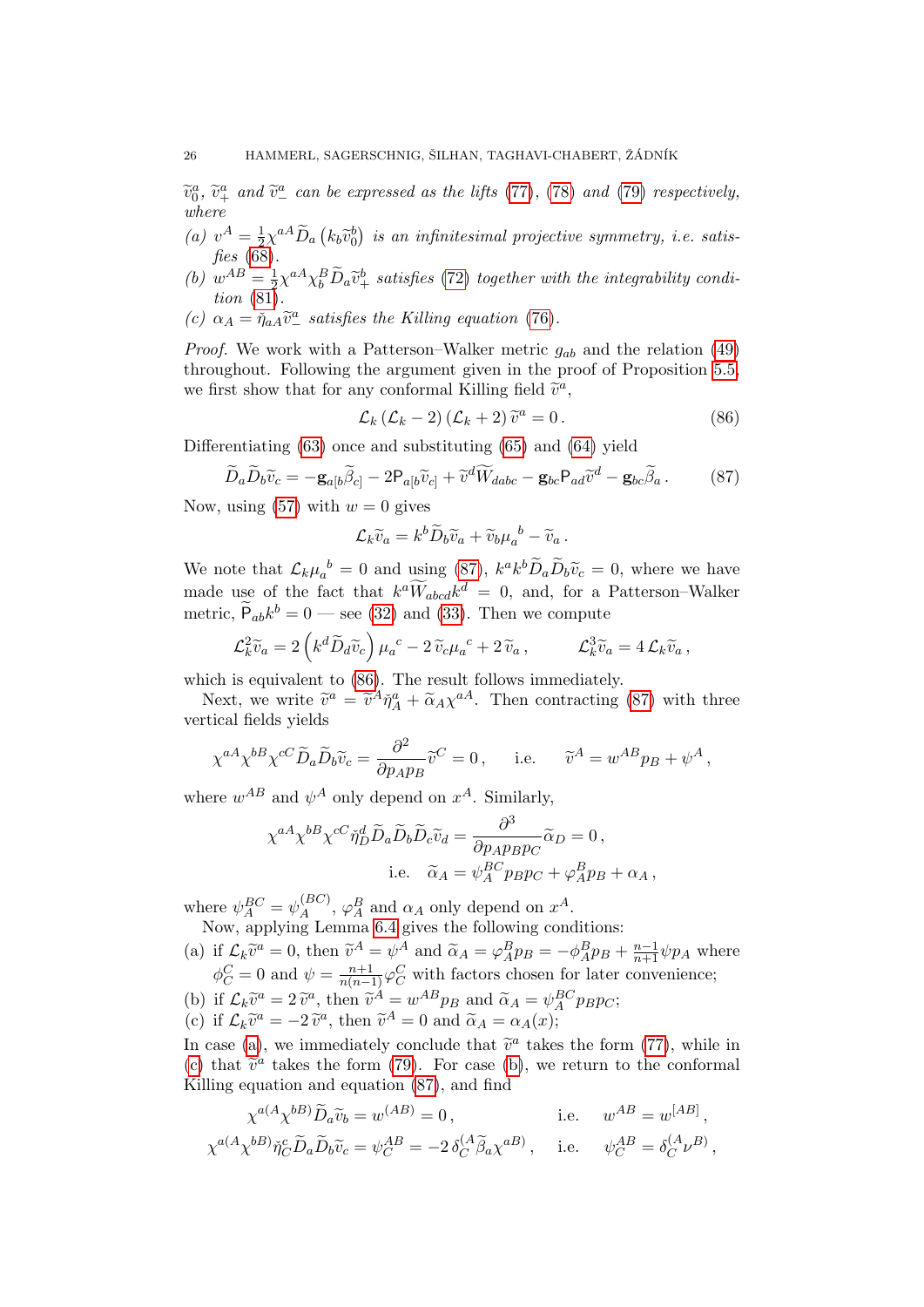for some  $\nu^A$ , from which it follows that  $\tilde{v}^a$  takes the form [\(78\)](#page-22-3). At this stage, we do not know that  $v^A$ ,  $w^{AB}$  and  $\alpha_A$  satisfy [\(68\)](#page-21-4), [\(72\)](#page-22-1) and [\(76\)](#page-22-2) respectively, nor that  $v^A$ ,  $\phi_A^B$  and  $\psi$  are related by [\(69\)](#page-21-5), and  $w^{AB}$  and  $\nu^A$ by [\(73\)](#page-22-0).

Next, we note that by Lemma [6.2,](#page-23-3)  $\tilde{v}^a_+$  and  $\tilde{v}^a_-$  are tangent to the distributions U and V annihilated of  $\eta_A$  and  $\chi^{A'}$  respectively. Since  $k^a$  is tangent to both then  $\tilde{v}^a_{\pm}$  could potentially be of the form  $f k^a$  for some smooth function  $f$ . So suppose that  $\tilde{v}^a = f k^a$ . Then  $f, \tilde{v}^a = +2 \tilde{v}^a$  tells us that f must be f. So suppose that  $\tilde{v}^a_{\pm} = f k^a$ . Then  $\mathcal{L}_k \tilde{v}^a_{\pm} = \pm 2 \tilde{v}^a_{\pm}$  tells us that f must be<br>non-constant. But since  $k^a$  is a conformal Killing field, f must pecosarily non-constant. But since  $k^a$  is a conformal Killing field, f must necessarily be constant. Hence,  $\tilde{v}^a_{\pm}$  cannot be proportional to  $k^a$ .<br>Finally, suppose  $\tilde{v}^a_{\pm} = e k^a$  for some constant  $e^{i\pi}$ .

Finally, suppose  $\tilde{v}_0^a = c k^a$  for some constant c. Then  $\mathcal{L}_k \tilde{v}_0^a = 0$ . But computing  $\mu^a{}_b \tilde{D}_a \tilde{v}_0^b - \frac{1}{n} \tilde{D}_d \tilde{v}_0^d = -2 c (n+1)$  leads to a contradiction. Hence,  $\widetilde{v}_0^a$  cannot be proportional to  $k^a$ .<br>To conclude the proof we she

To conclude the proof, we show that  $v^A$ ,  $\phi_A^B$  and  $\psi$  are related by [\(69\)](#page-21-5), and  $w^{AB}$  and  $\nu^A$  by [\(73\)](#page-22-0), and that  $v^A$ ,  $w^{AB}$  and  $\alpha_A$  satisfy [\(68\)](#page-21-4), [\(72\)](#page-22-1) and [\(76\)](#page-22-2) respectively.

(a) Suppose  $\mathcal{L}_k \tilde{v}^a = 0$  and  $\mu^{ab} \tilde{D}_a \tilde{v}_b - \frac{1}{n} \tilde{D}_c \tilde{v}^c = 0$  so that  $\tilde{v}^a = \tilde{v}^a_0$  given by [\(77\)](#page-22-7). Computing  $D_a \tilde{v}_b$  gives [\(82\)](#page-24-0) again. Taking the trace-free part of [\(82\)](#page-24-0) yields  $\phi_A^B = D_A v^B - \frac{1}{n} \delta_A^B D_C v^C$  and (71). Now, substituting  $\phi_A^B$  $\frac{1}{n} \delta_A^B D_C v^C$  and [\(71\)](#page-22-9). Now, substituting  $\phi_A^B$ into  $(71)$  precisely yields  $(68)$ . Finally,

$$
\mu^{ab}\widetilde{D}_a\widetilde{v}_b - \frac{1}{n}\widetilde{D}_c\widetilde{v}^c = \frac{n-1}{n}\left(D_Cv^C - n\psi\right).
$$

Since, by assumption the left-hand side vanishes, we have  $\psi = \frac{1}{n} D_C v^C$ .

(b) Suppose  $\mathcal{L}_k \tilde{v}^a = 2 \tilde{v}^a$  so that  $\tilde{v}^a = \tilde{v}^a_+$  given by [\(78\)](#page-22-3). Computing  $\tilde{D}_a \tilde{v}_b$  given  $\tilde{v}^a$  given by (78). Computing  $\tilde{D}_a \tilde{v}_b$ gives [\(83\)](#page-24-2) again. The trace-free part of [\(83\)](#page-24-2) vanishes, which is equivalent to

<span id="page-26-1"></span><span id="page-26-0"></span>
$$
D_A w^{BC} - \frac{1}{n} D_D w^{BD} \delta_A^C - \delta_A^B \nu^C + \frac{1}{n} \nu^B \delta_A^C = 0, \qquad (88)
$$

$$
\left(D_{(A}\nu^{(C)} + P_{(A|E}w^{E(C)})\delta_{|B)}^{(D)} - w^{E(C)}W_{E(A}^{(D))} = 0.\right)
$$
 (89)

The symmetric part of [\(88\)](#page-26-0) yields  $\nu^A = \frac{1}{n-1}D_Cw^{CA}$  and the skewsymmetric part reduces to  $(72)$ . In particular,  $w^{AB}$  satisfies  $(72)$ . This in turn implies [\(75\)](#page-22-10), which, substituted into [\(89\)](#page-26-1), yields

$$
\left(\frac{1}{2(n-2)}w^{EF}W_{EF}^{(C)}(A)\delta_B^D\right) + w^{E(C}W_{E(A}^{(D)}) = 0.
$$

Taking the trace shows that both terms vanish separately, as required. (c) Suppose  $\mathcal{L}_k \tilde{v}^a = -2 \tilde{v}^a$  so that  $\tilde{v}^a = \tilde{v}^a$  given by [\(79\)](#page-22-8). Computing  $\tilde{D}_a \tilde{v}_b$  given  $(84)$  again, from which we immediately conclude that  $\alpha$ , is Killing

gives [\(84\)](#page-24-3) again, from which we immediately conclude that  $\alpha_A$  is Killing.  $\Box$ 

We end the section with a geometric interpretation of a light-like conformal Killing field  $\tilde{v}^a$  with  $\mathcal{L}_k\tilde{v}^a = 0$ .

<span id="page-26-2"></span>**Proposition 6.6.** Let  $\tilde{v}^a$  be a conformal Killing field on  $\tilde{M}$  such that  $\mathcal{L}_k\tilde{v}^a =$ <br>0. with associated infinitesimal projective symmetry of as in Proposition 6.5. 0 with associated infinitesimal projective symmetry  $v^A$  as in Proposition [6.5.](#page-24-4)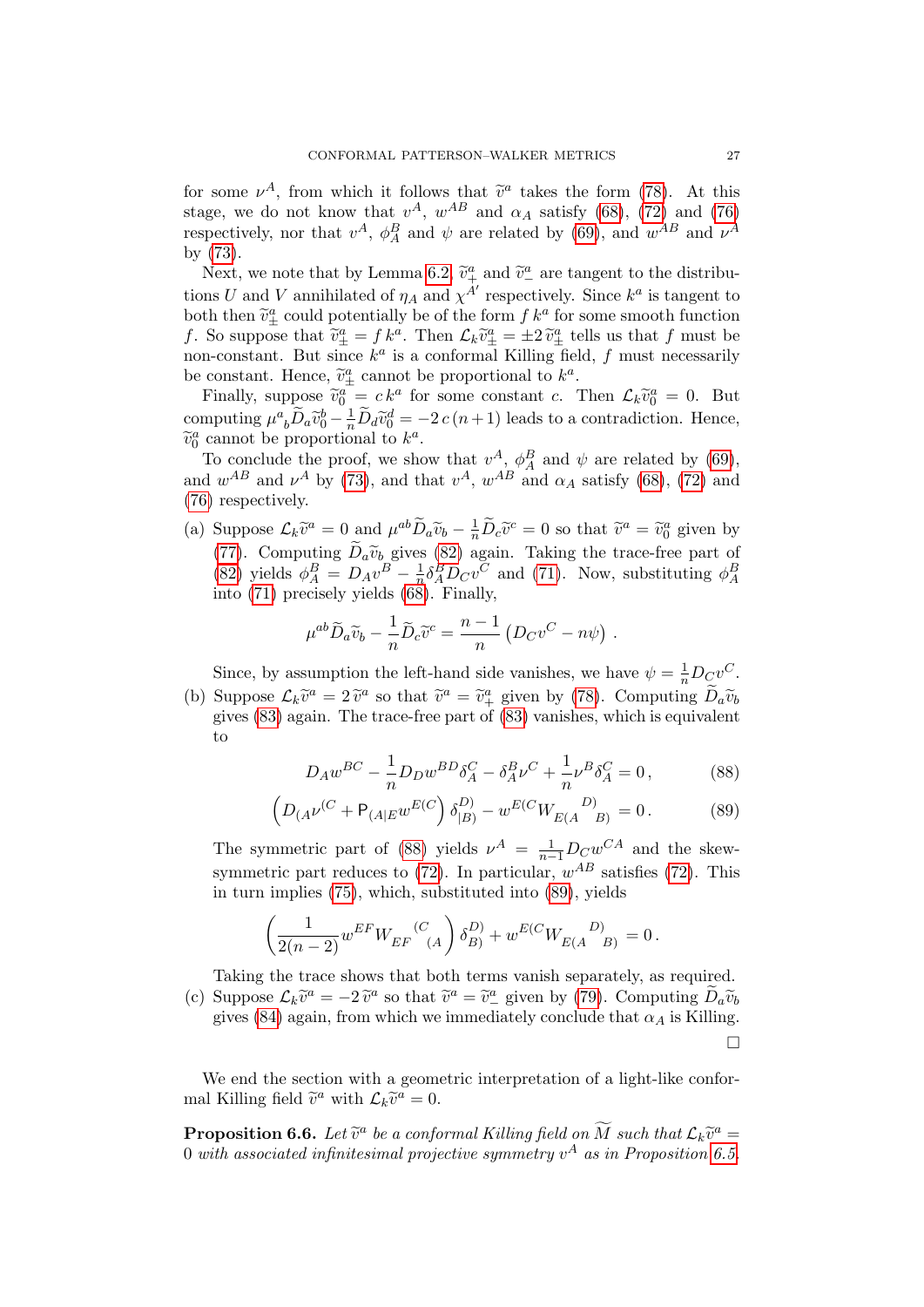Then  $\tilde{v}^a$  is light-like if and only if

<span id="page-27-0"></span>
$$
v^B D_B v^A = \frac{2}{n+1} (D_C v^C) v^A , \qquad (90)
$$

for any affine connection  $D_A$  in the projective class on M. In particular, if  $\widetilde{v}^a$  is light-like then  $v^A$  is geodetic.

*Proof.* We compute the norm of the lift  $\tilde{v}^a = \tilde{v}_0^a$  as defined in Lemma [6.1:](#page-22-6)

$$
\widetilde{v}^a \widetilde{v}_a = 2 \left( \frac{n-1}{n+1} \psi v^A - \phi_B^A v^B \right) p_A,
$$

where we have used [\(49\)](#page-17-0) as before. So,  $\tilde{v}^a \tilde{v}_a = 0$  if and only if  $\phi_B^A v^B =$ <br> $v^{-1}$  shown is an infinitesimal projective summatry we know that  $\frac{n-1}{n+1}\psi v^A$ . Since  $v^A$  is an infinitesimal projective symmetry, we know that  $\phi_A^B$  and  $\psi$  are given by [\(69\)](#page-21-5) so that  $\tilde{v}^a$  is light-like if and only if  $v^A$  satisfies (00). This condition in particular implies that  $v^A$  is goodstie with respect [\(90\)](#page-27-0). This condition in particular implies that  $v^A$  is geodetic with respect to  $D_A$ , and thus with respect to the projective structure.  $\Box$ 

6.4. Decomposition of Killing fields of Patterson–Walker metrics. We now consider the Patterson–Walker metric  $g$  induced by a given affine connection D on M. Let  $\tilde{v}^a$  be an infinitesimal symmetry of g, i.e.  $\mathcal{L}_{\tilde{v}}g = 0$ ,<br>which is well known to be equivalent to the overdetermined equation which is well-known to be equivalent to the overdetermined equation

<span id="page-27-5"></span><span id="page-27-1"></span>
$$
D_{(a}\widetilde{v}_{b)} = 0. \tag{91}
$$

Such a field is also known as a Killing field. We want to understand how  $\tilde{v}$ decomposes in terms of objects on the affine structure  $(M, D)$  in analogy to Proposition [6.5](#page-24-4) and Theorem [3.](#page-2-0)

Before we proceed, we recall the definition of an infinitesimal affine symmetry as a vector field  $v^A$  that preserves the affine structure, i.e. it satisfies [\(67\)](#page-21-7) with  $\Upsilon_A = 0$ . Following [\[37,](#page-32-15) [15\]](#page-31-5), one can check that such a vector field satisfies the overdetermined second order equation

<span id="page-27-6"></span><span id="page-27-2"></span>
$$
D_A D_B v^C + v^D R_{DA}{}^C{}_B = 0.
$$
\n(92)

One can show that [\(92\)](#page-27-1) is equivalent to the system

$$
D_A v^B - \phi_A^B - \delta_A^B \psi = 0, \quad D_A \phi_B^C + v^D R_{DA}{}^C{}_B = 0, \quad D_A \psi = 0, \quad (93)
$$

where we have set  $\phi_A^B := D_A v^B - \frac{1}{n} D_C v^C \delta_A^B$  and  $\psi := \frac{1}{n} D_C v^C$ .

Let us define the following vector fields on  $\overline{M}$ :

<span id="page-27-3"></span>
$$
\widetilde{v}_0^a := v^A \check{\eta}_A^a - \sqrt{2} \, \phi_B^A \eta_A \chi^{aB} - \frac{1}{2} \psi k^a \,, \tag{94}
$$

$$
\widetilde{v}_{+}^{a} := \sqrt{2} w^{AB} \eta_{A} \check{\eta}_{B}^{a},\tag{95}
$$

<span id="page-27-4"></span>
$$
\widetilde{v}^a_- := \alpha_A \chi^{aA},\tag{96}
$$

where  $v^A$ ,  $\phi_A^B$ ,  $\psi$ ,  $w^{AB}$  and  $\alpha_A$  are tensor fields on M, with  $w^{AB} = w^{[AB]}$ and  $\phi_C^C = 0$ . One then easily checks that an infinitesimal affine symmetry  $v^A$ , a parallel bivector  $w^{AB}$  and a Killing 1-form  $\alpha_A$  give rise to Killing fields via the lifts [\(94\)](#page-27-2), [\(95\)](#page-27-3) and [\(96\)](#page-27-4) respectively.

Remark 6.7. Had we lifted an infinitesimal affine symmetry  $v^A$  by means of [\(77\)](#page-22-7), we would have discovered that  $\tilde{v}_0^a$  is a homothety with  $\tilde{D}_a \tilde{v}_0^a = \frac{2n^2}{n+1} \psi$ .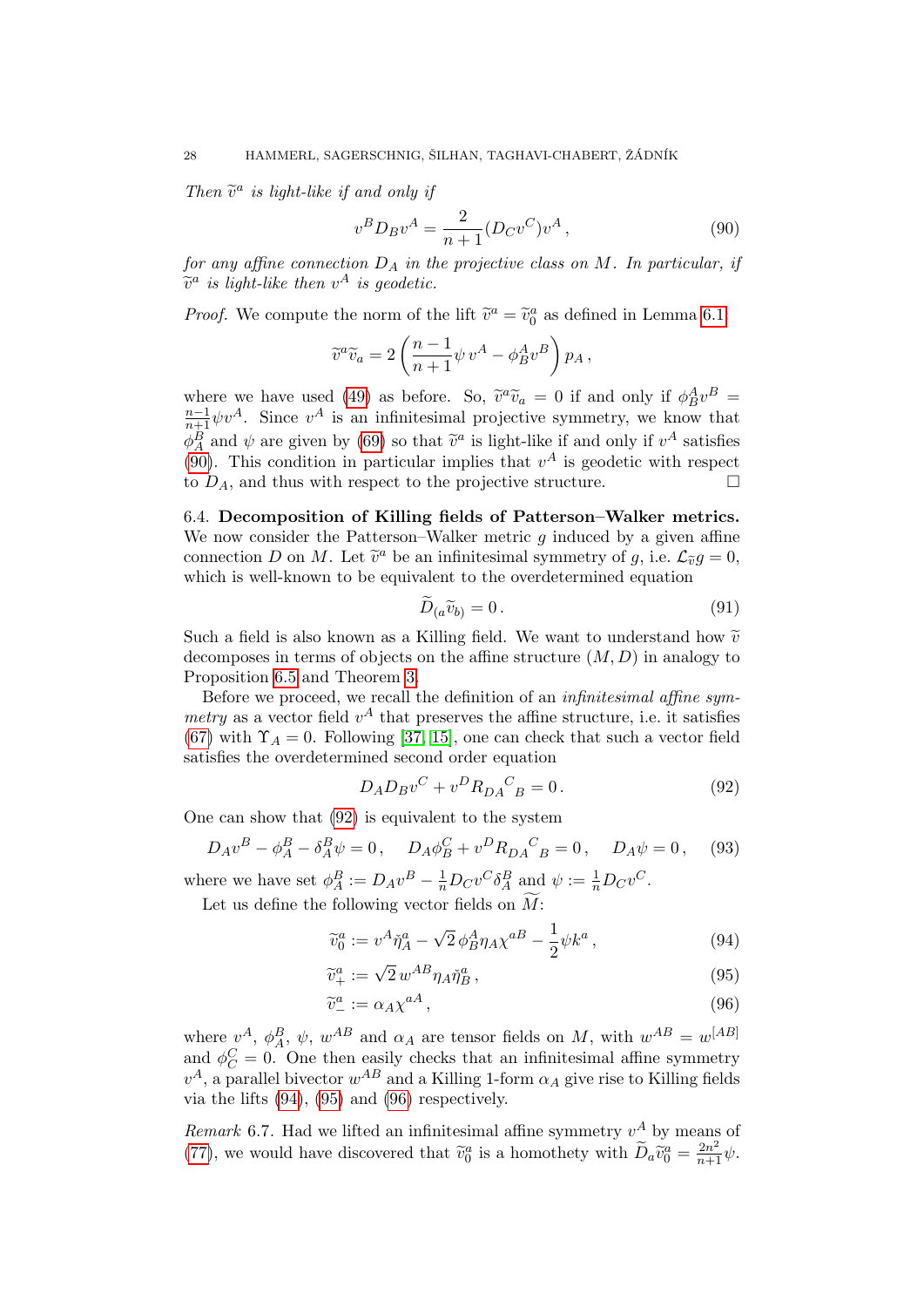Since  $k^a$  is a homothety, we can modify [\(77\)](#page-22-7) by adding the term  $-\frac{n}{n+1}k^a$  to it and thus obtain the Killing field [\(94\)](#page-27-2).

<span id="page-28-1"></span>**Proposition 6.8.** A Killing field  $\widetilde{v}^a \in \widetilde{\mathcal{E}}^a$  can be uniquely decomposed as

<span id="page-28-0"></span>
$$
\widetilde{v}^a = \widetilde{v}_0^a + \widetilde{v}_-^a + \widetilde{v}_+^a, \qquad (97)
$$

where  $\mathcal{L}_k \tilde{v}^a_{\pm} = \pm 2 \tilde{v}^a_{\pm}$ ,  $\mathcal{L}_k \tilde{v}^a_0 = 0$ . Further,  $\tilde{v}^a_0$ ,  $\tilde{v}^a_{\pm}$  and  $\tilde{v}^a_{\pm}$  can be expressed<br>as the lifts (94) (95) and (96) respectively where as the lifts  $(94)$ ,  $(95)$  and  $(96)$  respectively, where

- (a)  $v^A = \frac{1}{2}$  $\frac{1}{2}\chi^{aA}\widetilde{D}_{a}\left(k_{b}\widetilde{v}_{0}^{b}\right)$  is an infinitesimal affine symmetry, i.e. satisfies [\(92\)](#page-27-1).
- (b)  $w^{AB} = \frac{1}{2}$  $\frac{1}{2}\chi^{aA}\chi^{B}_{b}\widetilde{D}_{a}\widetilde{v}^{b}_{+}$  is parallel, i.e.  $D_{C}w^{AB} = 0$ , and satisfies the integrability condition  $w^{B(A} R_{B(C}^{\nD)}_{E)} = 0.$
- (c)  $\alpha_A = \tilde{\eta}_{aA} \tilde{v}^a_{-}$  satisfies the Killing equation [\(76\)](#page-22-2).

*Proof.* Since every Killing field of  $g$  is in particular a conformal Killing field with respect to the conformal Patterson–Walker metric  $[q] = c$ , we can recycle the proof of Proposition [6.5.](#page-24-4) In particular, we obtain the decomposition [\(97\)](#page-28-0). Note that unlike in decomposition [\(85\)](#page-24-5), the homothety  $k^a$  does not occur in [\(97\)](#page-28-0) since  $k^a$  is not a Killing field. Next, following the same reasoning, we deduce that  $\tilde{v}_0^a$ ,  $\tilde{v}_+^a$  and  $\tilde{v}_-^a$  take the forms [\(94\)](#page-27-2), [\(95\)](#page-27-3) and [\(96\)](#page-27-4).<br>The only difference here is the choice of factors in (94). Finally, we compute The only difference here is the choice of factors in [\(94\)](#page-27-2). Finally, we compute  $\widetilde{D}_{(a}\widetilde{v}_{b)} = 0$ . When  $\widetilde{v}^{a} = \widetilde{v}_{0}^{a}$ , we find

$$
\widetilde{D}_{(a}\widetilde{v}_{b)} = \left(D_{A}v^{B} - \frac{1}{n}D_{C}v^{C}\delta_{A}^{B} - \phi_{A}^{B}\right)\chi_{(a}\widetilde{\eta}_{b)B} + \frac{1}{2}\left(\frac{1}{n}D_{C}v^{C} - \psi\right)g_{ab} - \left(D_{A}\phi_{B}^{C} + v^{D}R_{DA}^{C}{}_{B} + \delta_{B}^{C}D_{A}\psi\right)p_{C}\chi_{(a}^{A}\chi_{b}^{B}, \quad (98)
$$

which tells us that  $v^A$  is an infinitesimal affine symmetry, as can be checked directly from the defining equations [\(91\)](#page-27-5) and [\(92\)](#page-27-1). When  $\tilde{v}^a = \tilde{v}^a_+$ , [\(83\)](#page-24-2) with  $v^A = 0$  implies that  $w^A$  is parallel. When  $\tilde{v}^a = \tilde{v}^a_+$  (84) gives us that  $\tilde{v}$ .  $\nu^A = 0$  implies that  $w^{AB}$  is parallel. When  $\tilde{v}^a = \tilde{v}^a_-, (84)$  $\tilde{v}^a = \tilde{v}^a_-, (84)$  gives us that  $\alpha_A$ is Killing.

Taken together, we thus obtain Theorem [4.](#page-3-0)

Remark 6.9. The fact that  $k^a$  does not occur in [\(97\)](#page-28-0) allows us to dispense with the additional requirement  $\mu^a{}_b \tilde{D}_a \tilde{v}_0^b - \frac{1}{n} \tilde{D}_c \tilde{v}_0^c = 0$  given in Proposition [6.5.](#page-24-4) In fact, if  $\tilde{v}_0^a$  is given by [\(94\)](#page-27-2), then  $\mu^a{}_b \tilde{D}_a \tilde{v}_0^b - \frac{1}{n} \tilde{D}_c \tilde{v}_0^c = 2n$ .

Remark 6.10. For a vector field  $v^A \in \mathcal{E}^A$ , one may consider its Hamiltonian lift to  $T^*M$ , which is just the vector field corresponding to the 1-form  $d(v^A p_A)$  via the symplectic structure  $\mu$ , see [\(14\)](#page-6-7), i.e.,

$$
v^A \frac{\partial}{\partial x^A} - p_B \frac{\partial v^B}{\partial x^A} \frac{\partial}{\partial p_A}.
$$

The authors of [\[11\]](#page-31-11) showed that if  $v^A$  is an infinitesimal affine symmetry of  $(M, \nabla)$  then its Hamiltonian lift is a Killing field of  $(M, g)$ . As expected from Theorem [4,](#page-3-0) this lift corresponds to the lift  $\tilde{v}_0^a$  given by [\(94\)](#page-27-2). This is confirmed by re-expressing  $\tilde{v}_0^a$  in coordinates using (9) (13) (49) and (93) confirmed by re-expressing  $\tilde{v}_0^a$  in coordinates using [\(9\)](#page-5-1), [\(13\)](#page-6-5), [\(49\)](#page-17-0) and [\(93\)](#page-27-6).

Finally, we give the analogue of Proposition [6.6.](#page-26-2)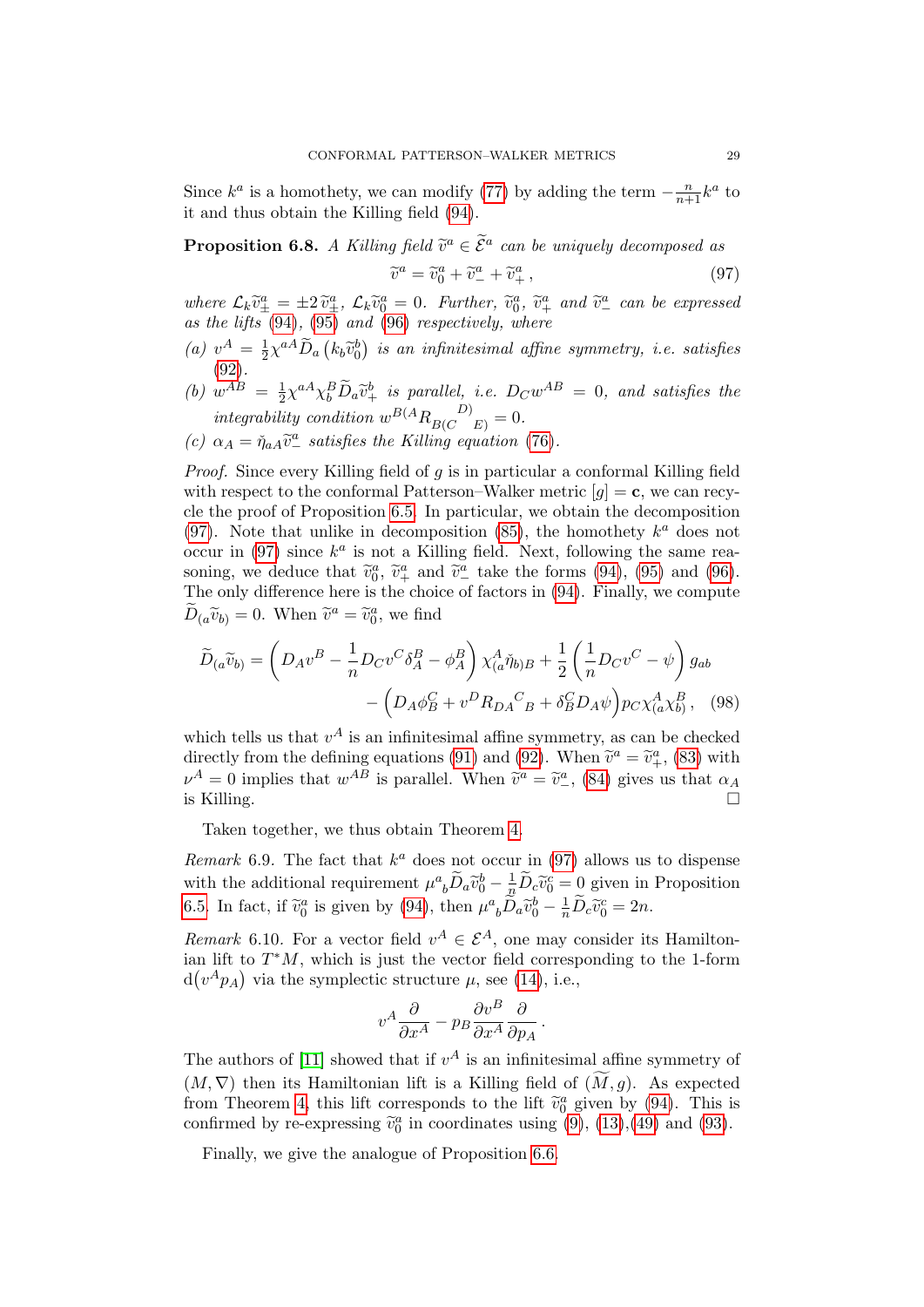**Proposition 6.11.** Let  $\tilde{v}^a$  be a Killing field on  $\tilde{M}$  such that  $\mathcal{L}_k\tilde{v}^a = 0$  with associated infinitesimal affine symmetry  $v^A$  as in Proposition [6.8.](#page-28-1) Then  $\widetilde{v}^a$  is light-like if and only if  $v^B D_B v^A = 0$ , i.e.  $v^A$  is tangent to affinely<br>parametrised geodesics on M parametrised geodesics on M.

Proof. The proof is completely analogous to that of Proposition [6.6:](#page-26-2) for a Killing field  $\tilde{v}^a$  given by [\(94\)](#page-27-2), we find  $\tilde{v}^a \tilde{v}_a = -2(\psi v^A + \phi_B^A v^B) p_A$ . The result follows from the definitions of  $\phi_A^B$  and  $\psi$ , see [\(93\)](#page-27-6).

## 7. Special cases and further remarks

7.1. Case  $n = 2$ . In the special case  $n = 2$ , the projective volume form  $\varepsilon_{AB} \in \mathcal{E}_{[AB]}(3)$  on  $(M, \mathbf{p})$ , with inverse  $\varepsilon^{AB} \in \mathcal{E}^{[AB]}(-3)$ , allows us to identify  $\mathcal{E}^A(-1)$  with  $\mathcal{E}_A(2)$ , and  $\mathcal{E}^{[AB]}(-2)$  with  $\mathcal{E}(1)$ . In particular, it is straightforward to check that  $\xi^A \in \mathcal{E}^A(-1)$  is a solution of the Euler-type equation [\(53\)](#page-18-2) if and only if  $\alpha_A := \xi^B \varepsilon_{BA} \in \mathcal{E}_A(2)$  satisfies the Killing equation [\(76\)](#page-22-2). Similarly,  $w^{AB} \in \mathcal{E}^{[AB]}(-2)$  is a solution of [\(72\)](#page-22-1) if and only if  $\sigma := \frac{1}{2} w^{AB} \varepsilon_{AB} \in \mathcal{E}(1)$  is a Ricci-flat scale, i.e. if it satisfies [\(52\)](#page-18-3).

This is also reflected at the level of  $(M, c)$ : any conformal Killing vector field  $\tilde{v}^a_\pm$  with  $\mathcal{L}_k\tilde{v}^a_\pm = \pm 2\tilde{v}^a_\pm$  gives rise to an almost Einstein scale  $\tilde{\sigma}_\mp$  with  $\mathcal{L}_k \tilde{\sigma}_{\mp} = \mp \tilde{\sigma}_{\mp}$ . Conversely, any such Einstein scale arises in this way.

*Remark* 7.1. Let us assume that M is a two-dimensional surface equipped with Riemannian metric  $g_{AB}$  and Levi-Civita covariant derivative  $D_A$ , and endowed with a Killing field  $\alpha^A$ . Then  $D_A \alpha_B = \lambda \varepsilon_{AB}$  for some  $\lambda \in C^{\infty}(M)$ . Then  $\xi^A := (\ast \alpha)^A = \alpha_B \mathbf{\varepsilon}^{AB}$  satisfies  $D_A \xi^B = \lambda \delta_A^B$  and therefore constitutes a (non-trivial) Euler-type field on the projective surface  $M$  with projective class **p** spanned by D. Clearly,  $\xi^A$  and  $\alpha^A$  are orthogonal to each other. This remark applies in particular to any surface of revolution in  $\mathbb{R}^3$  in which case  $\alpha^A$  represents the infinitesimal generator of the rotation.

7.2. Case  $n = 3$ . In the special case  $n = 3$ , the projective volume form  $\varepsilon_{ABC} \in \mathcal{E}_{[ABC]}(4)$  on  $(M, \mathbf{p})$ , with inverse  $\varepsilon^{ABC} \in \mathcal{E}^{[ABC]}(-4)$ , allows us to identify  $\mathcal{E}^{AB}(-2)$  with  $\mathcal{E}_A(2)$ . One can then easily check that  $w^{AB} \in$  $\mathcal{E}^{[AB]}(-2)$  is a solution of [\(72\)](#page-22-1) satisfying the integrability condition [\(81\)](#page-23-1) if and only if  $\alpha_A := \frac{1}{2} w^{BC} \varepsilon_{BCA} \in \mathcal{E}_A(2)$  satisfies the Killing equation [\(76\)](#page-22-2), together with the integrability condition  $\alpha_F \varepsilon^{FB(A} W_{BC}^{\qquad D)} = 0.$ 

Correspondingly, any conformal Killing vector  $\tilde{v}_+^a$  with  $\mathcal{L}_k \tilde{v}_+^a = 2 \tilde{v}_+^a$  gives rise to a conformal Killing vector  $\tilde{v}^{\underline{a}}_{\underline{a}}$  with  $\mathcal{L}_k \tilde{v}^{\underline{a}}_{\underline{a}} = -2 \tilde{v}^{\underline{a}}_{\underline{a}}$ . The explicit form of this relation is as follows. Assume  $\tilde{v}^{\underline{a}}$  is a conformal Killing field form of this relation is as follows. Assume  $\tilde{v}^a_+$  is a conformal Killing field.<br>Since  $D \leq \rho_0$  for any effine connection  $D \in \rho_0$  then it is clear that Since  $D_A \varepsilon_{BCD} = 0$ , for any affine connection  $D \in \mathbf{p}$ , then it is clear that the pullback  $\tilde{\varepsilon}_{abc} := \chi_a^A \chi_b^B \chi_c^C \varepsilon_{ABC}$  satisfies  $\tilde{D}_a \tilde{\varepsilon}_{bcd} = 0$  with respect to only patters which matric  $\Lambda$  short computation than shows that  $\tilde{\varepsilon}^a$ any Patterson–Walker metric. A short computation then shows that  $\tilde{v}^a_{-} :=$ 1  $\frac{1}{2}\tilde{\varepsilon}^a{}_{bc}\tilde{D}^b\tilde{v}^c_+$  is indeed a conformal Killing field.

7.3. Contact projective structures in odd dimensions. There is a specific class of (odd-dimensional) projective structures on M allowing a compatible contact structure. According to [\[18\]](#page-31-16), these are the projective structures subordinate to the so-called contact projective structures. It follows that under a curvature condition imposed on the contact projective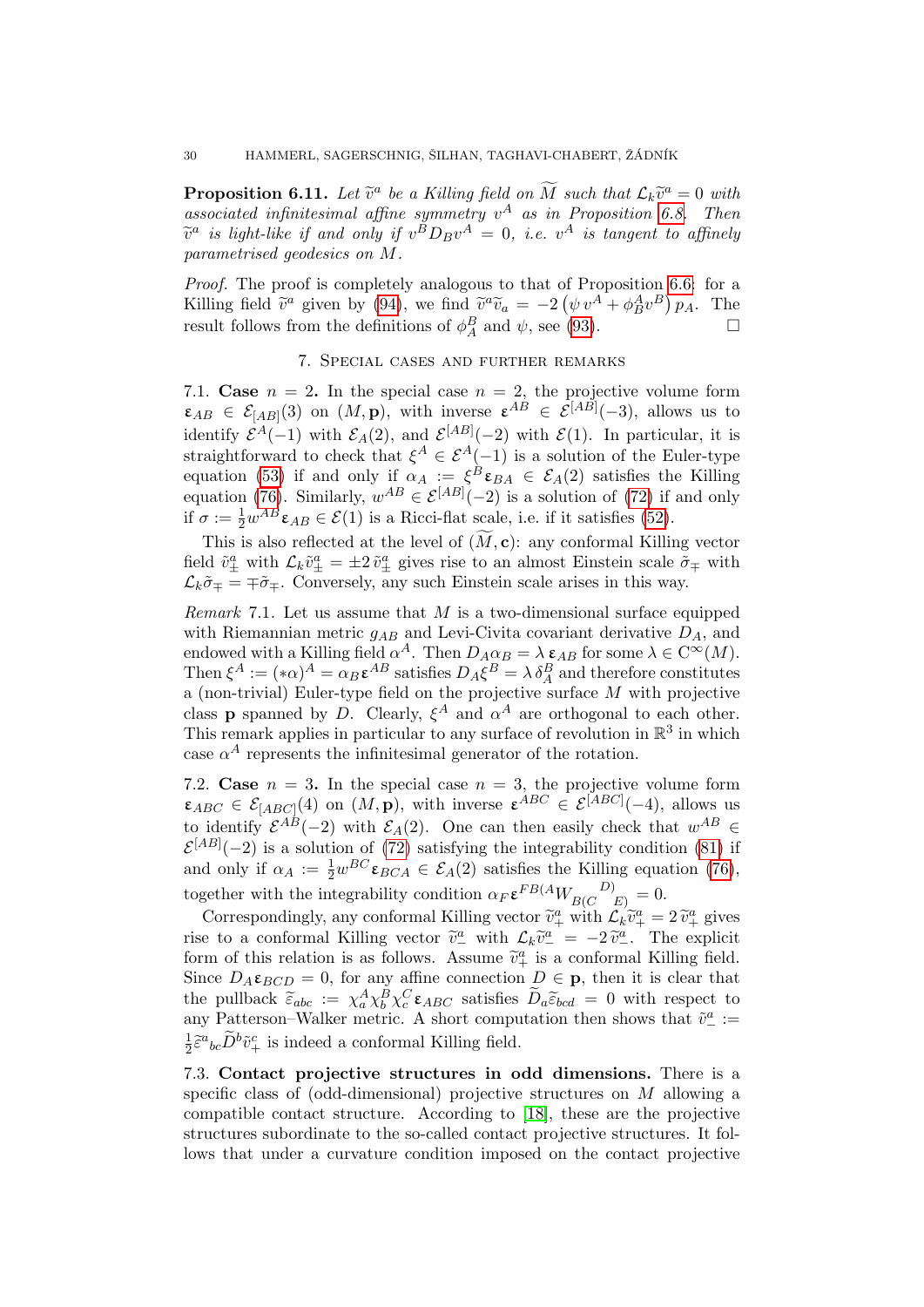structure (known as the vanishing of the contact torsion) one obtains a projective structure **p** on M admitting a Killing 1-form  $\alpha_A$ . In particular, every projective structure  $(M, \mathbf{p})$  determined by a contact projective structure with vanishing contact torsion gives rise to an infinitesimal conformal symmetry of  $(M, c)$ .

<span id="page-30-0"></span>7.4. Relation to Cartan geometry and tractor calculus. The original oriented projective structure  $(M, \mathbf{p})$  can be equivalently described as a Cartan geometry of type  $(SL(n+1), P)$  with P a parabolic subgroup of  $SL(n+1)$ , and the conformal spin structure  $(M, c)$  can be equivalently described as a Cartan geometry of type  $(\text{Spin}(n+1, n+1), \tilde{P})$ , with  $\tilde{P}$  a parabolic subgroup, see [\[8\]](#page-31-17). This viewpoint was used in [\[23\]](#page-32-6) to relate the respective geometries (see also [\[29,](#page-32-16) [28\]](#page-32-17) for similar Cartan geometric approaches). The formulation in [\[23\]](#page-32-6) follows the so-called Fefferman-type construction, which is based on a group inclusion  $SL(n + 1) \hookrightarrow Spin(n + 1, n + 1)$  of the underlying (Cartan) structure groups. Note that the conformal structure constructed in this way lives on the total space of the weighted cotangent bundle with the zero section removed  $T^*M(2) \setminus \{0\}$  rather than on  $T^*M(2)$  as in the present article.

The decomposition of conformal Killing fields of  $(\widetilde{M}, \mathbf{c})$  can also be understood in this framework: Conformal Killing fields of  $(M, c)$  are equivalent to infinitesimal symmetries of the equivalent *Cartan geometry*  $(\mathcal{G}, \tilde{\omega})$  and according to [\[7\]](#page-31-18) those infinitesimal symmetries can be described equivalently by sections of the *conformal adjoint tractor bundle*  $\widetilde{AM}$  associated to the adjoint representation of  $\text{Spin}(n+1, n+1)$  on  $\mathfrak{so}(n+1, n+1)$ , parallel with respect to a certain connection referred to as the prolongation connection. Likewise, projective infinitesimal symmetries are described as suitable parallel sections of the *projective adjoint tractor bundle AM*. Since  $(M, c)$  is (locally) induced in a natural way from the projective structure  $(M, \mathbf{p})$ , the adjoint tractor bundle decomposes naturally according to the decomposition of  $\mathfrak{so}(n+1,n+1)$  into its  $SL(n+1)$ -irreducible components

$$
\mathbb{R} \oplus \mathfrak{s}\mathfrak{l}(n+1) \oplus \Lambda^2 \mathbb{R}^{n+1} \oplus \Lambda^2(\mathbb{R}^{n+1})^*.
$$

Decomposing an infinitesimal symmetry into its constituents with respect to this decomposition and reinterpreting the resulting sections on the original projective structure  $(M, \mathbf{p})$  gives an alternative (algebraic) approach to derive Theorem [3.](#page-2-0)

Let us illustrate this formalism within the general approach of the present article. A choice of metric g in c splits the adjoint tractor bundle as  $\mathcal{A}\overline{\mathcal{M}} \cong$  $\mathcal{E}_a[2] \oplus \mathcal{E}_{ab}[2] \oplus \mathcal{E} \oplus \mathcal{E}_a$ . Similarly, a choice of torsion-free affine connection D in **p** splits the projective adjoint tractor bundle, which is associated to  $\mathfrak{sl}(n+1)$ as  $\mathcal{A}M \cong \mathcal{E}^A \oplus (\mathcal{E}_B^A \oplus \mathcal{E}) \oplus \mathcal{E}_B$ . A conformal Killing field  $\widetilde{v}^a$  can then be expressed as a section  $\Sigma = (\tilde{v}_a, \phi_{ab}, \psi, \beta_a)$ , where  $\phi_{ab}, \psi$  and  $\beta_a$  were defined<br>at the beginning of section 6. The defining equation (63) together with its at the beginning of section [6.](#page-21-0) The defining equation [\(63\)](#page-21-2) together with its prolongation [\(64\)](#page-21-3), [\(65\)](#page-21-6) and [\(66\)](#page-21-8) then can be understood equivalently as  $\widetilde{\Sigma}$ being parallel with respect to the prolongation connection on  $\mathcal{A}\widetilde{M}$ . Similarly, an infinitesimal projective symmetry  $v^A$  can be expressed as a section  $\Sigma =$  $(v^A, \phi_B^A, \psi, \beta_A)$ , where  $\phi_B^A$ ,  $\psi$  and  $\beta_A$  were defined at the beginning of section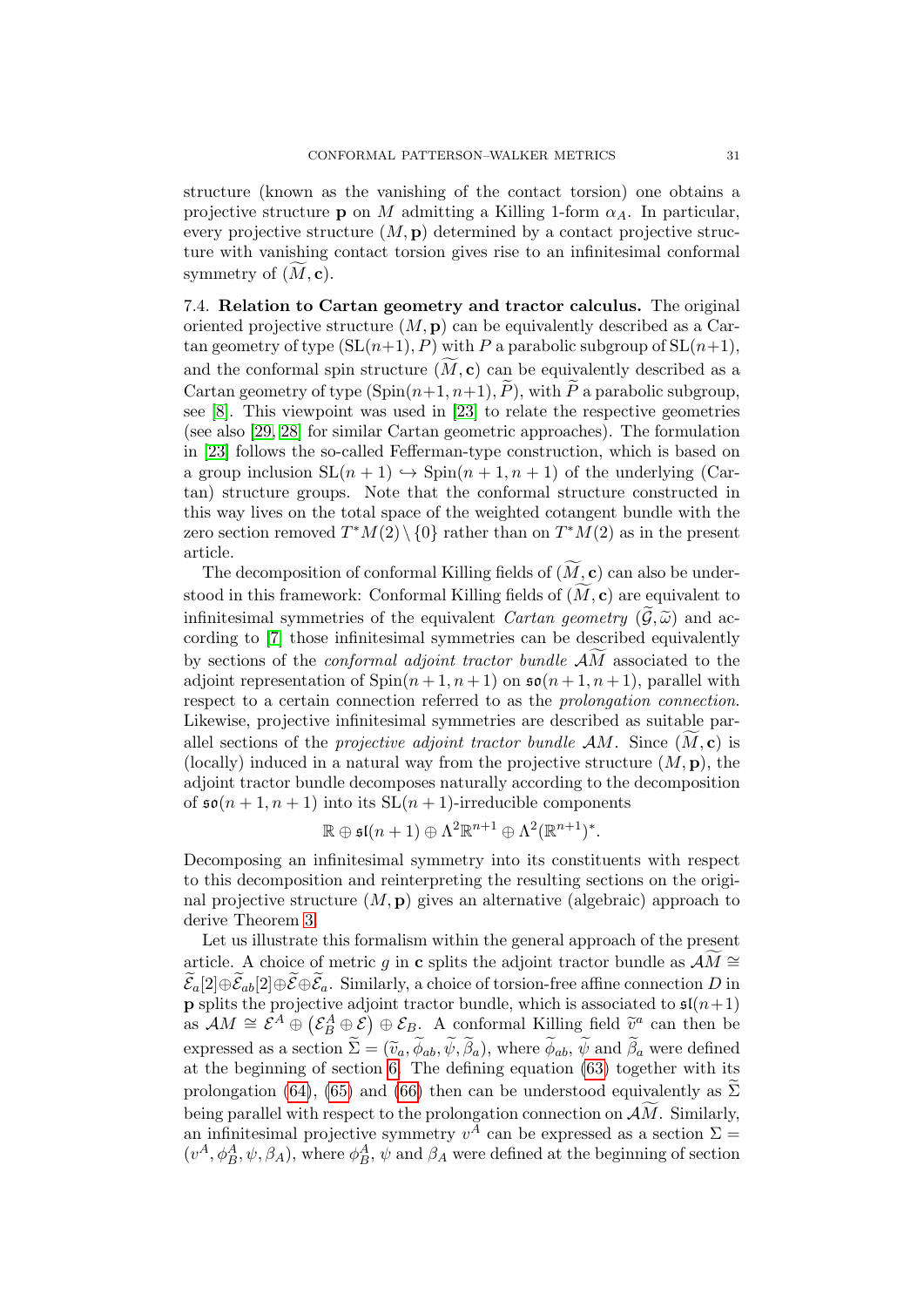[6.1.](#page-21-9) The defining equation [\(68\)](#page-21-4) together with its prolongation [\(71\)](#page-22-9) can be interpreted as  $\Sigma$  being parallel with respect to the prolongation connection on AM. The relation between  $\tilde{\Sigma}$  and  $\Sigma$  is given in terms of the lift  $\tilde{v}_0^a$  of Lemma [6.1.](#page-22-6) An analogous approach can be employed to describe almost Einstein scales on  $(M, c)$  in terms of parallel sections of the *standard tractor* bundle and relate them to projective data.

This Cartan geometric approach can be employed to relate a wider class of invariant overdetermined equations on the respective projective and conformal structures.

#### **REFERENCES**

- <span id="page-31-4"></span>[1] Z. Afifi. Riemann extensions of affine connected spaces. Quart. J. Math., Oxford Ser. (2), 5:312–320, 1954.
- <span id="page-31-7"></span>[2] T.N. Bailey, M. Eastwood, and A.R. Gover. Thomas's structure bundle for conformal, projective and related structures. Rocky Mountain J. Math., 24(4):1191–1217, 1994.
- <span id="page-31-12"></span>[3] T. Branson. Conformal structure and spin geometry. In Dirac operators: yesterday and today, 163–191. Int. Press, Somerville, MA, 2005.
- <span id="page-31-3"></span>[4] R. L. Bryant. Pseudo-Riemannian metrics with parallel spinor fields and vanishing Ricci tensor. In Global analysis and harmonic analysis (Marseille-Luminy, 1999), volume 4 of Sémin. Congr., 53-94. Soc. Math. France, Paris, 2000.
- <span id="page-31-14"></span>[5] R. L. Bryant. Recent advances in the theory of holonomy.  $Ast\acute{e}risque$ , (266): Exp. No. 861, 5, 351–374, 2000. Séminaire Bourbaki, Vol. 1998/99.
- <span id="page-31-8"></span>[6] R. L. Bryant, M. Dunajski. M. Eastwood, Metrisability of two-dimensional projective structures. J. Differential Geom., 83(3):465–499, 2009.
- <span id="page-31-18"></span>[7] A. Čap. Infinitesimal automorphisms and deformations of parabolic geometries. J. Eur. Math. Soc., 10(2):415–437, 2008.
- <span id="page-31-17"></span>[8] A. Čap and J. Slovák. Parabolic Geometries I: Background and General Theory. Mathematical Surveys and Monographs. American Mathematical Society, Providence, RI, 2009.
- <span id="page-31-1"></span>[9] A. Derdzinski. Noncompactness and maximum mobility of type III Ricci-flat self-dual neutral Walker four-manifolds. Quart. J. Math. Oxford Ser. (2), 62(2):363–395, 2011.
- <span id="page-31-13"></span>[10] M. Dunajski. Anti-self-dual four-manifolds with a parallel real spinor. R. Soc. Lond. Proc. Ser. A Math. Phys. Eng. Sci., 458(2021):1205–1222, 2002.
- <span id="page-31-11"></span>[11] M. Dunajski and T. Mettler. Gauge theory on projective surfaces and anti-self-dual Einstein metrics in dimension four. J. Geom. Anal. 28:1–32, 2018.
- <span id="page-31-0"></span>[12] M. Dunajski and P. Tod. Four-dimensional metrics conformal to Kähler. Math. Proc. Cambridge Philos. Soc., 148(3):485–503, 2010.
- <span id="page-31-9"></span>[13] M. Dunajski and M. Eastwood. Metrisability of three-dimensional path geometries. European Journal of Mathematics, 2(3):809–834, 2016.
- <span id="page-31-6"></span>[14] M. Eastwood. Notes on conformal differential geometry. In Proceedings of the 15th Winter School "Geometry and Physics" (Srní, 1995), Circolo Matematico di Palermo, Palermo, 1996. Rend. Circ. Mat. Palermo (2) Suppl. No. 43, 57–76, 1996.
- <span id="page-31-5"></span>[15] M. Eastwood. Notes on projective differential geometry. In Symmetries and overdetermined systems of partial differential equations, volume 144 of IMA Vol. Math. Appl., 41–60. Springer, New York, 2008.
- <span id="page-31-10"></span>[16] L. P. Eisenhart. Non-Riemannian geometry. American Mathematical Society Colloquium Publications, 8, Reprint of the 1927 original, American Mathematical Society, Providence, RI, 1990.
- <span id="page-31-2"></span>[17] C. Fefferman. Monge-Ampère equations, the Bergman kernel, and geometry of pseudoconvex domains, Ann. Math. 103:395–416, 1976.
- <span id="page-31-16"></span>[18] D. J. F. Fox. Contact projective structures. Indiana Univ. Math. J., 54(6):1547–1598, 2005.
- <span id="page-31-15"></span>[19] A. R. Gover and J. Šilhan. Commuting linear operators and decompositions; applications to Einstein manifolds. Acta Appl. Math., 109(2):555–589, 2010.